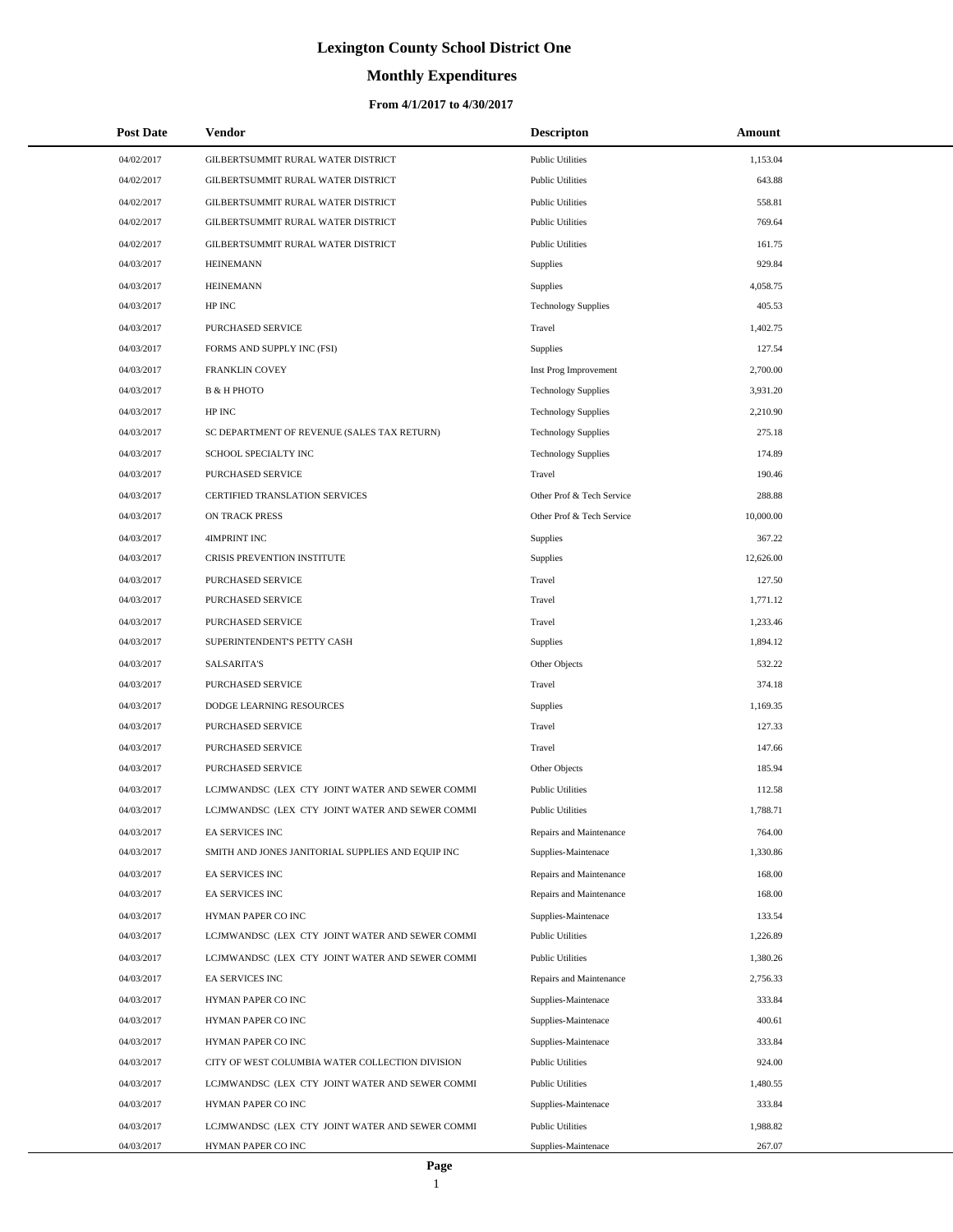# **Monthly Expenditures**

| <b>Post Date</b> | Vendor                                            | <b>Descripton</b>         | Amount    |
|------------------|---------------------------------------------------|---------------------------|-----------|
| 04/03/2017       | SMITH AND JONES JANITORIAL SUPPLIES AND EQUIP INC | Supplies-Maintenace       | 385.21    |
| 04/03/2017       | HYMAN PAPER CO INC                                | Supplies-Maintenace       | 400.61    |
| 04/03/2017       | HYMAN PAPER CO INC                                | Supplies-Maintenace       | 400.61    |
| 04/03/2017       | SMITH AND JONES JANITORIAL SUPPLIES AND EQUIP INC | Supplies-Maintenace       | 363.80    |
| 04/03/2017       | SOUTHEASTERN PAPER                                | Supplies-Maintenace       | 770.40    |
| 04/03/2017       | LCJMWANDSC (LEX CTY JOINT WATER AND SEWER COMMI   | <b>Public Utilities</b>   | 7,294.96  |
| 04/03/2017       | <b>WW GRAINGER</b>                                | Supplies-Maintenace       | 1,298.43  |
| 04/03/2017       | HYMAN PAPER CO INC                                | Supplies-Maintenace       | 400.61    |
| 04/03/2017       | LCJMWANDSC (LEX CTY JOINT WATER AND SEWER COMMI   | <b>Public Utilities</b>   | 557.63    |
| 04/03/2017       | <b>EA SERVICES INC</b>                            | Repairs and Maintenance   | 168.00    |
| 04/03/2017       | HYMAN PAPER CO INC                                | Supplies-Maintenace       | 267.07    |
| 04/03/2017       | LCJMWANDSC (LEX CTY JOINT WATER AND SEWER COMMI   | <b>Public Utilities</b>   | 524.40    |
| 04/03/2017       | HYMAN PAPER CO INC                                | Supplies-Maintenace       | 400.61    |
| 04/03/2017       | EA SERVICES INC                                   | Repairs and Maintenance   | 2,656.33  |
| 04/03/2017       | HYMAN PAPER CO INC                                | Supplies-Maintenace       | 267.07    |
| 04/03/2017       | LCJMWANDSC (LEX CTY JOINT WATER AND SEWER COMMI   | <b>Public Utilities</b>   | 698.97    |
| 04/03/2017       | EA SERVICES INC                                   | Repairs and Maintenance   | 207.00    |
| 04/03/2017       | SMITH AND JONES JANITORIAL SUPPLIES AND EQUIP INC | Supplies-Maintenace       | 708.34    |
| 04/03/2017       | LCJMWANDSC (LEX CTY JOINT WATER AND SEWER COMMI   | <b>Public Utilities</b>   | 566.72    |
| 04/03/2017       | ADI                                               | Supplies-Maintenace       | 405.09    |
| 04/03/2017       | LCJMWANDSC (LEX CTY JOINT WATER AND SEWER COMMI   | <b>Public Utilities</b>   | 1,121.82  |
| 04/03/2017       | <b>WW GRAINGER</b>                                | Supplies-Maintenace       | 356.63    |
| 04/03/2017       | LCJMWANDSC (LEX CTY JOINT WATER AND SEWER COMMI   | <b>Public Utilities</b>   | 1,565.89  |
| 04/03/2017       | <b>EA SERVICES INC</b>                            | Repairs and Maintenance   | 429.00    |
| 04/03/2017       | LCJMWANDSC (LEX CTY JOINT WATER AND SEWER COMMI   | <b>Public Utilities</b>   | 881.52    |
| 04/03/2017       | LCJMWANDSC (LEX CTY JOINT WATER AND SEWER COMMI   | <b>Public Utilities</b>   | 588.05    |
| 04/03/2017       | <b>EA SERVICES INC</b>                            | Repairs and Maintenance   | 400.00    |
| 04/03/2017       | LCJMWANDSC (LEX CTY JOINT WATER AND SEWER COMMI   | <b>Public Utilities</b>   | 215.00    |
| 04/03/2017       | EA SERVICES INC                                   | Repairs and Maintenance   | 220.00    |
| 04/03/2017       | HYMAN PAPER CO INC                                | Supplies-Maintenace       | 400.61    |
| 04/03/2017       | HYMAN PAPER CO INC                                | Supplies-Maintenace       | 400.61    |
| 04/03/2017       | TMS TOTAL MAINTENANCE SOLUTIONS                   | Supplies-Maintenace       | 132.38    |
| 04/03/2017       | HYMAN PAPER CO INC                                | Supplies-Maintenace       | 534.14    |
| 04/03/2017       | <b>CASCADE WATER SERVICES</b>                     | Repairs and Maintenance   | 105.60    |
| 04/03/2017       | EA SERVICES INC                                   | Repairs and Maintenance   | 325.00    |
| 04/03/2017       | SMITH AND JONES JANITORIAL SUPPLIES AND EQUIP INC | Supplies-Maintenace       | 586.36    |
| 04/03/2017       | <b>WW GRAINGER</b>                                | Supplies-Maintenace       | 1,851.52  |
| 04/03/2017       | LCJMWANDSC (LEX CTY JOINT WATER AND SEWER COMMI   | <b>Public Utilities</b>   | 1,524.88  |
| 04/03/2017       | HYMAN PAPER CO INC                                | Supplies-Maintenace       | 267.07    |
| 04/03/2017       | SMITH AND JONES JANITORIAL SUPPLIES AND EQUIP INC | Supplies-Maintenace       | 1,108.10  |
| 04/03/2017       | DIGITAL OFFICE SOLUTIONS INC                      | Supplies                  | 224.70    |
| 04/03/2017       | DIGITAL OFFICE SOLUTIONS INC                      | Technology Equipment D F  | 14,167.78 |
| 04/03/2017       | SC ASSOCIATION PUPIL TANSPORTATION                | Dues and Fees             | 900.00    |
| 04/03/2017       | WISEMAN, DARREN MARK                              | Other Prof & Tech Service | 150.00    |
| 04/03/2017       | YOUNG, MATTHEW                                    | Other Prof & Tech Service | 120.00    |
| 04/03/2017       | HINZ, BRIAN E                                     | Other Prof & Tech Service | 180.00    |
| 04/03/2017       | SPLASH OMNIMEDIA LLC                              | Software Renewal/Agreemen | 1,800.00  |
| 04/03/2017       | NEWZ GROUP                                        | Other Prof & Tech Service | 240.00    |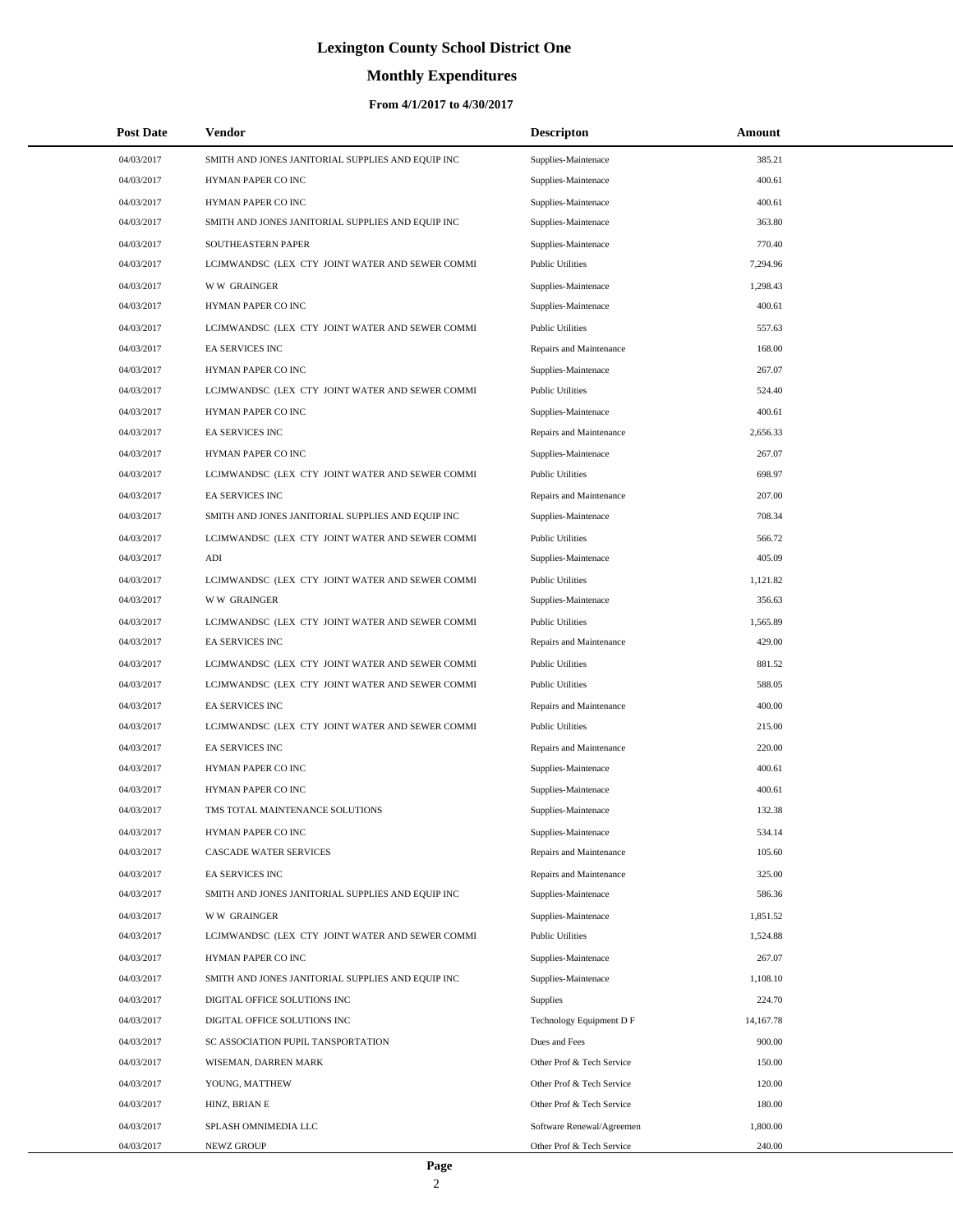# **Monthly Expenditures**

## **From 4/1/2017 to 4/30/2017**

| <b>Post Date</b> | Vendor                                             | <b>Descripton</b>         | Amount     |  |
|------------------|----------------------------------------------------|---------------------------|------------|--|
| 04/03/2017       | <b>PURCHASED SERVICE</b>                           | Travel                    | 282.94     |  |
| 04/03/2017       | SPIRIT COMMUNICATIONS                              | Communication             | 277.66     |  |
| 04/03/2017       | DATA NETWORK SOLUTIONS                             | Software Renewal/Agreemen | 58,201.00  |  |
| 04/03/2017       | <b>INTERNETWORK ENGINEERING</b>                    | Software Renewal/Agreemen | 90,966.01  |  |
| 04/03/2017       | <b>LOGMELN INC</b>                                 | Software Renewal/Agreemen | 2,450.00   |  |
| 04/03/2017       | SC DEPARTMENT OF REVENUE (SALES TAX RETURN)        | Software Renewal/Agreemen | 4,245.57   |  |
| 04/03/2017       | MAVERICKLABEL.COM                                  | <b>Supplies</b>           | 1,065.06   |  |
| 04/03/2017       | DIGITAL OFFICE SOLUTIONS INC                       | Repairs and Maintenance   | 295.32     |  |
| 04/03/2017       | DIGITAL OFFICE SOLUTIONS INC                       | Repairs and Maintenance   | 670.25     |  |
| 04/03/2017       | DIGITAL OFFICE SOLUTIONS INC                       | Repairs and Maintenance   | 1,515.33   |  |
| 04/03/2017       | HOMECOURT PUBLISHERS                               | <b>Supplies</b>           | 480.00     |  |
| 04/03/2017       | FRANKLIN COVEY                                     | Inst Prog Improvement     | 5,944.10   |  |
| 04/03/2017       | ATTAINMENT CO INC                                  | <b>Supplies</b>           | 1,984.50   |  |
| 04/03/2017       | LEACH, DEBRA                                       | Inst Prog Improvement     | 1,500.00   |  |
| 04/03/2017       | NEW YORK CITY LEADERSHIP ACADEMY                   | Travel                    | 2,500.00   |  |
| 04/03/2017       | ZIEMKE CONSULTING LLC                              | Inst Prog Improvement     | 4,784.64   |  |
| 04/03/2017       | LOWE'S                                             | Supplies                  | 3,317.00   |  |
| 04/03/2017       | MSC INDUSTRIAL SUPPLY CO                           | Supplies                  | 216.10     |  |
| 04/03/2017       | MACHINE AND WELDING SUPPLY CO DBA ARC3 GASES SOUTH | Equipment - Nonexpendable | 30,628.75  |  |
| 04/03/2017       | SCHOOL SPECIALTY INC                               | Supplies                  | 112.32     |  |
| 04/03/2017       | DIGITAL OFFICE SOLUTIONS INC                       | Equipment - Nonexpendable | 6,761.82   |  |
| 04/03/2017       | <b>HEINEMANN</b>                                   | Supplies                  | 463.43     |  |
| 04/03/2017       | PURCHASED SERVICE                                  | Travel                    | 241.50     |  |
| 04/03/2017       | <b>GEIGEROCAIN</b>                                 | Supplies                  | 1,172.24   |  |
| 04/03/2017       | INTERSTATE TRANSPORTATION EQUIPMENT INC            | Vehicles                  | 123,080.00 |  |
| 04/03/2017       | WM BUILDING ENVELOPE CONSULTANTS LLC               | <b>Building</b>           | 6,775.00   |  |
| 04/03/2017       | SMITH AND JONES JANITORIAL SUPPLIES AND EQUIP INC  | Equipment - Nonexpendable | 5,671.00   |  |
| 04/03/2017       | <b>GATTIS PRO AUDIO</b>                            | Technology Equipment D F  | 4,951.11   |  |
| 04/03/2017       | CITY ELECTRIC REPAIR INC                           | <b>Supplies</b>           | 241.49     |  |
| 04/03/2017       | PRO KITCHEN ONLINE LLC                             | Supplies                  | 567.52     |  |
| 04/03/2017       | KITCHEN RESOURCE GROUP                             | Supplies                  | 792.84     |  |
| 04/03/2017       | KITCHEN RESOURCE GROUP                             | Supplies                  | 317.79     |  |
| 04/03/2017       | MUSICAL INNOVATIONS                                | Pupil Activity            | 300.24     |  |
| 04/03/2017       | MUSICIAN SUPPLY                                    | Pupil Activity            | 128.08     |  |
| 04/03/2017       | AMERICAN BOOK COMPANY                              | Pupil Activity            | 1,069.89   |  |
| 04/03/2017       | FLINN SCIENTIFIC                                   | Pupil Activity            | 292.25     |  |
| 04/03/2017       | SCHOOL SPECIALTY INC                               | Pupil Activity            | 112.36     |  |
| 04/03/2017       | MURNANE, MATTHEW JOSEPH                            | Pupil Activity            | 210.00     |  |
| 04/03/2017       | BROWN, HOWARD MARK                                 | Pupil Activity            | 130.00     |  |
| 04/03/2017       | PAPPAS, HARRISON                                   | Pupil Activity            | 114.70     |  |
| 04/03/2017       | SHAY, THOMAS                                       | Pupil Activity            | 130.00     |  |
| 04/03/2017       | SIMPSON, KYLE                                      | Pupil Activity            | 114.70     |  |
| 04/03/2017       | HENRY SCHEIN INC MEDICAL SPECIAL MARKETS           | Pupil Activity            | 278.09     |  |
| 04/03/2017       | VERVER, JEFF                                       | Pupil Activity            | 100.90     |  |
| 04/03/2017       | CAULDER, WILLIAM "BILL"                            | Pupil Activity            | 140.00     |  |
| 04/03/2017       | MCGINTY, CHAD                                      | Pupil Activity            | 140.00     |  |
| 04/03/2017       | PEEL, RUSSELL                                      | Pupil Activity            | 140.00     |  |
| 04/03/2017       | RUSSO, FRANK                                       | Pupil Activity            | 140.00     |  |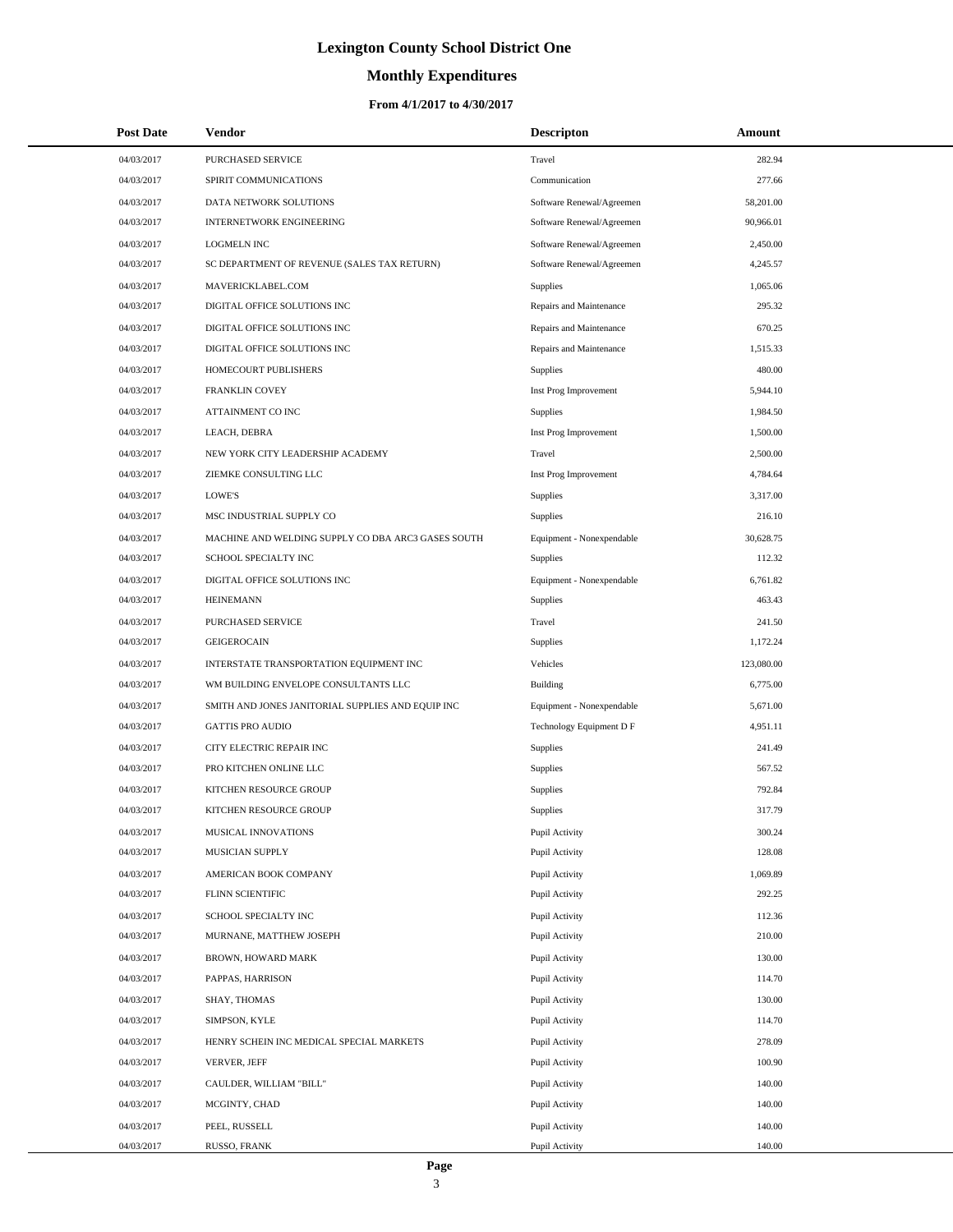## **Monthly Expenditures**

| <b>Post Date</b> | Vendor                     | <b>Descripton</b> | Amount |
|------------------|----------------------------|-------------------|--------|
| 04/03/2017       | SHANKS, TYRONE             | Pupil Activity    | 140.00 |
| 04/03/2017       | STUTTS, JAMES ROYCE        | Pupil Activity    | 140.00 |
| 04/03/2017       | <b>GREEN, COREY</b>        | Pupil Activity    | 130.00 |
| 04/03/2017       | HOOVER, MARK STEVEN        | Pupil Activity    | 130.00 |
| 04/03/2017       | WOODRING, JIM              | Pupil Activity    | 130.00 |
| 04/03/2017       | WOODRING, STEVE            | Pupil Activity    | 130.00 |
| 04/03/2017       | CHURCH, ELIZABETH J        | Pupil Activity    | 120.00 |
| 04/03/2017       | COOPER, JOEL L             | Pupil Activity    | 120.00 |
| 04/03/2017       | COMBS, OBIE                | Pupil Activity    | 109.00 |
| 04/03/2017       | COOPER, JOEL L             | Pupil Activity    | 120.00 |
| 04/03/2017       | HEWITT, GEORGE             | Pupil Activity    | 104.50 |
| 04/03/2017       | WERTS IV, JOHN             | Pupil Activity    | 101.80 |
| 04/03/2017       | RITTER, WILLIAM KEITH      | Pupil Activity    | 103.60 |
| 04/03/2017       | COMBS, OBIE                | Pupil Activity    | 111.70 |
| 04/03/2017       | WARD, RANDY B              | Pupil Activity    | 108.10 |
| 04/03/2017       | MARTHERS, BRANNON W        | Pupil Activity    | 165.00 |
| 04/03/2017       | COOPER, JOEL L             | Pupil Activity    | 120.00 |
| 04/03/2017       | BOROUGH, BRIAN VINCENT     | Pupil Activity    | 120.00 |
| 04/03/2017       | WISEMAN, DARREN MARK       | Pupil Activity    | 105.00 |
| 04/03/2017       | GRAY, CHRISTOPHER RICHARD  | Pupil Activity    | 112.00 |
| 04/03/2017       | KENT, JASON                | Pupil Activity    | 116.50 |
| 04/03/2017       | HALLMAN, JACOB             | Pupil Activity    | 120.00 |
| 04/03/2017       | FLICKER, SCOTT             | Pupil Activity    | 114.70 |
| 04/03/2017       | <b>GARCIA, EDWIN</b>       | Pupil Activity    | 102.70 |
| 04/03/2017       | SHUMPERT, KENNETH R        | Pupil Activity    | 110.60 |
| 04/03/2017       | SHUMPERT, WARD             | Pupil Activity    | 113.30 |
| 04/03/2017       | SIMPSON, KYLE              | Pupil Activity    | 123.70 |
| 04/03/2017       | SHUMPERT, KENNETH R        | Pupil Activity    | 107.00 |
| 04/03/2017       | SHUMPERT, WARD             | Pupil Activity    | 110.60 |
| 04/03/2017       | SMITH, RODNEY J            | Pupil Activity    | 119.60 |
| 04/03/2017       | PAPPAS, HARRISON           | Pupil Activity    | 114.70 |
| 04/03/2017       | REED, JOHN MARCUS          | Pupil Activity    | 120.00 |
| 04/03/2017       | <b>BAILEY, JOHN RYAN</b>   | Pupil Activity    | 217.00 |
| 04/03/2017       | <b>BELL, DOUGLAS</b>       | Pupil Activity    | 113.90 |
| 04/03/2017       | STARR, RUSSELL T           | Pupil Activity    | 184.10 |
| 04/03/2017       | VAUGHN, TONY               | Pupil Activity    | 226.90 |
| 04/03/2017       | MARTHERS, BRANNON W        | Pupil Activity    | 135.00 |
| 04/03/2017       | <b>BAILEY, JOHN RYAN</b>   | Pupil Activity    | 104.00 |
| 04/03/2017       | <b>BRICK, NATHAN</b>       | Pupil Activity    | 117.50 |
| 04/03/2017       | GABRIELE, MICHAEL ANTHONY  | Pupil Activity    | 120.20 |
| 04/03/2017       | CABLE, JASON               | Pupil Activity    | 104.00 |
| 04/03/2017       | DAVIS, KEITH D             | Pupil Activity    | 154.40 |
| 04/03/2017       | KUHN, DAVID H              | Pupil Activity    | 106.70 |
| 04/03/2017       | ROYSTER, DEREK SCOTT       | Pupil Activity    | 108.50 |
| 04/03/2017       | GWYN, JAIME L              | Pupil Activity    | 165.00 |
| 04/03/2017       | PELION HIGH SCHOOL         | Pupil Activity    | 106.00 |
| 04/04/2017       | DELL COMPUTERS             | Supplies          | 497.81 |
| 04/04/2017       | FORMS AND SUPPLY INC (FSI) | Supplies          | 270.71 |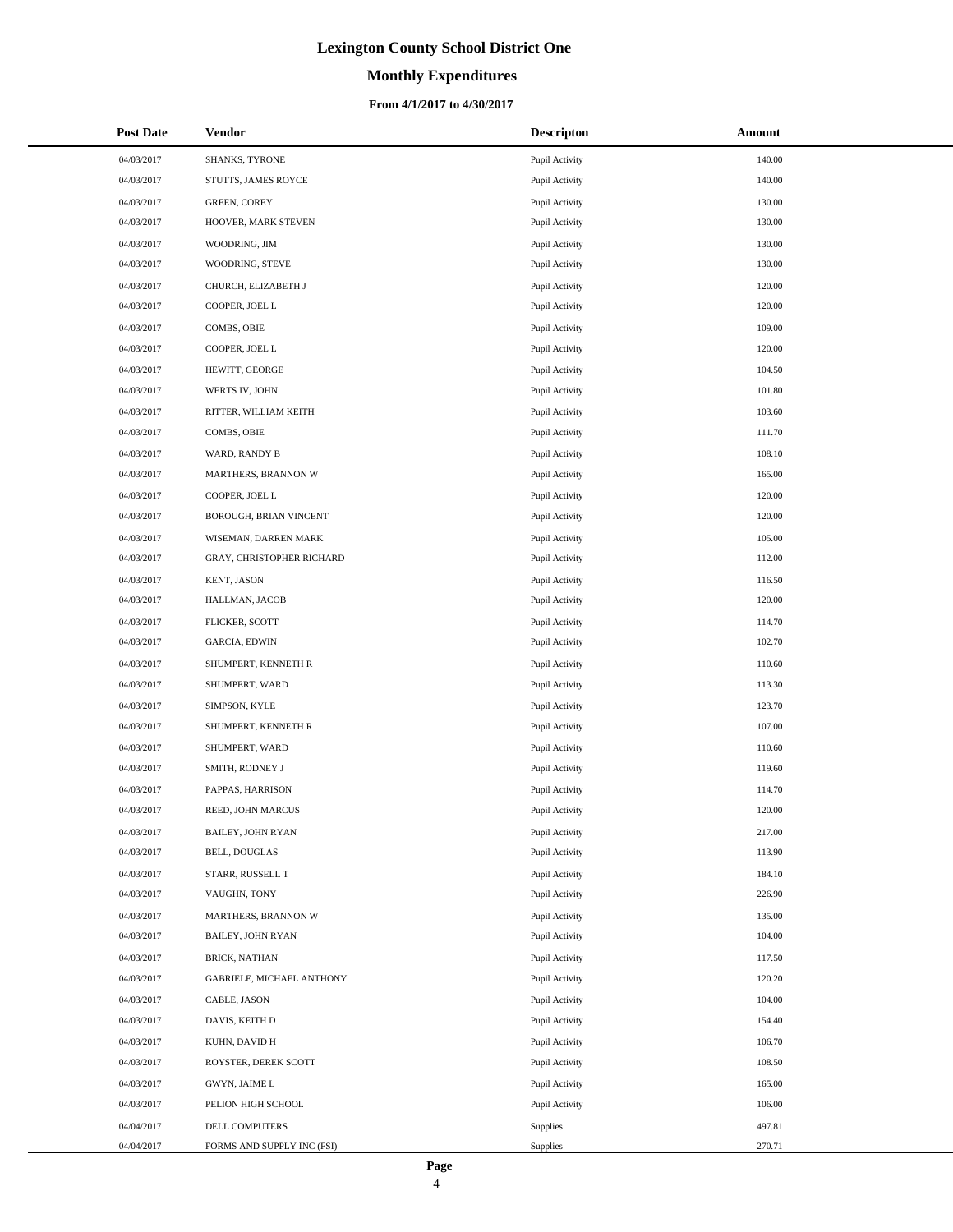# **Monthly Expenditures**

## **From 4/1/2017 to 4/30/2017**

| <b>Post Date</b> | <b>Vendor</b>                          | <b>Descripton</b>           | Amount    |
|------------------|----------------------------------------|-----------------------------|-----------|
| 04/04/2017       | DELL COMPUTERS                         | Supplies                    | 310.38    |
| 04/04/2017       | US INK AND TONER INC                   | Supplies                    | 925.96    |
| 04/04/2017       | AMSTERDAM PRINTING AND LITHO CO        | Printing and Binding        | 110.06    |
| 04/04/2017       | FORMS AND SUPPLY INC (FSI)             | Supplies                    | 546.22    |
| 04/04/2017       | FORMS AND SUPPLY INC (FSI)             | Supplies                    | 345.40    |
| 04/04/2017       | SUMMIT PROFESSIONAL EDUCATION          | Travel                      | 199.99    |
| 04/04/2017       | SCHOOL SPECIALTY INC                   | Supplies                    | 147.51    |
| 04/04/2017       | US INK AND TONER INC                   | Supplies                    | 132.22    |
| 04/04/2017       | FORMS AND SUPPLY INC (FSI)             | Supplies                    | 2,158.73  |
| 04/04/2017       | LAKELAND TOURS LLC DBA WORLDSTRIDES    | <b>Pupil Transportation</b> | 1,000.00  |
| 04/04/2017       | FORMS AND SUPPLY INC (FSI)             | Supplies                    | 127.54    |
| 04/04/2017       | FOLLETT SCHOOL SOLUTIONS INC           | <b>Library Books</b>        | 1,360.78  |
| 04/04/2017       | US INK AND TONER INC                   | Supplies                    | 761.06    |
| 04/04/2017       | FOLLETT SCHOOL SOLUTIONS INC           | <b>Library Books</b>        | 242.92    |
| 04/04/2017       | FOLLETT SCHOOL SOLUTIONS INC           | <b>Library Books</b>        | 707.16    |
| 04/04/2017       | CERTIFIED TRANSLATION SERVICES         | Other Prof & Tech Service   | 478.88    |
| 04/04/2017       | INSPIRE AND ENGAGE CONSULTING SERVICES | Supplies                    | 1.634.43  |
| 04/04/2017       | LAKELAND TOURS LLC DBA WORLDSTRIDES    | Travel                      | 1,800.00  |
| 04/04/2017       | <b>NAESP</b>                           | Dues and Fees               | 235.00    |
| 04/04/2017       | SCHOOL SPECIALTY INC                   | Supplies                    | 130.43    |
| 04/04/2017       | SCE&G                                  | <b>Public Utilities</b>     | 16,494.99 |
| 04/04/2017       | TOWN OF LEXINGTON                      | <b>Public Utilities</b>     | 401.44    |
| 04/04/2017       | ABBOTTS AUTO CARE AND TIRE             | Repairs and Maintenance     | 1,360.10  |
| 04/04/2017       | L S ELECTRONICS INC                    | Repairs and Maintenance     | 587.59    |
| 04/04/2017       | <b>WW GRAINGER</b>                     | Supplies-Maintenace         | 111.00    |
| 04/04/2017       | SCE&G                                  | <b>Public Utilities</b>     | 48,180.76 |
| 04/04/2017       | TOWN OF LEXINGTON                      | <b>Public Utilities</b>     | 2,897.70  |
| 04/04/2017       | SCE&G                                  | <b>Public Utilities</b>     | 8,999.39  |
| 04/04/2017       | TOWN OF LEXINGTON                      | <b>Public Utilities</b>     | 1,084.27  |
| 04/04/2017       | <b>WW GRAINGER</b>                     | Supplies-Maintenace         | 539.28    |
| 04/04/2017       | A Z LAWN MOWER PARTS                   | Supplies-Maintenace         | 112.48    |
| 04/04/2017       | <b>BATTERIES PLUS BULBS</b>            | Supplies-Maintenace         | 320.14    |
| 04/04/2017       | CITY ELECTRIC SUPPLY CO                | Supplies-Maintenace         | 307.78    |
| 04/04/2017       | <b>SUPPLY WORKS</b>                    | Supplies-Maintenace         | 531.79    |
| 04/04/2017       | A Z LAWN MOWER PARTS                   | Supplies-Maintenace         | 112.48    |
| 04/04/2017       | <b>WW GRAINGER</b>                     | Supplies-Maintenace         | 448.44    |
| 04/04/2017       | A Z LAWN MOWER PARTS                   | Supplies-Maintenace         | 112.48    |
| 04/04/2017       | SCE&G                                  | <b>Public Utilities</b>     | 6,327.42  |
| 04/04/2017       | TOWN OF LEXINGTON                      | <b>Public Utilities</b>     | 303.26    |
| 04/04/2017       | SCE&G                                  | <b>Public Utilities</b>     | 15,691.75 |
| 04/04/2017       | TOWN OF LEXINGTON                      | <b>Public Utilities</b>     | 958.72    |
| 04/04/2017       | SCE&G                                  | <b>Public Utilities</b>     | 18,329.14 |
| 04/04/2017       | SCE&G                                  | <b>Public Utilities</b>     | 9,191.99  |
| 04/04/2017       | HUBER SUPPLY CO OF LEXINGTON INC       | Supplies-Maintenace         | 904.79    |
| 04/04/2017       | SCE&G                                  | <b>Public Utilities</b>     | 7,983.60  |
| 04/04/2017       | <b>SUPPLY WORKS</b>                    | Supplies-Maintenace         | 404.72    |
| 04/04/2017       | <b>WW GRAINGER</b>                     | Supplies-Maintenace         | 726.53    |
| 04/04/2017       | SCE&G                                  | <b>Public Utilities</b>     | 12,251.97 |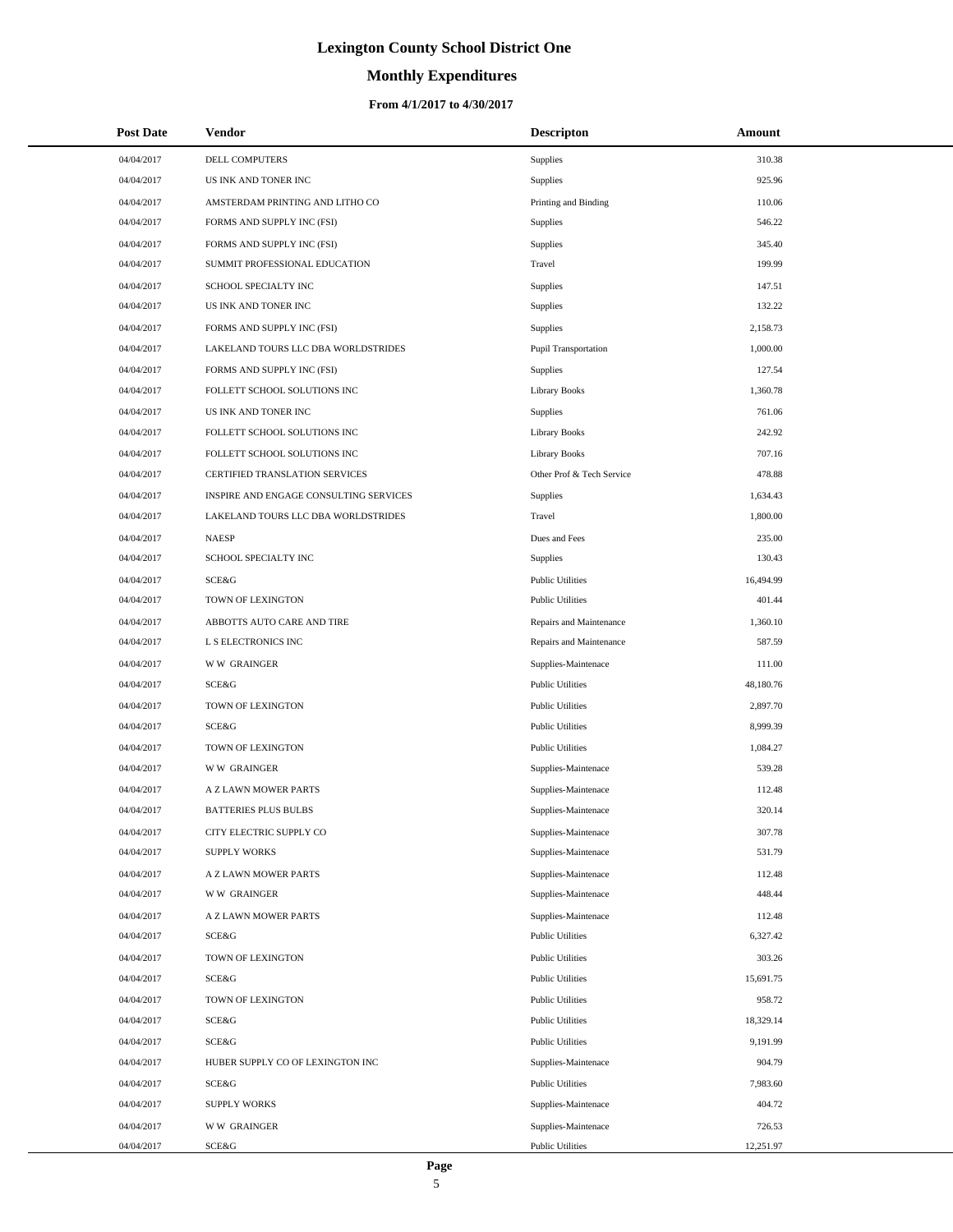# **Monthly Expenditures**

## **From 4/1/2017 to 4/30/2017**

| <b>Post Date</b> | <b>Vendor</b>                                     | <b>Descripton</b>             | Amount    |
|------------------|---------------------------------------------------|-------------------------------|-----------|
| 04/04/2017       | MAYER ELECTRIC SUPPLY COMPANY INC                 | Supplies-Maintenace           | 106.47    |
| 04/04/2017       | REBEL YELL INC                                    | Supplies-Maintenace           | 224.70    |
| 04/04/2017       | <b>WW GRAINGER</b>                                | Supplies-Maintenace           | 128.19    |
| 04/04/2017       | PASCON LLC                                        | Other Property Services       | 495.00    |
| 04/04/2017       | A Z LAWN MOWER PARTS                              | Supplies-Maintenace           | 112.48    |
| 04/04/2017       | CITY ELECTRIC SUPPLY CO                           | Supplies-Maintenace           | 307.77    |
| 04/04/2017       | SMITH AND JONES JANITORIAL SUPPLIES AND EQUIP INC | Supplies-Maintenace           | 1,053.74  |
| 04/04/2017       | <b>SUPPLY WORKS</b>                               | Supplies-Maintenace           | 212.72    |
| 04/04/2017       | TOWN OF LEXINGTON                                 | <b>Public Utilities</b>       | 296.05    |
| 04/04/2017       | MAYER ELECTRIC SUPPLY COMPANY INC                 | Supplies-Maintenace           | 220.15    |
| 04/04/2017       | MAYER ELECTRIC SUPPLY COMPANY INC                 | Supplies-Maintenace           | 401.25    |
| 04/04/2017       | <b>SUPPLY WORKS</b>                               | Supplies-Maintenace           | 404.73    |
| 04/04/2017       | TOWN OF LEXINGTON                                 | <b>Public Utilities</b>       | 603.17    |
| 04/04/2017       | MAYER ELECTRIC SUPPLY COMPANY INC                 | Supplies-Maintenace           | 113.69    |
| 04/04/2017       | SCE&G                                             | <b>Public Utilities</b>       | 445.74    |
| 04/04/2017       | TOWN OF LEXINGTON                                 | <b>Public Utilities</b>       | 945.49    |
| 04/04/2017       | SCE&G                                             | <b>Public Utilities</b>       | 186.03    |
| 04/04/2017       | TOWN OF LEXINGTON                                 | <b>Public Utilities</b>       | 680.61    |
| 04/04/2017       | SCHOOL SPECIALTY INC                              | Supplies-Maintenace           | 200.67    |
| 04/04/2017       | <b>WW GRAINGER</b>                                | Supplies-Maintenace           | 898.80    |
| 04/04/2017       | A Z LAWN MOWER PARTS                              | Supplies-Maintenace           | 112.48    |
| 04/04/2017       | SCE&G                                             | <b>Public Utilities</b>       | 7,920.87  |
| 04/04/2017       | TOWN OF LEXINGTON                                 | <b>Public Utilities</b>       | 435.09    |
| 04/04/2017       | SCE&G                                             | <b>Public Utilities</b>       | 169.89    |
| 04/04/2017       | TOWN OF LEXINGTON                                 | <b>Public Utilities</b>       | 384.05    |
| 04/04/2017       | A Z LAWN MOWER PARTS                              | Supplies-Maintenace           | 112.48    |
| 04/04/2017       | GRAYBAR ELECTRIC CO INC                           | Supplies-Maintenace           | 311.47    |
| 04/04/2017       | TOWN OF LEXINGTON                                 | <b>Public Utilities</b>       | 1,407.46  |
| 04/04/2017       | ACE GLASS CO INC                                  | Repairs and Maintenance       | 594.56    |
| 04/04/2017       | GRAYBAR ELECTRIC CO INC                           | Supplies-Maintenace           | 420.51    |
| 04/04/2017       | TOWN OF LEXINGTON                                 | <b>Public Utilities</b>       | 1,352.66  |
| 04/04/2017       | <b>WW GRAINGER</b>                                | Supplies-Maintenace           | 1,094.74  |
| 04/04/2017       | TOWN OF LEXINGTON                                 | <b>Public Utilities</b>       | 3,849.48  |
| 04/04/2017       | REBEL YELL INC                                    | Supplies-Maintenace           | 224.70    |
| 04/04/2017       | <b>SUPPLY WORKS</b>                               | Supplies-Maintenace           | 809.46    |
| 04/04/2017       | DIGITAL OFFICE SOLUTIONS INC                      | Supplies                      | 224.70    |
| 04/04/2017       | SOFTWARE ONE INC                                  | <b>Technology Supplies</b>    | 204.60    |
| 04/04/2017       | DIGITAL OFFICE SOLUTIONS INC                      | Technology Equipment D F      | 14,167.78 |
| 04/04/2017       | HAIGLER III, THOMAS I                             | Other Prof & Tech Service     | 180.00    |
| 04/04/2017       | PROFESSIONAL PRINTERS LTD                         | Other Objects                 | 393.76    |
| 04/04/2017       | POWER SCHOOL GROUP LLC                            | Software Renewal/Agreemen     | 375.00    |
| 04/04/2017       | POWER SCHOOL GROUP LLC                            | <b>Supplies</b>               | 750.00    |
| 04/04/2017       | SCHOOL SPECIALTY INC                              | <b>Supplies</b>               | 630.62    |
| 04/04/2017       | FRANKLIN COVEY                                    | Inst Prog Improvement         | 395.50    |
| 04/04/2017       | NANCY K PERRY CHILDREN'S SHELTER                  | <b>Instructional Services</b> | 247.50    |
| 04/04/2017       | AIKIDO ACADEMY OF SELF DEFENSE LLC                | Other Prof & Tech Service     | 750.00    |
| 04/04/2017       | DODGE LEARNING RESOURCES                          | <b>Supplies</b>               | 371.02    |
| 04/04/2017       | HANDWRITING WITHOUT TEARS BY JAN Z OLSEN OTR      | Supplies                      | 340.00    |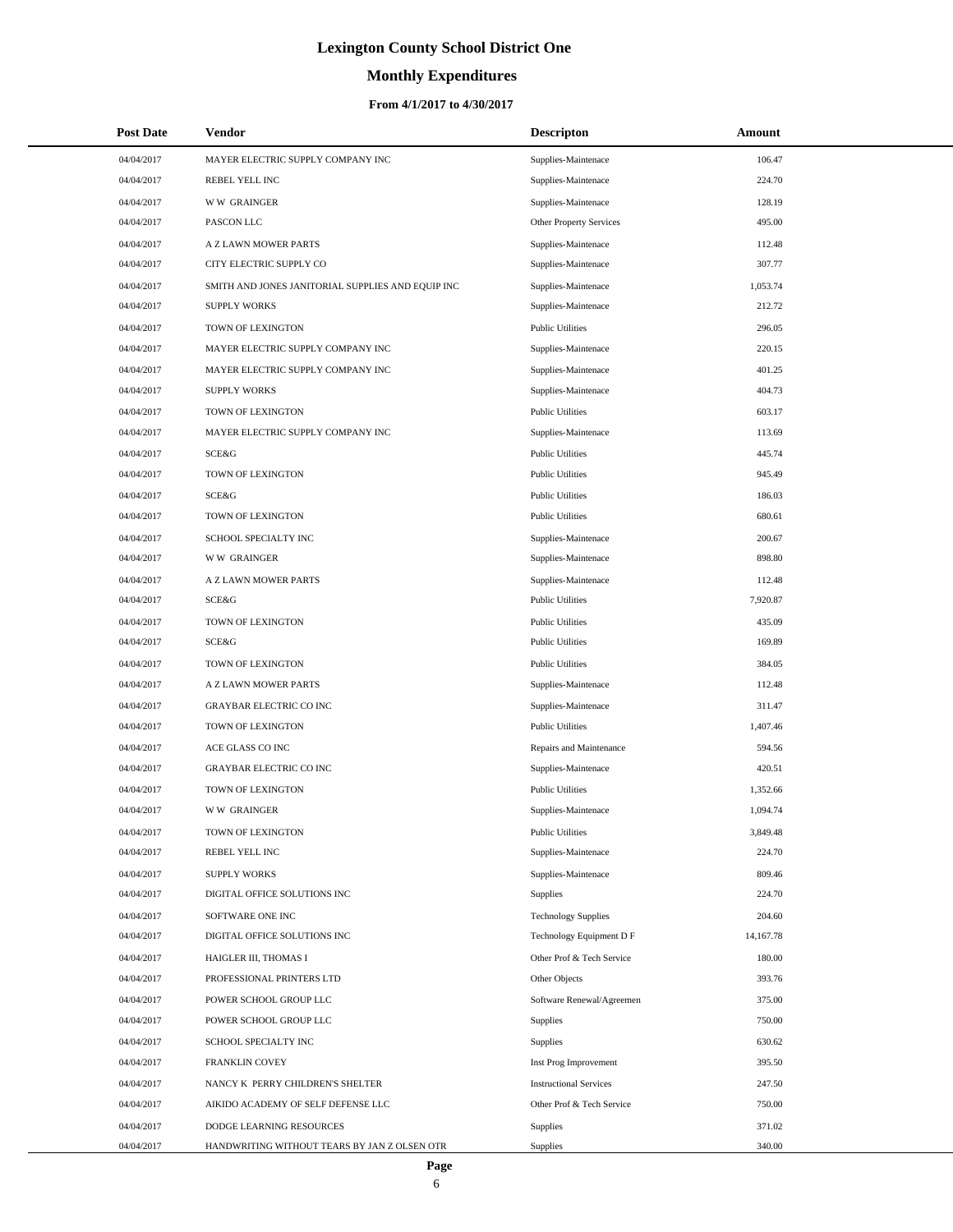# **Monthly Expenditures**

## **From 4/1/2017 to 4/30/2017**

| <b>Post Date</b> | Vendor                               | <b>Descripton</b> | Amount    |  |
|------------------|--------------------------------------|-------------------|-----------|--|
| 04/04/2017       | SCHOOL SPECIALTY INC                 | Supplies          | 244.07    |  |
| 04/04/2017       | HYATT PLACE GREENVILLE HAYWOOD       | Travel            | 5,352.00  |  |
| 04/04/2017       | WM BUILDING ENVELOPE CONSULTANTS LLC | <b>Building</b>   | 8,175.00  |  |
| 04/04/2017       | SCHOOL SPECIALTY INC                 | Supplies          | 1,478.91  |  |
| 04/04/2017       | <b>US FOODS</b>                      | Supplies          | 1,264.11  |  |
| 04/04/2017       | SYSCO FOOD SERV OF COLUMBIA          | Food              | 8,307.10  |  |
| 04/04/2017       | BORDEN DAIRY CO OF SC LLC            | Milk              | 862.75    |  |
| 04/04/2017       | SENN BROTHERS INC                    | Produce           | 457.34    |  |
| 04/04/2017       | <b>US FOODS</b>                      | Supplies          | 463.93    |  |
| 04/04/2017       | SYSCO FOOD SERV OF COLUMBIA          | Food              | 2,156.72  |  |
| 04/04/2017       | BORDEN DAIRY CO OF SC LLC            | Milk              | 891.26    |  |
| 04/04/2017       | SENN BROTHERS INC                    | Produce           | 178.75    |  |
| 04/04/2017       | <b>US FOODS</b>                      | Supplies          | 543.58    |  |
| 04/04/2017       | SYSCO FOOD SERV OF COLUMBIA          | Food              | 10,066.40 |  |
| 04/04/2017       | BORDEN DAIRY CO OF SC LLC            | Milk              | 571.08    |  |
| 04/04/2017       | SENN BROTHERS INC                    | Produce           | 317.12    |  |
| 04/04/2017       | <b>US FOODS</b>                      | Supplies          | 649.68    |  |
| 04/04/2017       | SYSCO FOOD SERV OF COLUMBIA          | Food              | 4,504.44  |  |
| 04/04/2017       | BORDEN DAIRY CO OF SC LLC            | Milk              | 1,705.64  |  |
| 04/04/2017       | SENN BROTHERS INC                    | Produce           | 342.36    |  |
| 04/04/2017       | <b>US FOODS</b>                      | Supplies          | 390.05    |  |
| 04/04/2017       | SYSCO FOOD SERV OF COLUMBIA          | Food              | 5,921.42  |  |
| 04/04/2017       | BORDEN DAIRY CO OF SC LLC            | Milk              | 658.27    |  |
| 04/04/2017       | SENN BROTHERS INC                    | Produce           | 168.85    |  |
| 04/04/2017       | <b>US FOODS</b>                      | Supplies          | 570.06    |  |
| 04/04/2017       | HERSHEYS ICE CREAM                   | Food              | 168.00    |  |
| 04/04/2017       | SYSCO FOOD SERV OF COLUMBIA          | Food              | 3,710.77  |  |
| 04/04/2017       | BORDEN DAIRY CO OF SC LLC            | Milk              | 1,672.82  |  |
| 04/04/2017       | SENN BROTHERS INC                    | Produce           | 710.48    |  |
| 04/04/2017       | <b>US FOODS</b>                      | Supplies          | 145.03    |  |
| 04/04/2017       | SYSCO FOOD SERV OF COLUMBIA          | Food              | 794.77    |  |
| 04/04/2017       | SENN BROTHERS INC                    | Produce           | 119.48    |  |
| 04/04/2017       | US FOODS                             | Supplies          | 607.41    |  |
| 04/04/2017       | HERSHEYS ICE CREAM                   | Food              | 129.60    |  |
| 04/04/2017       | SYSCO FOOD SERV OF COLUMBIA          | Food              | 9,409.12  |  |
| 04/04/2017       | BORDEN DAIRY CO OF SC LLC            | Milk              | 102.53    |  |
| 04/04/2017       | SENN BROTHERS INC                    | Produce           | 551.50    |  |
| 04/04/2017       | <b>US FOODS</b>                      | Supplies          | 818.38    |  |
| 04/04/2017       | SYSCO FOOD SERV OF COLUMBIA          | Food              | 3,773.15  |  |
| 04/04/2017       | BORDEN DAIRY CO OF SC LLC            | Milk              | 715.86    |  |
| 04/04/2017       | SENN BROTHERS INC                    | Produce           | 426.05    |  |
| 04/04/2017       | <b>US FOODS</b>                      | Supplies          | 513.04    |  |
| 04/04/2017       | SYSCO FOOD SERV OF COLUMBIA          | Food              | 5,780.40  |  |
| 04/04/2017       | BORDEN DAIRY CO OF SC LLC            | Milk              | 2,117.36  |  |
| 04/04/2017       | SENN BROTHERS INC                    | Produce           | 598.18    |  |
| 04/04/2017       | <b>US FOODS</b>                      | Supplies          | 371.08    |  |
| 04/04/2017       | SYSCO FOOD SERV OF COLUMBIA          | Food              | 3,220.94  |  |
| 04/04/2017       | BORDEN DAIRY CO OF SC LLC            | Milk              | 684.98    |  |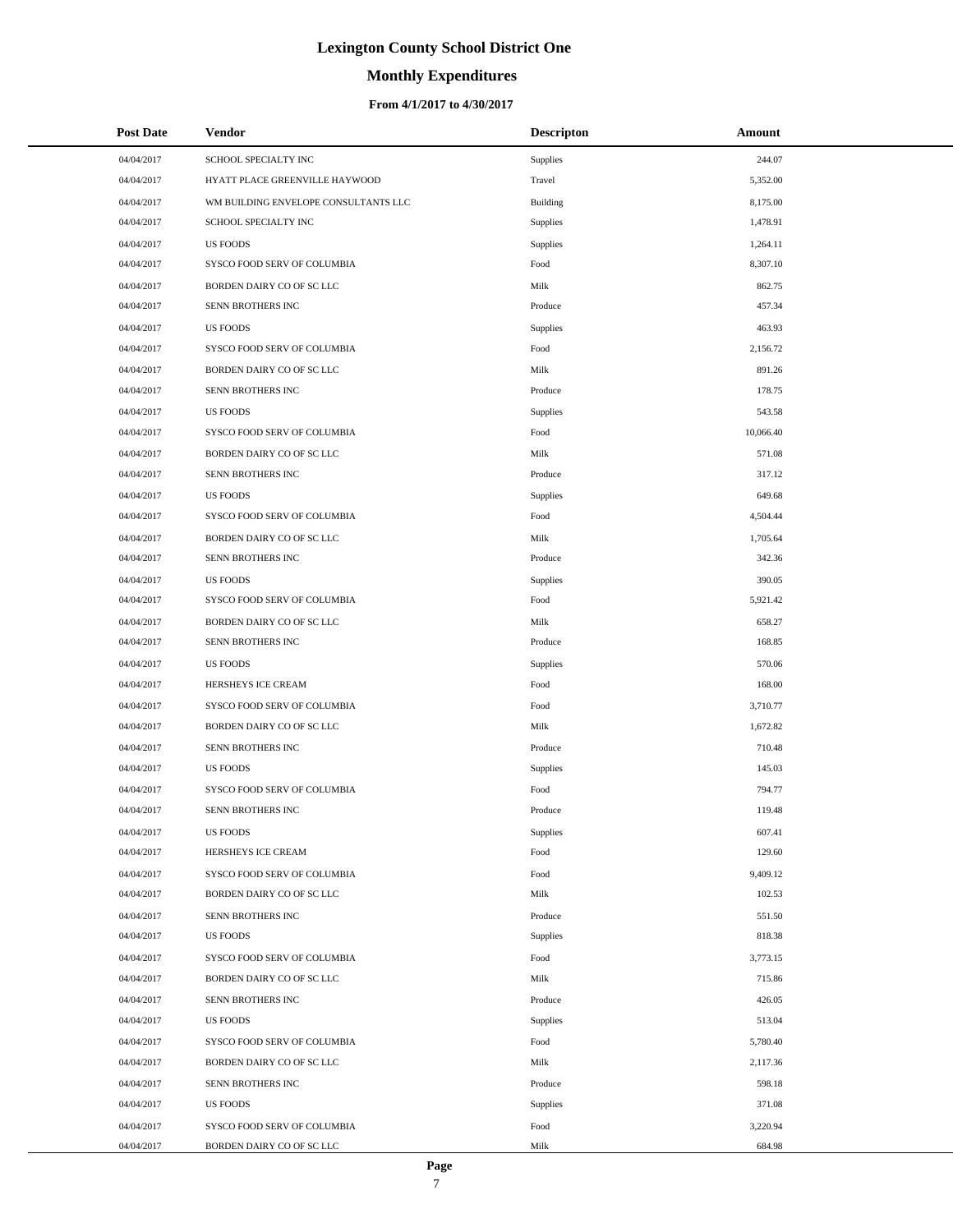# **Monthly Expenditures**

| <b>Post Date</b> | Vendor                      | <b>Descripton</b>      | Amount   |
|------------------|-----------------------------|------------------------|----------|
| 04/04/2017       | SENN BROTHERS INC           | Produce                | 328.67   |
| 04/04/2017       | <b>US FOODS</b>             | Supplies               | 641.06   |
| 04/04/2017       | SYSCO FOOD SERV OF COLUMBIA | Food                   | 5,411.26 |
| 04/04/2017       | BORDEN DAIRY CO OF SC LLC   | Milk                   | 1,155.26 |
| 04/04/2017       | SENN BROTHERS INC           | Produce                | 649.08   |
| 04/04/2017       | <b>US FOODS</b>             | <b>Supplies</b>        | 447.12   |
| 04/04/2017       | SYSCO FOOD SERV OF COLUMBIA | Food                   | 3,507.44 |
| 04/04/2017       | BORDEN DAIRY CO OF SC LLC   | Milk                   | 706.79   |
| 04/04/2017       | SENN BROTHERS INC           | Produce                | 203.09   |
| 04/04/2017       | <b>US FOODS</b>             | Supplies               | 897.57   |
| 04/04/2017       | SYSCO FOOD SERV OF COLUMBIA | Food                   | 4,615.43 |
| 04/04/2017       | BORDEN DAIRY CO OF SC LLC   | Milk                   | 660.23   |
| 04/04/2017       | SENN BROTHERS INC           | Produce                | 169.06   |
| 04/04/2017       | <b>US FOODS</b>             | <b>Supplies</b>        | 366.35   |
| 04/04/2017       | SYSCO FOOD SERV OF COLUMBIA | Food                   | 3,446.54 |
| 04/04/2017       | BORDEN DAIRY CO OF SC LLC   | Milk                   | 455.14   |
| 04/04/2017       | <b>US FOODS</b>             | Supplies               | 739.31   |
| 04/04/2017       | SYSCO FOOD SERV OF COLUMBIA | Food                   | 3,824.45 |
| 04/04/2017       | BORDEN DAIRY CO OF SC LLC   | Milk                   | 209.10   |
| 04/04/2017       | SENN BROTHERS INC           | Produce                | 407.33   |
| 04/04/2017       | <b>US FOODS</b>             | Supplies               | 542.03   |
| 04/04/2017       | SYSCO FOOD SERV OF COLUMBIA | Food                   | 1,106.82 |
| 04/04/2017       | BORDEN DAIRY CO OF SC LLC   | Milk                   | 339.42   |
| 04/04/2017       | <b>US FOODS</b>             | Supplies               | 478.11   |
| 04/04/2017       | HERSHEYS ICE CREAM          | Food                   | 108.00   |
| 04/04/2017       | SYSCO FOOD SERV OF COLUMBIA | Food                   | 3,388.57 |
| 04/04/2017       | BORDEN DAIRY CO OF SC LLC   | Milk                   | 709.30   |
| 04/04/2017       | SENN BROTHERS INC           | Produce                | 285.59   |
| 04/04/2017       | <b>US FOODS</b>             | Supplies               | 602.68   |
| 04/04/2017       | HERSHEYS ICE CREAM          | Food                   | 216.00   |
| 04/04/2017       | SYSCO FOOD SERV OF COLUMBIA | Food                   | 6,117.23 |
| 04/04/2017       | BORDEN DAIRY CO OF SC LLC   | Milk                   | 1,445.57 |
| 04/04/2017       | SENN BROTHERS INC           | Produce                | 509.54   |
| 04/04/2017       | <b>US FOODS</b>             | Supplies               | 415.27   |
| 04/04/2017       | SYSCO FOOD SERV OF COLUMBIA | Food                   | 5,011.68 |
| 04/04/2017       | BORDEN DAIRY CO OF SC LLC   | Milk                   | 380.78   |
| 04/04/2017       | SENN BROTHERS INC           | Produce                | 396.69   |
| 04/04/2017       | <b>US FOODS</b>             | Supplies               | 617.61   |
| 04/04/2017       | SYSCO FOOD SERV OF COLUMBIA | Food                   | 3,003.05 |
| 04/04/2017       | BORDEN DAIRY CO OF SC LLC   | Milk                   | 647.44   |
| 04/04/2017       | SENN BROTHERS INC           | Produce                | 109.84   |
| 04/04/2017       | <b>US FOODS</b>             | Supplies               | 629.51   |
| 04/04/2017       | SYSCO FOOD SERV OF COLUMBIA | Food                   | 5,341.24 |
| 04/04/2017       | BORDEN DAIRY CO OF SC LLC   | Milk                   | 679.28   |
| 04/04/2017       | SENN BROTHERS INC           | Produce                | 690.78   |
| 04/04/2017       | <b>US FOODS</b>             | Supplies               | 522.93   |
| 04/04/2017       | HERSHEYS ICE CREAM          | $\operatorname*{Food}$ | 192.00   |
| 04/04/2017       | SYSCO FOOD SERV OF COLUMBIA | Food                   | 6,517.40 |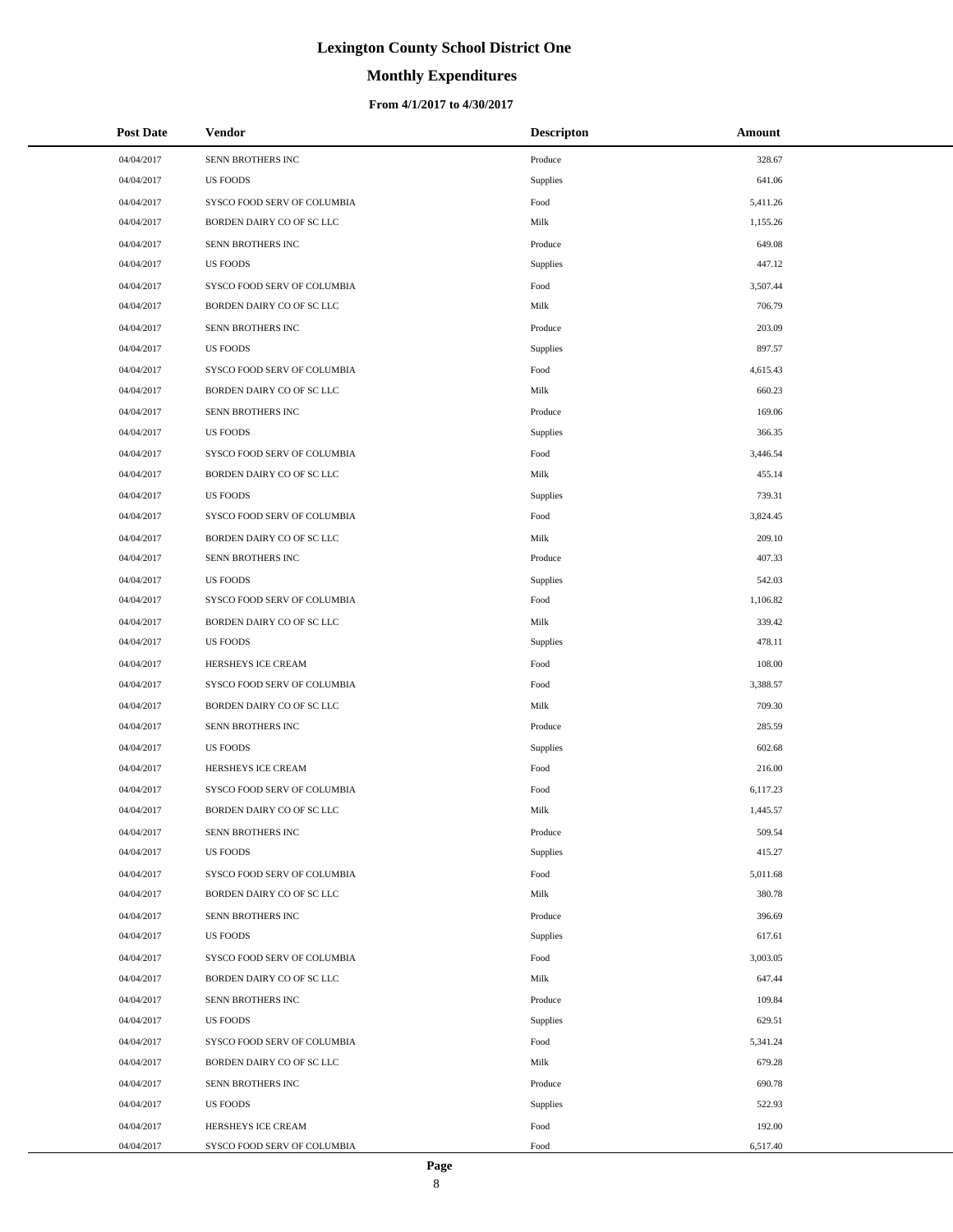## **Monthly Expenditures**

## **From 4/1/2017 to 4/30/2017**

| <b>Post Date</b> | <b>Vendor</b>                 | <b>Descripton</b>              | Amount    |
|------------------|-------------------------------|--------------------------------|-----------|
| 04/04/2017       | BORDEN DAIRY CO OF SC LLC     | Milk                           | 1,143.38  |
| 04/04/2017       | SENN BROTHERS INC             | Produce                        | 237.55    |
| 04/04/2017       | <b>US FOODS</b>               | Supplies                       | 790.90    |
| 04/04/2017       | SYSCO FOOD SERV OF COLUMBIA   | Food                           | 5,332.59  |
| 04/04/2017       | BORDEN DAIRY CO OF SC LLC     | Milk                           | 1,497.85  |
| 04/04/2017       | SENN BROTHERS INC             | Produce                        | 547.81    |
| 04/04/2017       | <b>US FOODS</b>               | Supplies                       | 691.73    |
| 04/04/2017       | SYSCO FOOD SERV OF COLUMBIA   | Food                           | 1,263.60  |
| 04/04/2017       | BORDEN DAIRY CO OF SC LLC     | Milk                           | 292.62    |
| 04/04/2017       | <b>US FOODS</b>               | Supplies                       | 414.48    |
| 04/04/2017       | SYSCO FOOD SERV OF COLUMBIA   | Food                           | 2,817.71  |
| 04/04/2017       | BORDEN DAIRY CO OF SC LLC     | Milk                           | 646.73    |
| 04/04/2017       | SENN BROTHERS INC             | Produce                        | 138.28    |
| 04/04/2017       | <b>US FOODS</b>               | Supplies                       | 1,652.10  |
| 04/04/2017       | SYSCO FOOD SERV OF COLUMBIA   | Food                           | 10,872.75 |
| 04/04/2017       | BORDEN DAIRY CO OF SC LLC     | Milk                           | 1,179.43  |
| 04/04/2017       | SENN BROTHERS INC             | Produce                        | 765.26    |
| 04/04/2017       | <b>US FOODS</b>               | Supplies                       | 334.44    |
| 04/04/2017       | HERSHEYS ICE CREAM            | Food                           | 277.92    |
| 04/04/2017       | SYSCO FOOD SERV OF COLUMBIA   | Food                           | 5,118.75  |
| 04/04/2017       | BORDEN DAIRY CO OF SC LLC     | Milk                           | 616.52    |
| 04/04/2017       | SENN BROTHERS INC             | Produce                        | 153.12    |
| 04/04/2017       | <b>US FOODS</b>               | Supplies                       | 760.83    |
| 04/04/2017       | SYSCO FOOD SERV OF COLUMBIA   | Food                           | 7,081.87  |
| 04/04/2017       | BORDEN DAIRY CO OF SC LLC     | Milk                           | 914.76    |
| 04/04/2017       | SENN BROTHERS INC             | Produce                        | 816.77    |
| 04/04/2017       | <b>US FOODS</b>               | Supplies                       | 497.83    |
| 04/04/2017       | SYSCO FOOD SERV OF COLUMBIA   | Food                           | 3,611.22  |
| 04/04/2017       | BORDEN DAIRY CO OF SC LLC     | Milk                           | 842.36    |
| 04/04/2017       | SENN BROTHERS INC             | Produce                        | 169.62    |
| 04/04/2017       | SMARTPHONE MEDIC LLC          | Pupil Activity                 | 198.00    |
| 04/04/2017       | SMARTPHONE MEDIC LLC          | Pupil Activity                 | 149.00    |
| 04/04/2017       | SMARTPHONE MEDIC LLC          | Pupil Activity                 | 297.00    |
| 04/04/2017       | SMARTPHONE MEDIC LLC          | Pupil Activity                 | 297.00    |
| 04/04/2017       | SMARTPHONE MEDIC LLC          | Pupil Activity                 | 149.00    |
| 04/04/2017       | SMARTPHONE MEDIC LLC          | Pupil Activity                 | 297.00    |
| 04/04/2017       | SCHOOL SPECIALTY INC          | Pupil Activity                 | 100.71    |
| 04/04/2017       | SCHOOL SPECIALTY INC          | Pupil Activity                 | 149.40    |
| 04/04/2017       | CAROLINA BIOLOGICAL SUPPLY CO | Pupil Activity                 | 392.90    |
| 04/04/2017       | SCHOOL SPECIALTY INC          | Pupil Activity                 | 978.30    |
| 04/04/2017       | PROVIDENCE HOSPITAL LLC       | Pupil Activity                 | 250.00    |
| 04/04/2017       | PROVIDENCE HOSPITAL LLC       | Pupil Activity                 | 150.00    |
| 04/04/2017       | <b>BSN SPORTS</b>             | Pupil Activity                 | 1,819.00  |
| 04/04/2017       | T AND T SPORTS                | Pupil Activity                 | 115.56    |
| 04/04/2017       | LEXINGTON MIDDLE SCHOOL       | Pupil Act-Fee/Collection Refnd | 110.00    |
| 04/04/2017       | LEXINGTON MIDDLE SCHOOL       | Pupil Activity                 | 175.00    |
| 04/04/2017       | <b>BSN SPORTS</b>             | Pupil Activity                 | 2,128.14  |
| 04/04/2017       | <b>BSN SPORTS</b>             | Pupil Activity                 | 5,793.69  |

÷.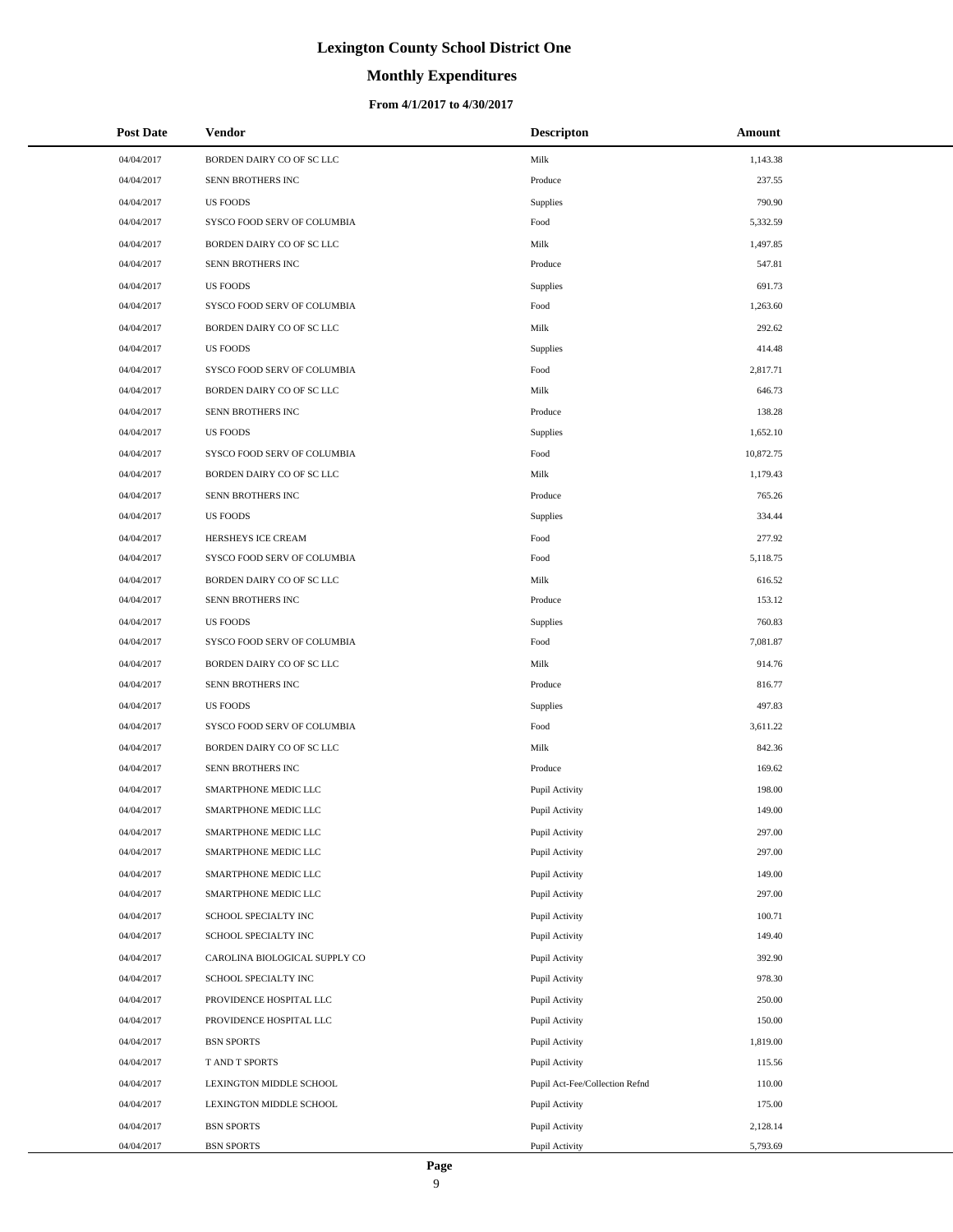# **Monthly Expenditures**

| <b>Post Date</b> | Vendor                                      | <b>Descripton</b>             | Amount    |
|------------------|---------------------------------------------|-------------------------------|-----------|
| 04/04/2017       | BATESBURGLEESVILLE HIGH SCH                 | Pupil Activity                | 250.00    |
| 04/04/2017       | <b>BSN SPORTS</b>                           | Pupil Activity                | 222.56    |
| 04/04/2017       | LLOYD'S SOCCER                              | Pupil Activity                | 8,387.67  |
| 04/04/2017       | SCHOOL CUTS SCREENING AND EMBROIDERY        | Pupil Activity                | 1,417.22  |
| 04/04/2017       | HALO BRANDED SOLUTIONS INC                  | Pupil Activity                | 1,657.97  |
| 04/04/2017       | BLICK ART MATERIALS LLC                     | Supplies                      | 787.92    |
| 04/04/2017       | PROSOUND AND STAGE LIGHTING                 | Supplies                      | 1,949.00  |
| 04/04/2017       | SC DEPARTMENT OF REVENUE (SALES TAX RETURN) | Supplies                      | 136.43    |
| 04/05/2017       | <b>SCHOLASTIC INC</b>                       | Supplies                      | 472.50    |
| 04/05/2017       | PURCHASED SERVICE                           | Travel                        | 116.63    |
| 04/05/2017       | PURCHASED SERVICE                           | Travel                        | 116.63    |
| 04/05/2017       | PURCHASED SERVICE                           | Travel                        | 206.50    |
| 04/05/2017       | PURCHASED SERVICE                           | Travel                        | 278.37    |
| 04/05/2017       | <b>APPLE INC</b>                            | <b>Technology Supplies</b>    | 938.43    |
| 04/05/2017       | <b>APPLE INC</b>                            | <b>Technology Supplies</b>    | 799.96    |
| 04/05/2017       | <b>APPLE INC</b>                            | <b>Technology Supplies</b>    | 159.43    |
| 04/05/2017       | PALMETTO HEALTH ALLIANCE                    | <b>Instructional Services</b> | 450.00    |
| 04/05/2017       | NEW YORK CITY LEADERSHIP ACADEMY            | Inst Prog Improvement         | 61,500.00 |
| 04/05/2017       | CERTIFIED TRANSLATION SERVICES              | Other Prof & Tech Service     | 400.38    |
| 04/05/2017       | MILLS, HEIDI                                | <b>Instructional Services</b> | 1.050.00  |
| 04/05/2017       | PURCHASED SERVICE                           | Travel                        | 198.17    |
| 04/05/2017       | PURCHASED SERVICE                           | Travel                        | 129.04    |
| 04/05/2017       | PURCHASED SERVICE                           | Travel                        | 292.00    |
| 04/05/2017       | PURCHASED SERVICE                           | Travel                        | 185.00    |
| 04/05/2017       | PURCHASED SERVICE                           | Travel                        | 221.67    |
| 04/05/2017       | PURCHASED SERVICE                           | Travel                        | 185.00    |
| 04/05/2017       | PURCHASED SERVICE                           | Travel                        | 606.75    |
| 04/05/2017       | <b>APPLE INC</b>                            | <b>Technology Supplies</b>    | 1,186.63  |
| 04/05/2017       | ROTARY CLUB OF LEXINGTON                    | Dues and Fees                 | 180.00    |
| 04/05/2017       | ROTARY CLUB OF LEXINGTON                    | Dues and Fees                 | 180.00    |
| 04/05/2017       | CAROLINA WATER SERVICE INC                  | <b>Public Utilities</b>       | 2,569.30  |
| 04/05/2017       | LEXINGTON COUNTY SHERIFF'S DEPT             | Other Prof & Tech Service     | 44,563.02 |
| 04/05/2017       | HEBBE, MARIAH MORGAN DEEN                   | Other Prof & Tech Service     | 120.00    |
| 04/05/2017       | LEXINGTON COUNTY SHERIFF'S DEPT             | Other Prof & Tech Service     | 44,563.02 |
| 04/05/2017       | LEXINGTON COUNTY SHERIFF'S DEPT             | Other Prof & Tech Service     | 44,563.02 |
| 04/05/2017       | LEXINGTON COUNTY SHERIFF'S DEPT             | Other Prof & Tech Service     | 44,563.02 |
| 04/05/2017       | HINZ, BRIAN E                               | Other Prof & Tech Service     | 120.00    |
| 04/05/2017       | JEFFCOAT, JONATHAN D                        | Other Prof & Tech Service     | 180.00    |
| 04/05/2017       | LINT, CHARLES ROBERT                        | Other Prof & Tech Service     | 180.00    |
| 04/05/2017       | MIXON, CHRISTOPHER DOUGLAS                  | Other Prof & Tech Service     | 120.00    |
| 04/05/2017       | SNUFFER, ROBERT                             | Other Prof & Tech Service     | 120.00    |
| 04/05/2017       | LEXINGTON COUNTY SHERIFF'S DEPT             | Other Prof & Tech Service     | 44,563.02 |
| 04/05/2017       | LEXINGTON COUNTY SHERIFF'S DEPT             | Other Prof & Tech Service     | 89,126.04 |
| 04/05/2017       | LEXINGTON COUNTY SHERIFF'S DEPT             | Other Prof & Tech Service     | 44,563.02 |
| 04/05/2017       | LEXINGTON COUNTY SHERIFF'S DEPT             | Other Prof & Tech Service     | 44,563.02 |
| 04/05/2017       | COLLINS, STEPHEN M                          | Other Prof & Tech Service     | 180.00    |
| 04/05/2017       | LEXINGTON COUNTY SHERIFF'S DEPT             | Other Prof & Tech Service     | 44,563.02 |
| 04/05/2017       | ANDERSON, JAMES B                           | Other Prof & Tech Service     | 180.00    |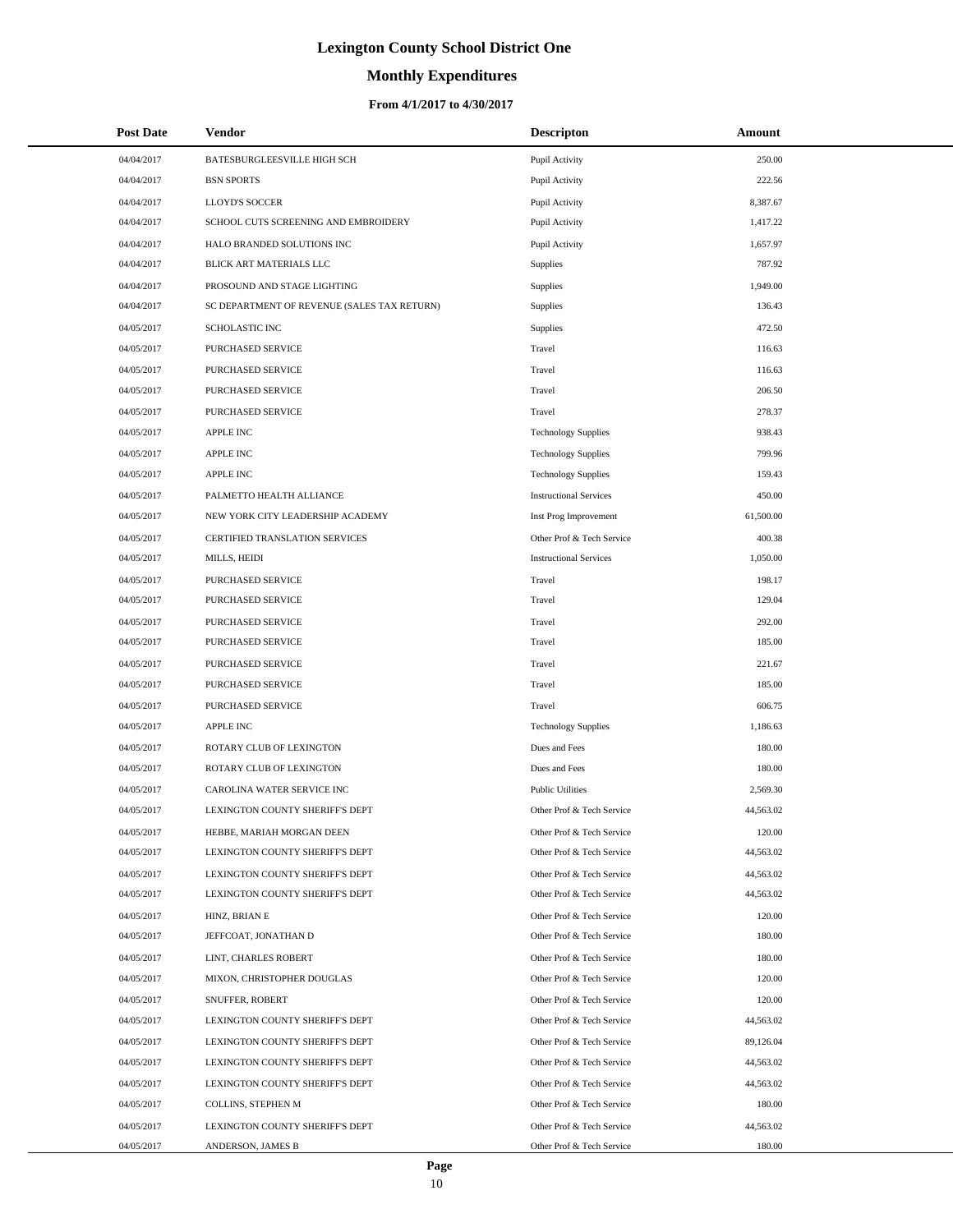# **Monthly Expenditures**

| <b>Post Date</b> | <b>Vendor</b>                               | <b>Descripton</b>             | Amount    |
|------------------|---------------------------------------------|-------------------------------|-----------|
| 04/05/2017       | LEXINGTON COUNTY SHERIFF'S DEPT             | Other Prof & Tech Service     | 44,563.02 |
| 04/05/2017       | RAMUNNI, FRANK R                            | Other Prof & Tech Service     | 180.00    |
| 04/05/2017       | BLACK, LEWIS ALLEN                          | Other Prof & Tech Service     | 120.00    |
| 04/05/2017       | HOBBS, WILLIAM IRA                          | Other Prof & Tech Service     | 240.00    |
| 04/05/2017       | PAYTON, BRIAN THOMAS                        | Other Prof & Tech Service     | 120.00    |
| 04/05/2017       | LEXINGTON COUNTY SHERIFF'S DEPT             | Other Prof & Tech Service     | 89,126.10 |
| 04/05/2017       | PURCHASED SERVICE                           | Travel                        | 120.91    |
| 04/05/2017       | ADVERTISING AUTHORITIES                     | Supplies                      | 2,370.05  |
| 04/05/2017       | <b>CONVERSE COLLEGE</b>                     | Inst Prog Improvement         | 3,000.00  |
| 04/05/2017       | <b>WW GRAINGER</b>                          | Supplies                      | 10,903.09 |
| 04/05/2017       | SC DEPARTMENT OF REVENUE (SALES TAX RETURN) | Sales Tax on Adult Meals      | 2,494.31  |
| 04/05/2017       | SMARTPHONE MEDIC LLC                        | Pupil Activity                | 297.00    |
| 04/05/2017       | SMARTPHONE MEDIC LLC                        | Pupil Activity                | 297.00    |
| 04/05/2017       | MUSIC THEATRE INTERNATIONAL                 | Pupil Activity                | 645.00    |
| 04/05/2017       | <b>APPLE INC</b>                            | Pupil Activity                | 184.00    |
| 04/05/2017       | BOROUGH, BRIAN VINCENT                      | Pupil Activity                | 120.00    |
| 04/05/2017       | MIXON, CHRISTOPHER DOUGLAS                  | Pupil Activity                | 165.00    |
| 04/05/2017       | PERRY, ZACHARY                              | Pupil Activity                | 112.70    |
| 04/05/2017       | ENGLISH, PATRICK                            | Pupil Activity                | 104.00    |
| 04/05/2017       | PURCHASED SERVICE                           | Pupil Activity                | 102.08    |
| 04/06/2017       | WILLIAMS, DOUGLAS F                         | <b>Instructional Services</b> | 396.00    |
| 04/06/2017       | WILLIAMS, DOUGLAS F                         | <b>Instructional Services</b> | 800.00    |
| 04/06/2017       | PURCHASED SERVICE                           | Travel                        | 123.05    |
| 04/06/2017       | <b>US POSTAL SERVICE</b>                    | Supplies                      | 1,660.00  |
| 04/06/2017       | <b>CAMCOR</b>                               | Technology Supplies-Immersion | 319.41    |
| 04/06/2017       | DELL COMPUTERS                              | Supplies                      | 665.20    |
| 04/06/2017       | PURCHASED SERVICE                           | Travel                        | 161.70    |
| 04/06/2017       | DISNEY DESTINATION LLC                      | Pupil Transportation          | 945.00    |
| 04/06/2017       | PURCHASED SERVICE                           | Travel                        | 150.55    |
| 04/06/2017       | DISNEY DESTINATION LLC                      | Travel                        | 945.00    |
| 04/06/2017       | PURCHASED SERVICE                           | Travel                        | 148.20    |
| 04/06/2017       | <b>STUDICA INC</b>                          | Supplies                      | 239.97    |
| 04/06/2017       | PURCHASED SERVICE                           | Supplies                      | 355.65    |
| 04/06/2017       | PALMETTO HEALTH ALLIANCE                    | <b>Instructional Services</b> | 500.00    |
| 04/06/2017       | PURCHASED SERVICE                           | Travel                        | 113.58    |
| 04/06/2017       | <b>PURCHASED SERVICE</b>                    | Travel                        | 117.43    |
| 04/06/2017       | FOLLETT SCHOOL SOLUTIONS INC                | <b>Library Books</b>          | 550.42    |
| 04/06/2017       | FOLLETT SCHOOL SOLUTIONS INC                | Library Books                 | 449.01    |
| 04/06/2017       | FOLLETT SCHOOL SOLUTIONS INC                | <b>Library Books</b>          | 7,787.45  |
| 04/06/2017       | FOLLETT SCHOOL SOLUTIONS INC                | <b>Library Books</b>          | 1,535.31  |
| 04/06/2017       | FOLLETT SCHOOL SOLUTIONS INC                | <b>Library Books</b>          | 1,251.91  |
| 04/06/2017       | FOLLETT SCHOOL SOLUTIONS INC                | Library Books                 | 2,495.97  |
| 04/06/2017       | PURCHASED SERVICE                           | Travel                        | 182.17    |
| 04/06/2017       | PURCHASED SERVICE                           | Travel                        | 363.64    |
| 04/06/2017       | SHERATON DENVER DOWNTOWN HOTEL              | Travel                        | 552.00    |
| 04/06/2017       | PURCHASED SERVICE                           | Travel                        | 244.42    |
| 04/06/2017       | PURCHASED SERVICE                           | Travel                        | 135.36    |
| 04/06/2017       | PURCHASED SERVICE                           | Travel                        | 214.00    |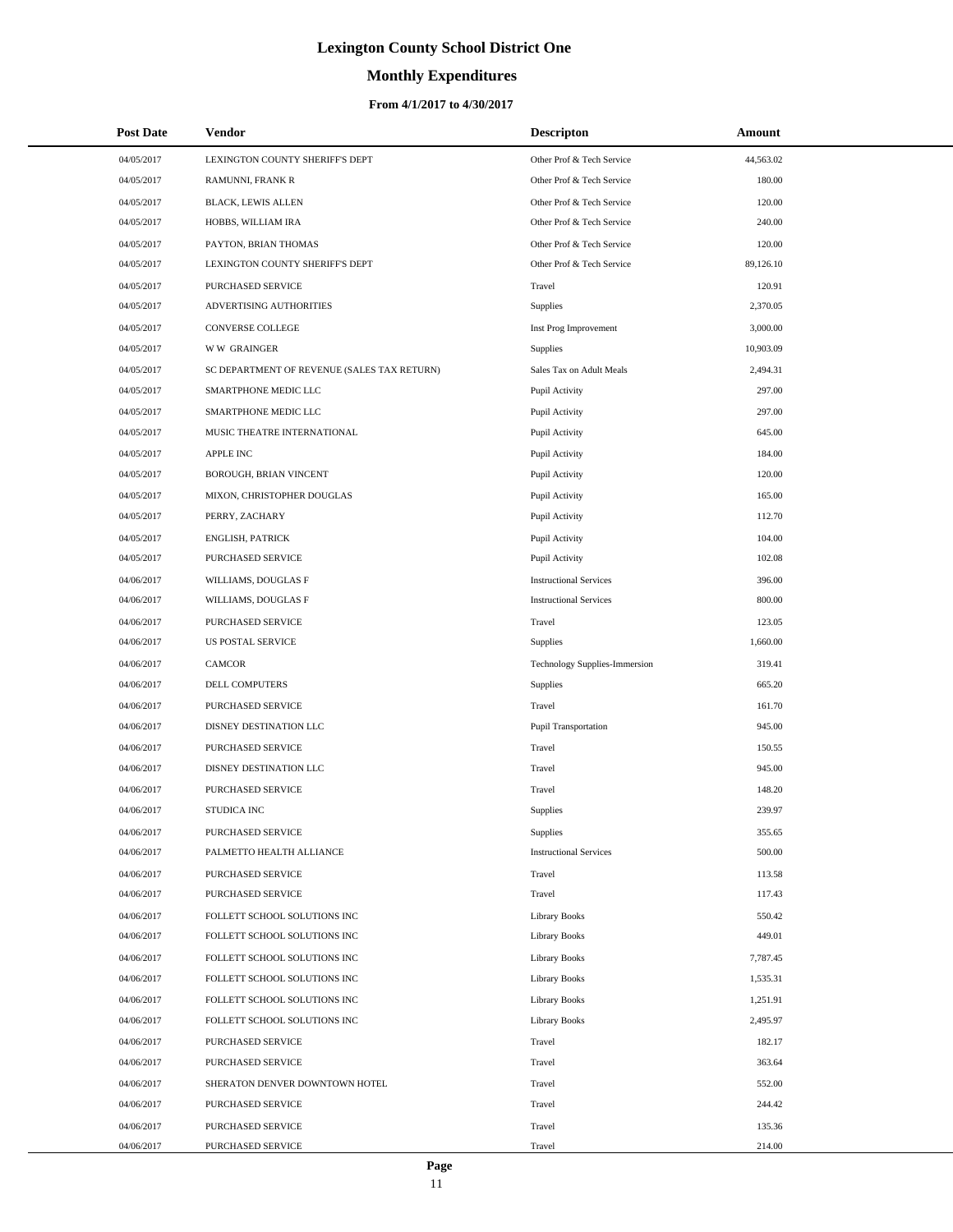# **Monthly Expenditures**

## **From 4/1/2017 to 4/30/2017**

| <b>Post Date</b> | Vendor                           | <b>Descripton</b>           | Amount   |
|------------------|----------------------------------|-----------------------------|----------|
| 04/06/2017       | PURCHASED SERVICE                | Travel                      | 100.58   |
| 04/06/2017       | PURCHASED SERVICE                | Travel                      | 249.31   |
| 04/06/2017       | PURCHASED SERVICE                | Travel                      | 141.78   |
| 04/06/2017       | CULLUM SERVICES INC              | Repairs and Maintenance     | 627.54   |
| 04/06/2017       | P AND S CONSTRUCTION COMPANY INC | Repairs and Maintenance     | 192.00   |
| 04/06/2017       | BLUEGRASS MATERIALS COMPANY LLC  | Supplies-Maintenace         | 250.13   |
| 04/06/2017       | <b>BSN SPORTS</b>                | Supplies-Maintenace         | 155.15   |
| 04/06/2017       | H L SHEALY CO                    | Supplies-Maintenace         | 864.74   |
| 04/06/2017       | SOUTHEASTERN PAPER               | Supplies-Maintenace         | 1,602.43 |
| 04/06/2017       | TMS TOTAL MAINTENANCE SOLUTIONS  | Supplies-Maintenace         | 880.22   |
| 04/06/2017       | ADVANCED DOOR SYSTEMS INC        | Repairs and Maintenance     | 1,375.00 |
| 04/06/2017       | H L SHEALY CO                    | Supplies-Maintenace         | 622.99   |
| 04/06/2017       | H L SHEALY CO                    | Supplies-Maintenace         | 743.86   |
| 04/06/2017       | <b>BARNES PROPANE</b>            | Energy                      | 157.26   |
| 04/06/2017       | H L SHEALY CO                    | Supplies-Maintenace         | 130.18   |
| 04/06/2017       | TMS TOTAL MAINTENANCE SOLUTIONS  | Supplies-Maintenace         | 149.27   |
| 04/06/2017       | H L SHEALY CO                    | Supplies-Maintenace         | 260.35   |
| 04/06/2017       | H L SHEALY CO                    | Supplies-Maintenace         | 185.97   |
| 04/06/2017       | PALMETTO PROPANE                 | Energy                      | 787.55   |
| 04/06/2017       | H L SHEALY CO                    | Supplies-Maintenace         | 539.30   |
| 04/06/2017       | SOUTHEASTERN PAPER               | Supplies-Maintenace         | 534.14   |
| 04/06/2017       | H L SHEALY CO                    | Supplies-Maintenace         | 130.18   |
| 04/06/2017       | TMS TOTAL MAINTENANCE SOLUTIONS  | Supplies-Maintenace         | 264.82   |
| 04/06/2017       | H L SHEALY CO                    | Supplies-Maintenace         | 130.18   |
| 04/06/2017       | H L SHEALY CO                    | Supplies-Maintenace         | 130.18   |
| 04/06/2017       | H L SHEALY CO                    | Supplies-Maintenace         | 622.99   |
| 04/06/2017       | ASMAR, HAYA A                    | Pupil Transportation        | 260.82   |
| 04/06/2017       | <b>BATCHLER, NICHOLE</b>         | <b>Pupil Transportation</b> | 241.92   |
| 04/06/2017       | COLE, SUSAN                      | <b>Pupil Transportation</b> | 626.40   |
| 04/06/2017       | FILIPPONI, LANE                  | <b>Pupil Transportation</b> | 184.00   |
| 04/06/2017       | FOGLE, PAM                       | Pupil Transportation        | 259.20   |
| 04/06/2017       | GARDNER, BARBARA                 | <b>Pupil Transportation</b> | 241.92   |
| 04/06/2017       | HAMMOND, ROSE                    | <b>Pupil Transportation</b> | 397.44   |
| 04/06/2017       | HEADDEN, CYNTHIA                 | <b>Pupil Transportation</b> | 763.02   |
| 04/06/2017       | KEMP, LISA                       | <b>Pupil Transportation</b> | 340.20   |
| 04/06/2017       | PURCHASED SERVICE                | <b>Pupil Transportation</b> | 950.40   |
| 04/06/2017       | PEARCE, TIM                      | <b>Pupil Transportation</b> | 950.40   |
| 04/06/2017       | SIMUEL, DEATRU                   | <b>Pupil Transportation</b> | 415.80   |
| 04/06/2017       | STARR, WILLIAM                   | <b>Pupil Transportation</b> | 151.20   |
| 04/06/2017       | PURCHASED SERVICE                | <b>Pupil Transportation</b> | 161.46   |
| 04/06/2017       | STROUD, ANDREA                   | Pupil Transportation        | 330.48   |
| 04/06/2017       | PURCHASED SERVICE                | Pupil Transportation        | 298.08   |
| 04/06/2017       | VAUGHN, DANA                     | <b>Pupil Transportation</b> | 855.36   |
| 04/06/2017       | PURCHASED SERVICE                | Travel                      | 302.28   |
| 04/06/2017       | PURCHASED SERVICE                | Travel                      | 529.12   |
| 04/06/2017       | PURCHASED SERVICE                | Travel                      | 480.22   |
| 04/06/2017       | PURCHASED SERVICE                | <b>Supplies</b>             | 119.03   |
| 04/06/2017       | FINLEY, STEPHEN CRAIG            | Other Prof & Tech Service   | 180.00   |

÷.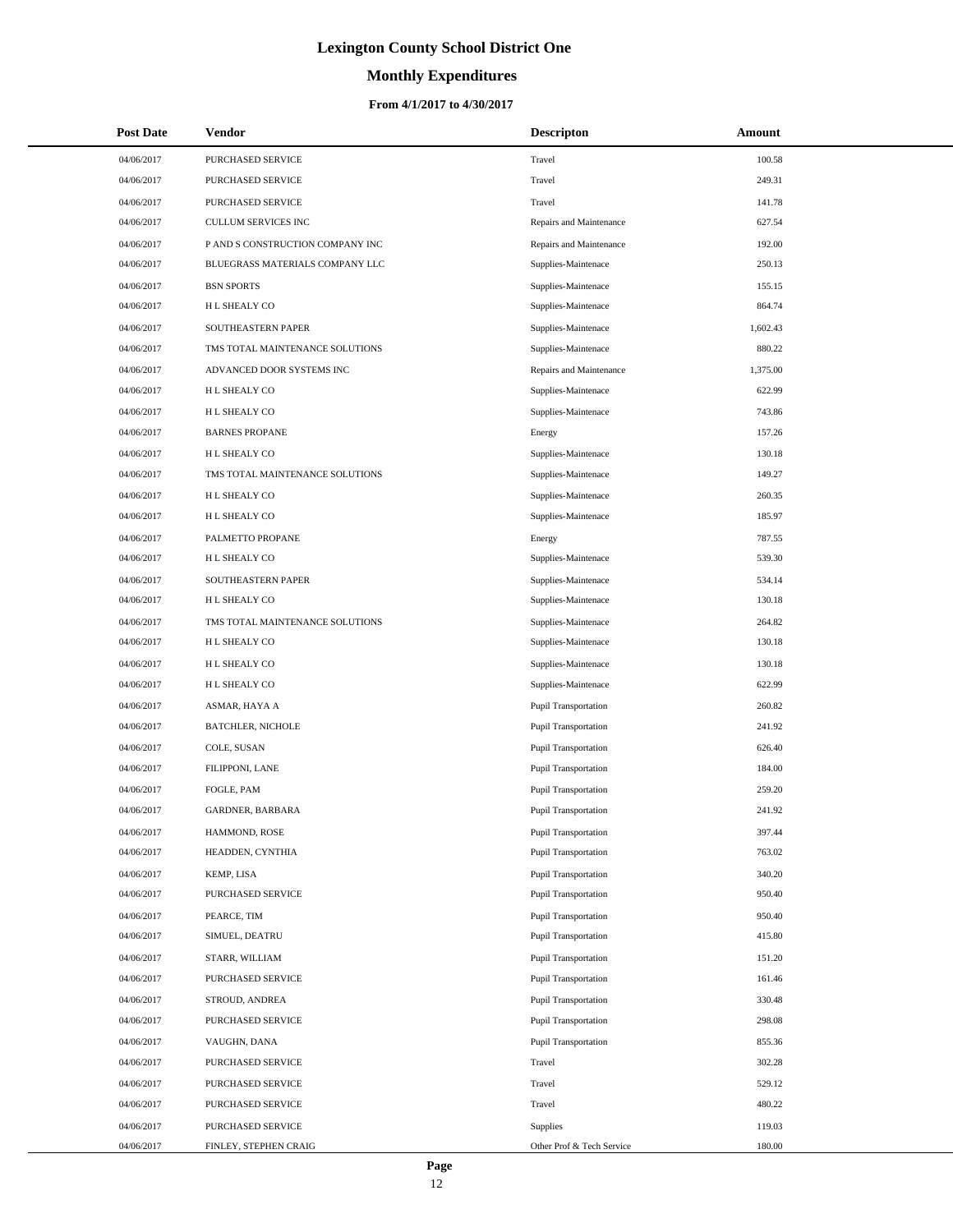# **Monthly Expenditures**

## **From 4/1/2017 to 4/30/2017**

| <b>Post Date</b> | <b>Vendor</b>                | <b>Descripton</b>         | Amount   |
|------------------|------------------------------|---------------------------|----------|
| 04/06/2017       | SPIVEY, STEPHEN J            | Other Prof & Tech Service | 120.00   |
| 04/06/2017       | COLLINS, STEPHEN M           | Other Prof & Tech Service | 180.00   |
| 04/06/2017       | <b>GOVAN, TERRY</b>          | Other Prof & Tech Service | 180.00   |
| 04/06/2017       | THE STATE (ADS ONLY)         | Advertising               | 1,500.00 |
| 04/06/2017       | <b>ANOTHER PRINTER</b>       | Printing and Binding      | 595.92   |
| 04/06/2017       | PURCHASED SERVICE            | Travel                    | 240.75   |
| 04/06/2017       | PURCHASED SERVICE            | Travel                    | 983.23   |
| 04/06/2017       | PURCHASED SERVICE            | Travel                    | 379.84   |
| 04/06/2017       | PURCHASED SERVICE            | Travel                    | 387.06   |
| 04/06/2017       | <b>COMPORIUM</b>             | Communication             | 6,908.20 |
| 04/06/2017       | SMOOTHWALL INC               | Software Renewal/Agreemen | 4,646.82 |
| 04/06/2017       | <b>MAK SOLUTIONS</b>         | Other Prof & Tech Service | 293.75   |
| 04/06/2017       | <b>COMPORIUM</b>             | Communication             | 528.00   |
| 04/06/2017       | <b>COMPORIUM</b>             | Communication             | 161.70   |
| 04/06/2017       | <b>COMPORIUM</b>             | Communication             | 352.42   |
| 04/06/2017       | <b>COMPORIUM</b>             | Communication             | 178.99   |
| 04/06/2017       | <b>COMPORIUM</b>             | Communication             | 374.62   |
| 04/06/2017       | <b>COMPORIUM</b>             | Communication             | 497.20   |
| 04/06/2017       | <b>COMPORIUM</b>             | Communication             | 399.99   |
| 04/06/2017       | COMPORIUM                    | Communication             | 187.92   |
| 04/06/2017       | <b>COMPORIUM</b>             | Communication             | 292.97   |
| 04/06/2017       | <b>COMPORIUM</b>             | Communication             | 168.55   |
| 04/06/2017       | <b>COMPORIUM</b>             | Communication             | 294.74   |
| 04/06/2017       | <b>COMPORIUM</b>             | Communication             | 221.52   |
| 04/06/2017       | <b>COMPORIUM</b>             | Communication             | 225.46   |
| 04/06/2017       | COMPORIUM                    | Communication             | 527.85   |
| 04/06/2017       | <b>COMPORIUM</b>             | Communication             | 166.81   |
| 04/06/2017       | <b>COMPORIUM</b>             | Communication             | 186.93   |
| 04/06/2017       | <b>COMPORIUM</b>             | Communication             | 175.87   |
| 04/06/2017       | <b>COMPORIUM</b>             | Communication             | 157.38   |
| 04/06/2017       | <b>COMPORIUM</b>             | Communication             | 175.87   |
| 04/06/2017       | <b>COMPORIUM</b>             | Communication             | 322.78   |
| 04/06/2017       | <b>COMPORIUM</b>             | Communication             | 230.18   |
| 04/06/2017       | <b>COMPORIUM</b>             | Communication             | 176.49   |
| 04/06/2017       | <b>COMPORIUM</b>             | Communication             | 282.86   |
| 04/06/2017       | <b>COMPORIUM</b>             | Communication             | 166.42   |
| 04/06/2017       | <b>COMPORIUM</b>             | Communication             | 161.70   |
| 04/06/2017       | <b>COMPORIUM</b>             | Communication             | 126.90   |
| 04/06/2017       | <b>COMPORIUM</b>             | Communication             | 117.45   |
| 04/06/2017       | <b>COMPORIUM</b>             | Communication             | 268.46   |
| 04/06/2017       | <b>COMPORIUM</b>             | Communication             | 516.33   |
| 04/06/2017       | <b>COMPORIUM</b>             | Communication             | 196.74   |
| 04/06/2017       | FOLLETT SCHOOL SOLUTIONS INC | Supplies                  | 1,248.72 |
| 04/06/2017       | MONOPRICE.COM                | Supplies                  | 403.51   |
| 04/06/2017       | SCHOOL HEALTH CORP           | Supplies                  | 469.26   |
| 04/06/2017       | <b>NCS PEARSON</b>           | Supplies                  | 1,268.01 |
| 04/06/2017       | PURCHASED SERVICE            | Travel                    | 207.85   |
| 04/06/2017       | <b>NCS PEARSON</b>           | Supplies                  | 1,478.74 |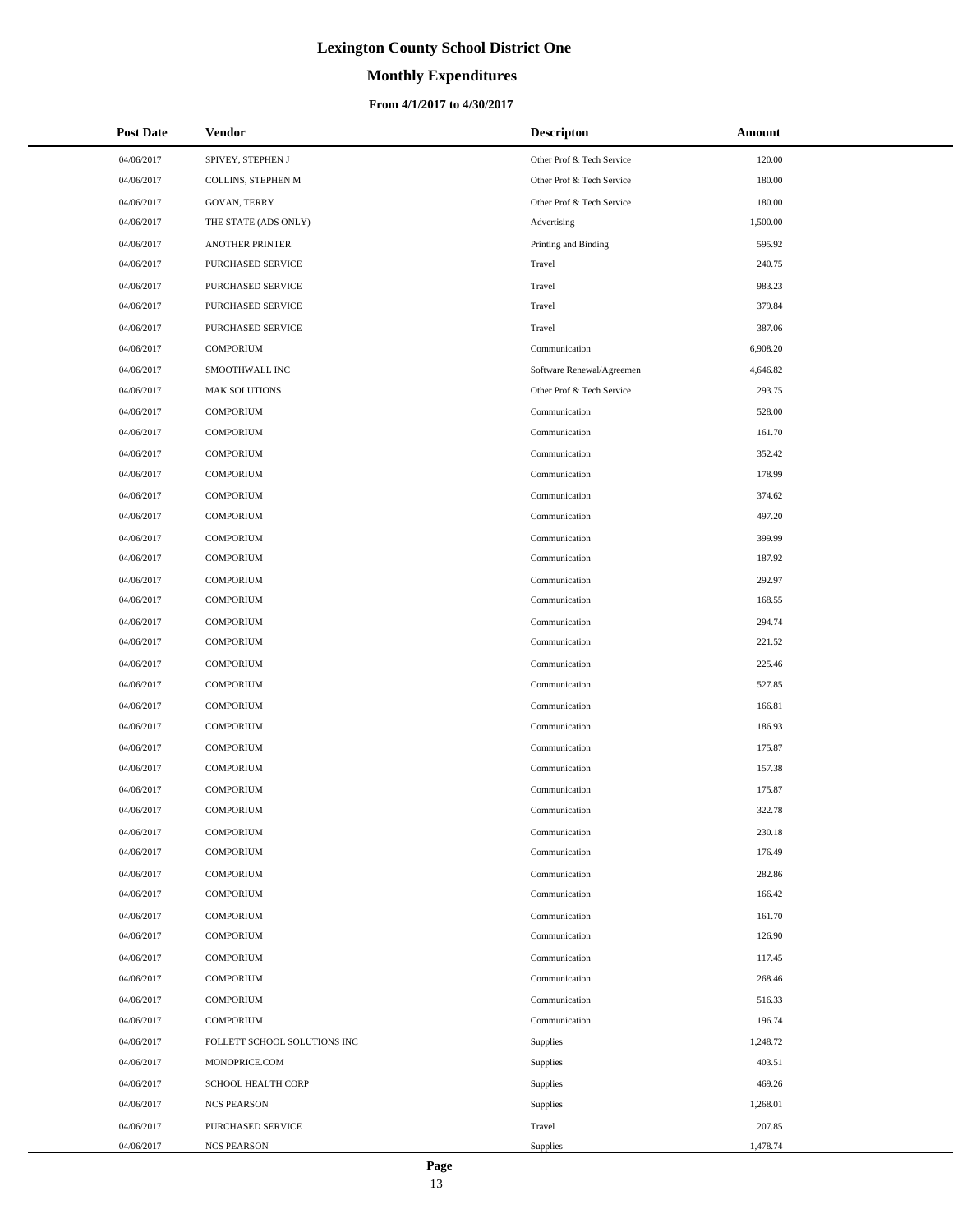# **Monthly Expenditures**

## **From 4/1/2017 to 4/30/2017**

| <b>Post Date</b> | Vendor                                  | <b>Descripton</b>          | Amount    |
|------------------|-----------------------------------------|----------------------------|-----------|
| 04/06/2017       | DISNEY DESTINATION LLC                  | Pupil Transportation       | 2,835.00  |
| 04/06/2017       | STARLINE TOURS OF HOLLYWOOD             | Pupil Transportation       | 789.75    |
| 04/06/2017       | WOTCO INC                               | <b>Supplies</b>            | 197.95    |
| 04/06/2017       | COUNCIL FOR EXCEPTIONAL CHILDREN        | Travel                     | 3,433.00  |
| 04/06/2017       | PINNACLE ARCHITECTURE PA                | Improv Other Than Bldg     | 15,330.00 |
| 04/06/2017       | HIGH LINER FOODS (USA) INC              | Food                       | 279.72    |
| 04/06/2017       | HIGH LINER FOODS (USA) INC              | Food                       | 279.72    |
| 04/06/2017       | HIGH LINER FOODS (USA) INC              | Food                       | 279.72    |
| 04/06/2017       | HIGH LINER FOODS (USA) INC              | Food                       | 233.10    |
| 04/06/2017       | HIGH LINER FOODS (USA) INC              | Food                       | 233.10    |
| 04/06/2017       | HIGH LINER FOODS (USA) INC              | Food                       | 279.72    |
| 04/06/2017       | HIGH LINER FOODS (USA) INC              | Food                       | 233.10    |
| 04/06/2017       | HIGH LINER FOODS (USA) INC              | Food                       | 233.10    |
| 04/06/2017       | HIGH LINER FOODS (USA) INC              | Food                       | 233.10    |
| 04/06/2017       | HIGH LINER FOODS (USA) INC              | Food                       | 233.10    |
| 04/06/2017       | HIGH LINER FOODS (USA) INC              | Food                       | 233.10    |
| 04/06/2017       | HIGH LINER FOODS (USA) INC              | Food                       | 258.02    |
| 04/06/2017       | SIMS MUSIC INC                          | Pupil Activity             | 310.27    |
| 04/06/2017       | DELL COMPUTERS                          | Pupil Activity             | 159.69    |
| 04/06/2017       | WILSON AND ASSOCIATES                   | Pupil Activity             | 600.00    |
| 04/06/2017       | HOWELL, RONALD L                        | Pupil Activity             | 109.00    |
| 04/06/2017       | NATION FORD HIGH SCHOOL                 | Pupil Activity             | 200.00    |
| 04/06/2017       | WILSON AND ASSOCIATES                   | Pupil Activity             | 3,150.00  |
| 04/06/2017       | NATIONAL ATHLETIC TRAINERS ASSOC (NATA) | Pupil Activity             | 235.00    |
| 04/06/2017       | <b>IRMO HIGH SCHOOL</b>                 | Pupil Activity             | 225.00    |
| 04/06/2017       | <b>BOOKSOURCE</b>                       | Supplies                   | 1,317.84  |
| 04/06/2017       | CONSTRUCTIVE PLAYTHINGS                 | <b>Supplies</b>            | 639.96    |
| 04/07/2017       | LAKESHORE LEARNING MATERIALS            | Supplies                   | 162.60    |
| 04/07/2017       | DELL COMPUTERS                          | <b>Supplies</b>            | 2,443.32  |
| 04/07/2017       | PURCHASED SERVICE                       | Travel                     | 103.20    |
| 04/07/2017       | PURCHASED SERVICE                       | Travel                     | 266.11    |
| 04/07/2017       | HP INC                                  | <b>Technology Supplies</b> | 1,562.20  |
| 04/07/2017       | PURCHASED SERVICE                       | Travel                     | 818.84    |
| 04/07/2017       | PURCHASED SERVICE                       | Travel                     | 117.43    |
| 04/07/2017       | PURCHASED SERVICE                       | Travel                     | 209.72    |
| 04/07/2017       | COLUMBIA FLAG AND SIGN COMPANY LLC      | Supplies-Maintenace        | 963.00    |
| 04/07/2017       | CONCEPT UNLIMITED INC                   | Supplies-Maintenace        | 1,499.61  |
| 04/07/2017       | <b>SUPPLY WORKS</b>                     | Supplies-Maintenace        | 651.35    |
| 04/07/2017       | SLOAN CONSTRUCTION                      | Supplies-Maintenace        | 204.98    |
| 04/07/2017       | <b>WW GRAINGER</b>                      | Supplies-Maintenace        | 110.85    |
| 04/07/2017       | CITY OF CAYCE                           | <b>Public Utilities</b>    | 5,552.55  |
| 04/07/2017       | <b>CITY OF CAYCE</b>                    | <b>Public Utilities</b>    | 4,851.01  |
| 04/07/2017       | CULLUM SERVICES INC                     | Repairs and Maintenance    | 1,413.66  |
| 04/07/2017       | CULLUM SERVICES INC                     | Repairs and Maintenance    | 572.39    |
| 04/07/2017       | <b>SUPPLY WORKS</b>                     | Supplies-Maintenace        | 144.66    |
| 04/07/2017       | <b>SUPPLY WORKS</b>                     | Repairs and Maintenance    | 169.23    |
| 04/07/2017       | <b>SUPPLY WORKS</b>                     | Supplies-Maintenace        | 761.54    |
| 04/07/2017       | <b>SUPPLY WORKS</b>                     | Supplies-Maintenace        | 382.98    |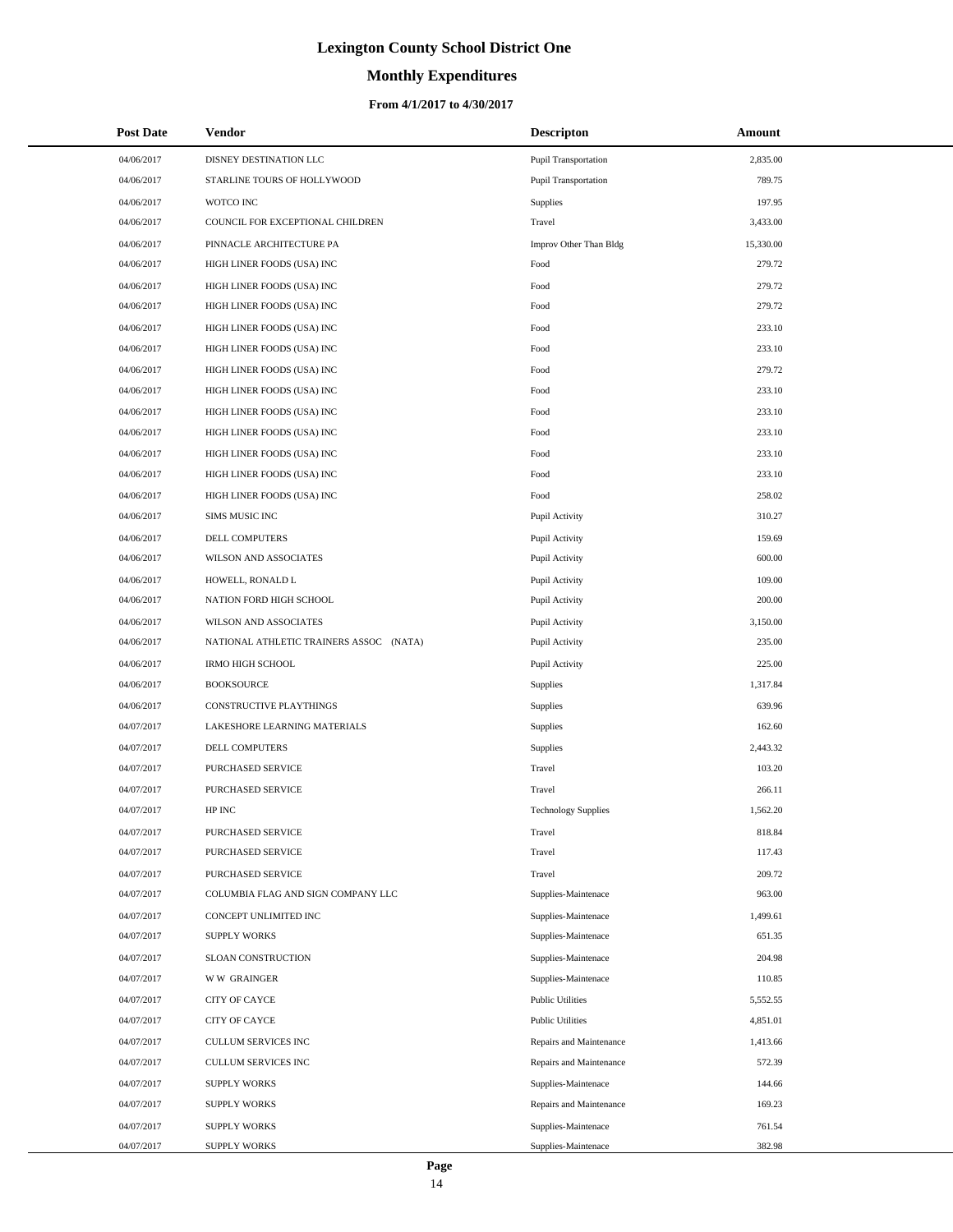# **Monthly Expenditures**

## **From 4/1/2017 to 4/30/2017**

| <b>Post Date</b> | Vendor                                             | <b>Descripton</b>           | Amount    |
|------------------|----------------------------------------------------|-----------------------------|-----------|
| 04/07/2017       | SC DEPARTMENT OF EDUCATION OFFICE OF TRANSPORTATIO | <b>Pupil Transportation</b> | 7,528.98  |
| 04/07/2017       | THOMPSON, RON                                      | Supplies                    | 500.00    |
| 04/07/2017       | SOUTHEASTERN STATES PUPIL TRANSPORTATION CONF      | Dues and Fees               | 150.00    |
| 04/07/2017       | HEBBE, MARIAH MORGAN DEEN                          | Other Prof & Tech Service   | 120.00    |
| 04/07/2017       | FINLEY, STEPHEN CRAIG                              | Other Prof & Tech Service   | 120.00    |
| 04/07/2017       | LANEY, BILLY RAY                                   | Other Prof & Tech Service   | 120.00    |
| 04/07/2017       | HINZ, BRIAN E                                      | Other Prof & Tech Service   | 180.00    |
| 04/07/2017       | <b>BARRETT, S LEE</b>                              | Other Prof & Tech Service   | 150.00    |
| 04/07/2017       | DATA MANAGEMENT INC                                | Repairs and Maintenance     | 2,568.27  |
| 04/07/2017       | <b>COMPORIUM</b>                                   | Communication               | 6,130.43  |
| 04/07/2017       | DATA MANAGEMENT INC                                | Software Renewal/Agreemen   | 13,963.50 |
| 04/07/2017       | DATA NETWORK SOLUTIONS                             | Software Renewal/Agreemen   | 4,074.07  |
| 04/07/2017       | FASTSPRING                                         | Software Renewal/Agreemen   | 250.00    |
| 04/07/2017       | ABNEY, CHERISH MONNAY                              | Other Prof & Tech Service   | 150.00    |
| 04/07/2017       | <b>CAMCOR</b>                                      | <b>Technology Supplies</b>  | 1,904.34  |
| 04/07/2017       | <b>COMPORIUM</b>                                   | Communication               | 5,424.63  |
| 04/07/2017       | <b>COMPORIUM</b>                                   | Communication               | 1,919.39  |
| 04/07/2017       | DIGITAL OFFICE SOLUTIONS INC                       | Repairs and Maintenance     | 953.34    |
| 04/07/2017       | <b>COMPORIUM</b>                                   | Communication               | 3,397.99  |
| 04/07/2017       | DIGITAL OFFICE SOLUTIONS INC                       | Repairs and Maintenance     | 565.67    |
| 04/07/2017       | <b>COMPORIUM</b>                                   | Communication               | 1,861.90  |
| 04/07/2017       | DIGITAL OFFICE SOLUTIONS INC                       | Repairs and Maintenance     | 973.44    |
| 04/07/2017       | <b>COMPORIUM</b>                                   | Communication               | 2,672.60  |
| 04/07/2017       | DIGITAL OFFICE SOLUTIONS INC                       | Repairs and Maintenance     | 594.67    |
| 04/07/2017       | <b>COMPORIUM</b>                                   | Communication               | 2,396.72  |
| 04/07/2017       | <b>COMPORIUM</b>                                   | Communication               | 1,182.90  |
| 04/07/2017       | DIGITAL OFFICE SOLUTIONS INC                       | Repairs and Maintenance     | 247.17    |
| 04/07/2017       | <b>COMPORIUM</b>                                   | Communication               | 2,568.06  |
| 04/07/2017       | DIGITAL OFFICE SOLUTIONS INC                       | Repairs and Maintenance     | 122.57    |
| 04/07/2017       | <b>COMPORIUM</b>                                   | Communication               | 1,749.47  |
| 04/07/2017       | DIGITAL OFFICE SOLUTIONS INC                       | Repairs and Maintenance     | 688.52    |
| 04/07/2017       | <b>COMPORIUM</b>                                   | Communication               | 1,785.62  |
| 04/07/2017       | DIGITAL OFFICE SOLUTIONS INC                       | Repairs and Maintenance     | 505.07    |
| 04/07/2017       | <b>COMPORIUM</b>                                   | Communication               | 1,864.32  |
| 04/07/2017       | DIGITAL OFFICE SOLUTIONS INC                       | Repairs and Maintenance     | 893.03    |
| 04/07/2017       | <b>COMPORIUM</b>                                   | Communication               | 2,022.05  |
| 04/07/2017       | DIGITAL OFFICE SOLUTIONS INC                       | Repairs and Maintenance     | 573.61    |
| 04/07/2017       | <b>COMPORIUM</b>                                   | Communication               | 2,009.84  |
| 04/07/2017       | DIGITAL OFFICE SOLUTIONS INC                       | Repairs and Maintenance     | 820.17    |
| 04/07/2017       | <b>COMPORIUM</b>                                   | Communication               | 2,632.01  |
| 04/07/2017       | DIGITAL OFFICE SOLUTIONS INC                       | Repairs and Maintenance     | 801.13    |
| 04/07/2017       | <b>COMPORIUM</b>                                   | Communication               | 4,904.79  |
| 04/07/2017       | DIGITAL OFFICE SOLUTIONS INC                       | Repairs and Maintenance     | 995.86    |
| 04/07/2017       | <b>COMPORIUM</b>                                   | Communication               | 2,176.03  |
| 04/07/2017       | DIGITAL OFFICE SOLUTIONS INC                       | Repairs and Maintenance     | 579.79    |
| 04/07/2017       | <b>COMPORIUM</b>                                   | Communication               | 2,251.18  |
| 04/07/2017       | DIGITAL OFFICE SOLUTIONS INC                       | Repairs and Maintenance     | 314.14    |
| 04/07/2017       | COMPORIUM                                          | Communication               | 2,398.62  |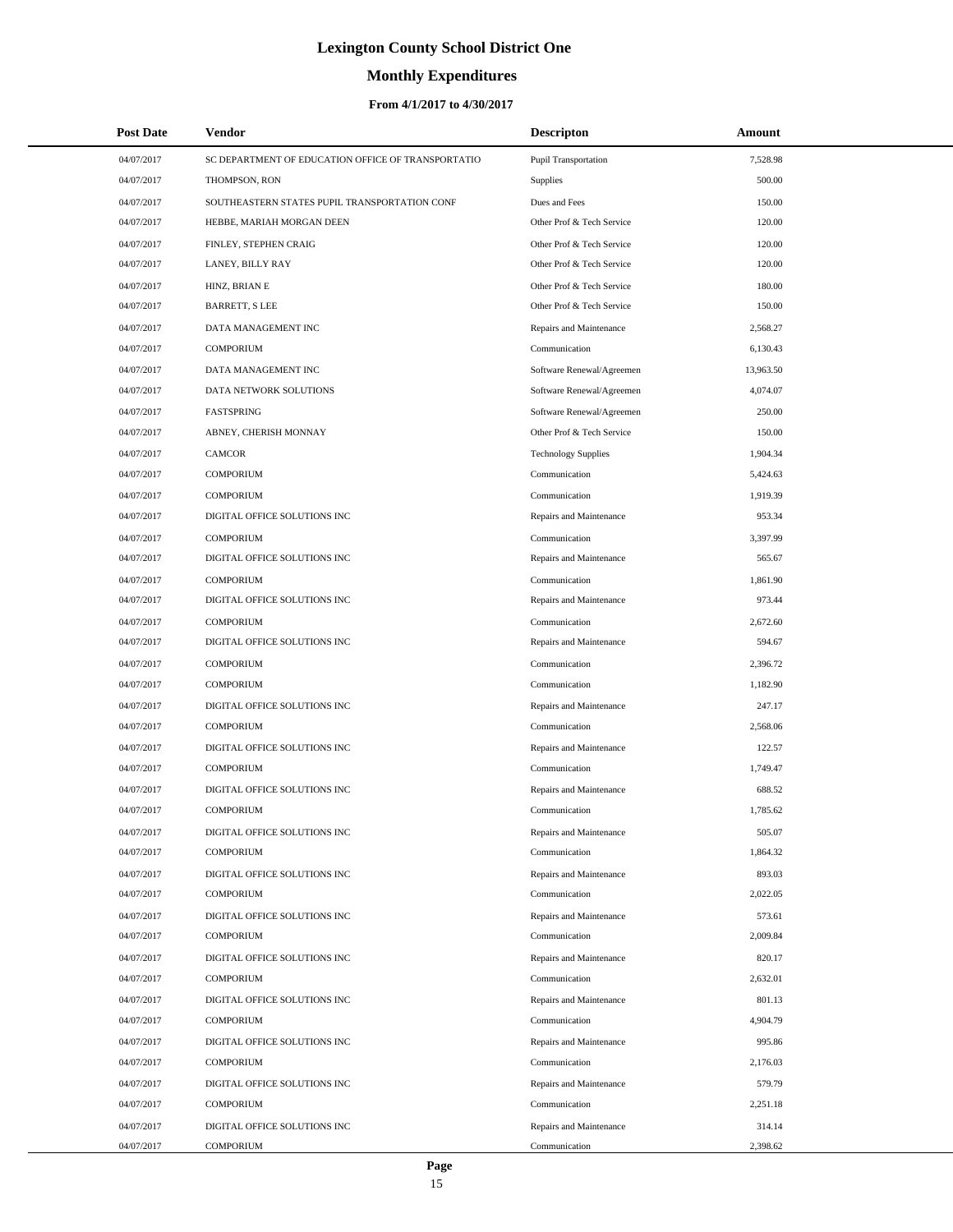# **Monthly Expenditures**

## **From 4/1/2017 to 4/30/2017**

| <b>Post Date</b>         | <b>Vendor</b>                             | <b>Descripton</b>                | Amount           |
|--------------------------|-------------------------------------------|----------------------------------|------------------|
| 04/07/2017               | <b>COMPORIUM</b>                          | Communication                    | 2,125.26         |
| 04/07/2017               | DIGITAL OFFICE SOLUTIONS INC              | Repairs and Maintenance          | 497.86           |
| 04/07/2017               | <b>COMPORIUM</b>                          | Communication                    | 2,357.90         |
| 04/07/2017               | <b>COMPORIUM</b>                          | Communication                    | 2,786.72         |
| 04/07/2017               | <b>COMPORIUM</b>                          | Communication                    | 2,235.28         |
| 04/07/2017               | <b>COMPORIUM</b>                          | Communication                    | 2,173.86         |
| 04/07/2017               | DIGITAL OFFICE SOLUTIONS INC              | Repairs and Maintenance          | 548.26           |
| 04/07/2017               | <b>COMPORIUM</b>                          | Communication                    | 2,159.51         |
| 04/07/2017               | DIGITAL OFFICE SOLUTIONS INC              | Repairs and Maintenance          | 352.52           |
| 04/07/2017               | <b>COMPORIUM</b>                          | Communication                    | 1,746.85         |
| 04/07/2017               | DIGITAL OFFICE SOLUTIONS INC              | Repairs and Maintenance          | 394.83           |
| 04/07/2017               | <b>COMPORIUM</b>                          | Communication                    | 1,700.69         |
| 04/07/2017               | DIGITAL OFFICE SOLUTIONS INC              | Repairs and Maintenance          | 418.15           |
| 04/07/2017               | <b>COMPORIUM</b>                          | Communication                    | 1,940.09         |
| 04/07/2017               | DIGITAL OFFICE SOLUTIONS INC              | Repairs and Maintenance          | 2,035.21         |
| 04/07/2017               | <b>COMPORIUM</b>                          | Communication                    | 2,281.21         |
| 04/07/2017               | DIGITAL OFFICE SOLUTIONS INC              | Repairs and Maintenance          | 826.45           |
| 04/07/2017               | <b>COMPORIUM</b>                          | Communication                    | 2,530.27         |
| 04/07/2017               | <b>COMPORIUM</b>                          | Communication                    | 6,284.55         |
| 04/07/2017               | DIGITAL OFFICE SOLUTIONS INC              | Repairs and Maintenance          | 494.98           |
| 04/07/2017               | <b>COMPORIUM</b>                          | Communication                    | 2,641.40         |
| 04/07/2017               | <b>HEINEMANN</b>                          | Supplies                         | 506.00           |
| 04/07/2017               | SCHOOL SPECIALTY INC                      | Supplies                         | 701.40           |
| 04/07/2017               | PURCHASED SERVICE                         | Travel                           | 250.11           |
| 04/07/2017               | PURCHASED SERVICE                         | Travel                           | 252.52           |
| 04/07/2017               | PURCHASED SERVICE                         | Travel                           | 297.46           |
| 04/07/2017               | PURCHASED SERVICE                         | Travel                           | 199.82           |
| 04/07/2017               | PURCHASED SERVICE                         | Travel                           | 219.08           |
| 04/07/2017               | WATCHGUARD VIDEO                          | Equipment - Nonexpendable        | 5,130.65         |
| 04/07/2017               | DATA MANAGEMENT INC                       | Technology Equipment D F         | 63,671.34        |
| 04/07/2017               | FREY SCIENTIFIC                           | Pupil Activity                   | 144.82           |
| 04/07/2017               | SCHOOL SPECIALTY INC                      | Pupil Activity                   | 1,174.54         |
| 04/07/2017               | SARGENT WELCH LLC A VWR CO                | Pupil Activity                   | 143.29           |
| 04/07/2017               | DISCOUNT DANCE SUPPLY                     | Pupil Activity                   | 1,057.08         |
| 04/07/2017               | BROWN, HOWARD MARK                        | Pupil Activity                   | 130.00           |
| 04/07/2017               | MCGINTY, CHAD                             | Pupil Activity                   | 130.00           |
| 04/07/2017<br>04/07/2017 | <b>GREEN, COREY</b><br>OBERHOLTZER, BRIAN | Pupil Activity<br>Pupil Activity | 130.00<br>130.00 |
| 04/07/2017               |                                           |                                  | 130.00           |
| 04/07/2017               | SHAY, THOMAS<br>WOODRING, STEVE           | Pupil Activity<br>Pupil Activity | 130.00           |
| 04/07/2017               | ERBACHER, DAVID                           | Pupil Activity                   | 114.50           |
| 04/07/2017               | JONES, SAMUEL H                           | Pupil Activity                   | 121.60           |
| 04/07/2017               | ROGERS, MATTHEW                           | Pupil Activity                   | 150.00           |
| 04/07/2017               | KENT, JASON                               | Pupil Activity                   | 116.50           |
| 04/07/2017               | ROGERS, MATTHEW                           | Pupil Activity                   | 120.00           |
| 04/07/2017               | BARBER, DARYL SCOTT                       | Pupil Activity                   | 255.00           |
| 04/07/2017               | ENGLISH, PATRICK                          | Pupil Activity                   | 104.00           |
| 04/18/2017               | US INK AND TONER INC                      | Supplies                         | 278.56           |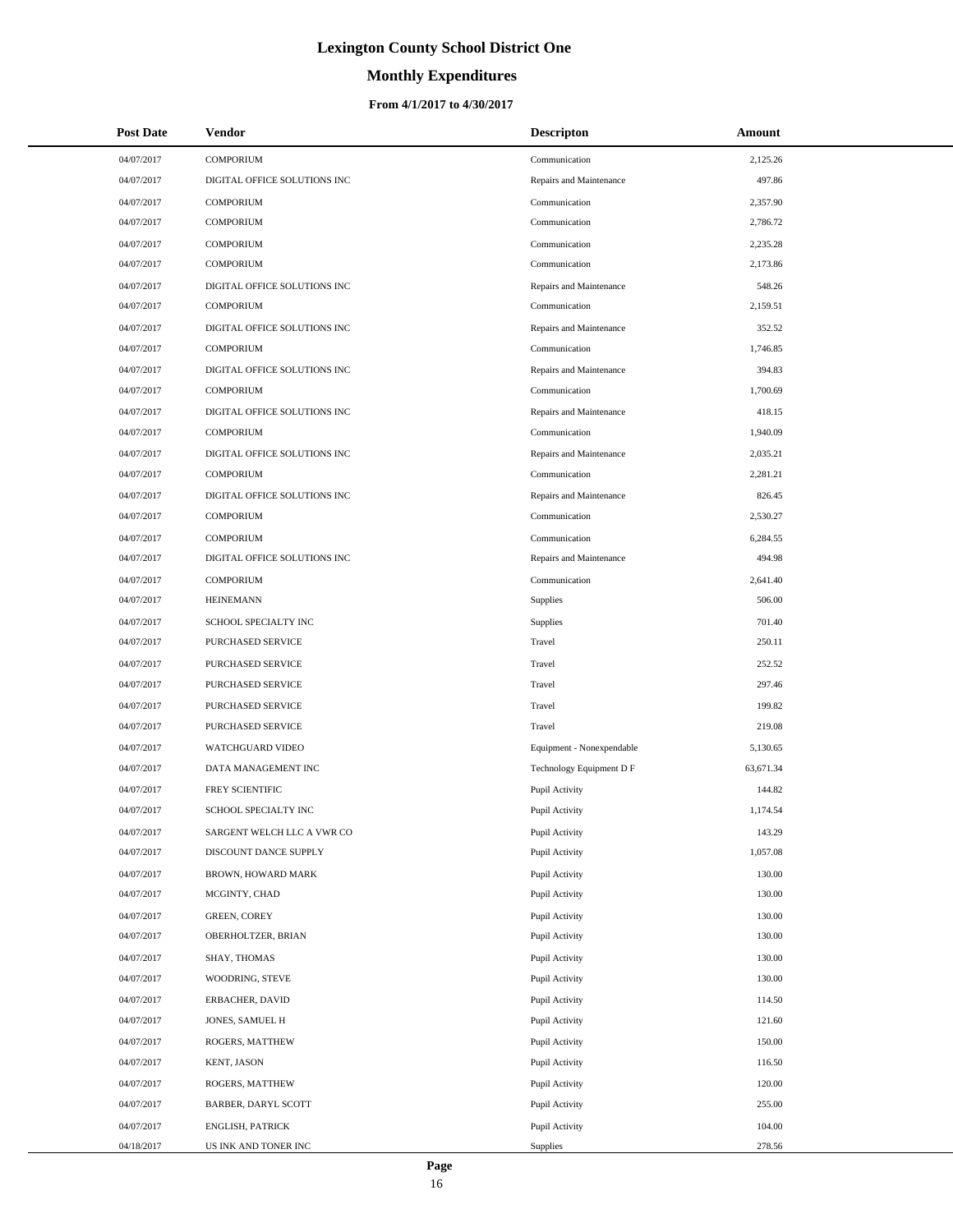# **Monthly Expenditures**

## **From 4/1/2017 to 4/30/2017**

| <b>Post Date</b> | <b>Vendor</b>                                      | <b>Descripton</b>           | Amount    |
|------------------|----------------------------------------------------|-----------------------------|-----------|
| 04/18/2017       | STATE DEPARTMENT OF EDUCATION LEX DIST ONEBUS SHOP | <b>Pupil Transportation</b> | 258.04    |
| 04/18/2017       | LEXINGTON COUNTY SCHOOL DIST 1                     | <b>Pupil Transportation</b> | 892.80    |
| 04/18/2017       | LEXINGTON COUNTY SCHOOL DIST 1                     | Pupil Transportation        | 850.02    |
| 04/18/2017       | LEXINGTON COUNTY SCHOOL DIST 1                     | <b>Pupil Transportation</b> | 636.12    |
| 04/18/2017       | FOLLETT SCHOOL SOLUTIONS INC                       | <b>Library Books</b>        | 234.16    |
| 04/18/2017       | SCE&G                                              | <b>Public Utilities</b>     | 1,049.98  |
| 04/18/2017       | SCE&G                                              | <b>Public Utilities</b>     | 691.69    |
| 04/18/2017       | SCE&G                                              | <b>Public Utilities</b>     | 13,271.50 |
| 04/18/2017       | SCE&G                                              | <b>Public Utilities</b>     | 10,345.77 |
| 04/18/2017       | SCE&G                                              | <b>Public Utilities</b>     | 22,542.52 |
| 04/18/2017       | SCE&G                                              | <b>Public Utilities</b>     | 15,289.91 |
| 04/18/2017       | SCE&G                                              | <b>Public Utilities</b>     | 9,204.87  |
| 04/18/2017       | SCE&G                                              | <b>Public Utilities</b>     | 7,793.92  |
| 04/18/2017       | SCE&G                                              | <b>Public Utilities</b>     | 44,036.29 |
| 04/18/2017       | SCE&G                                              | <b>Public Utilities</b>     | 8,329.74  |
| 04/18/2017       | SCE&G                                              | <b>Public Utilities</b>     | 9,712.46  |
| 04/18/2017       | SCE&G                                              | <b>Public Utilities</b>     | 15,465.76 |
| 04/18/2017       | SCE&G                                              | <b>Public Utilities</b>     | 8,667.68  |
| 04/18/2017       | SCE&G                                              | <b>Public Utilities</b>     | 2,783.81  |
| 04/18/2017       | SCE&G                                              | <b>Public Utilities</b>     | 16,953.07 |
| 04/18/2017       | SCE&G                                              | <b>Public Utilities</b>     | 11,837.25 |
| 04/18/2017       | SCE&G                                              | <b>Public Utilities</b>     | 9,837.60  |
| 04/18/2017       | SCE&G                                              | <b>Public Utilities</b>     | 11,929.45 |
| 04/18/2017       | SCE&G                                              | <b>Public Utilities</b>     | 19,571.18 |
| 04/18/2017       | SCE&G                                              | <b>Public Utilities</b>     | 49,960.94 |
| 04/18/2017       | SCE&G                                              | <b>Public Utilities</b>     | 11,350.72 |
| 04/18/2017       | SCE&G                                              | <b>Public Utilities</b>     | 243.11    |
| 04/18/2017       | DIGITAL OFFICE SOLUTIONS INC                       | Repairs and Maintenance     | 524.92    |
| 04/18/2017       | STATE DEPARTMENT OF EDUCATION LEX DIST ONEBUS SHOP | Pupil Activity              | 246.76    |
| 04/18/2017       | STATE DEPARTMENT OF EDUCATION LEX DIST ONEBUS SHOP | Pupil Activity              | 130.20    |
| 04/18/2017       | LEXINGTON COUNTY SCHOOL DIST 1                     | Pupil Activity              | 180.42    |
| 04/20/2017       | MCFALLS, FRANKLIN JUNIOR                           | Other Prof & Tech Service   | 120.00    |
| 04/20/2017       | PURCHASED SERVICE                                  | Supplies                    | 275.00    |
| 04/20/2017       | PURCHASED SERVICE                                  | Supplies                    | 275.00    |
| 04/20/2017       | PURCHASED SERVICE                                  | Supplies                    | 250.00    |
| 04/20/2017       | PURCHASED SERVICE                                  | Supplies                    | 250.00    |
| 04/20/2017       | PURCHASED SERVICE                                  | Supplies                    | 275.00    |
| 04/20/2017       | PURCHASED SERVICE                                  | Supplies                    | 250.00    |
| 04/21/2017       | LAKESHORE LEARNING MATERIALS                       | Supplies                    | 423.89    |
| 04/21/2017       | SCHOOL SPECIALTY INC                               | Supplies                    | 244.75    |
| 04/21/2017       | ADAIR PIANO LLC                                    | Repairs and Maintenance     | 150.00    |
| 04/21/2017       | PURCHASED SERVICE                                  | Travel                      | 133.83    |
| 04/21/2017       | PURCHASED SERVICE                                  | Travel                      | 103.26    |
| 04/21/2017       | FORMS AND SUPPLY INC (FSI)                         | Supplies                    | 270.71    |
| 04/21/2017       | ROCHESTER 100 INC                                  | Supplies                    | 1,000.00  |
| 04/21/2017       | <b>LENOVO US</b>                                   | <b>Technology Supplies</b>  | 6,163.20  |
| 04/21/2017       | DELL COMPUTERS                                     | Supplies                    | 2,224.43  |
| 04/21/2017       | US INK AND TONER INC                               | Supplies                    | 525.20    |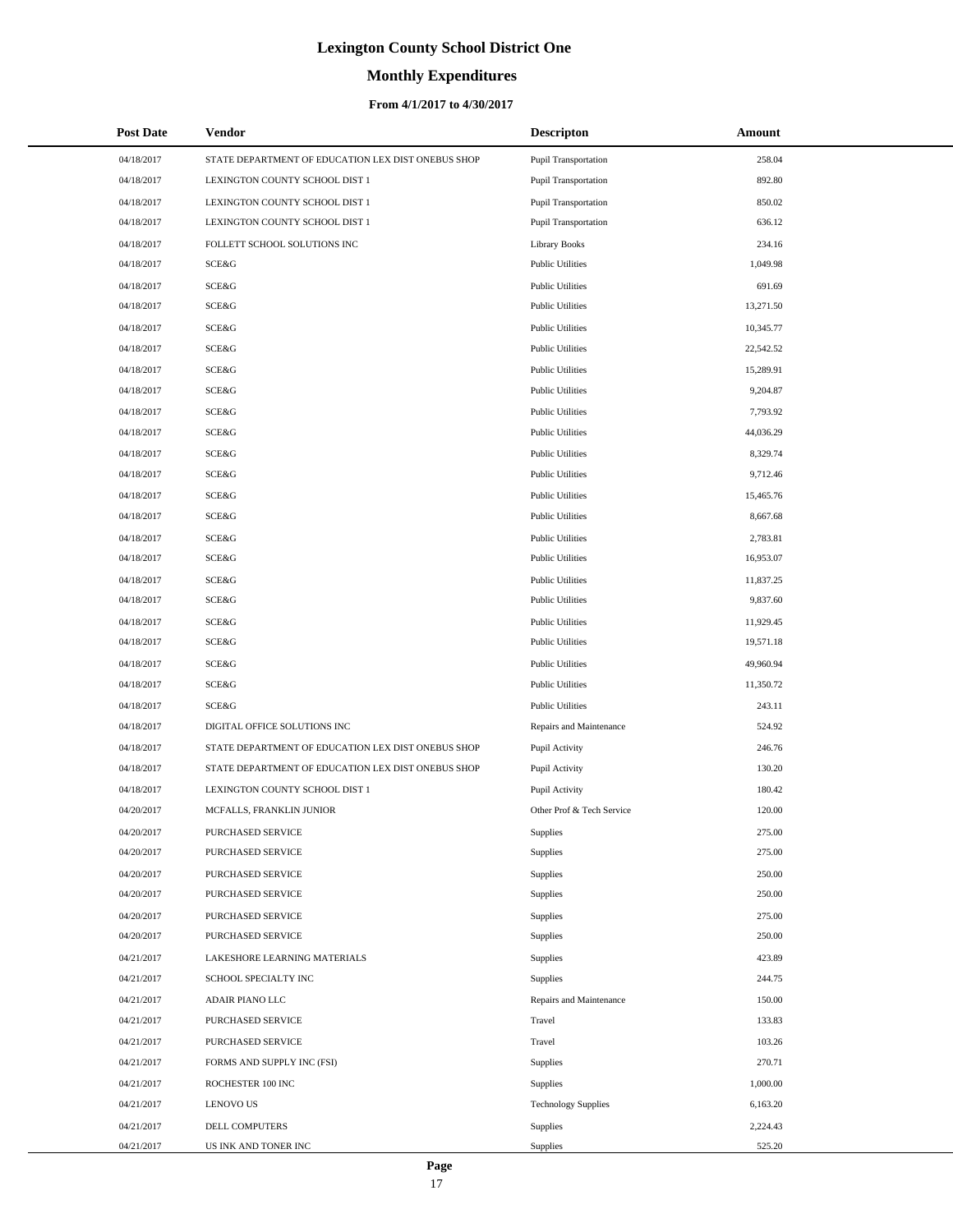# **Monthly Expenditures**

| <b>Post Date</b> | <b>Vendor</b>                   | <b>Descripton</b>          | Amount   |
|------------------|---------------------------------|----------------------------|----------|
| 04/21/2017       | DIGITAL OFFICE SOLUTIONS INC    | Supplies                   | 361.33   |
| 04/21/2017       | FORMS AND SUPPLY INC (FSI)      | Supplies                   | 2,446.56 |
| 04/21/2017       | US INK AND TONER INC            | Supplies                   | 1,448.28 |
| 04/21/2017       | SCHOOL SPECIALTY INC            | Supplies                   | 160.50   |
| 04/21/2017       | DELL COMPUTERS                  | Supplies                   | 483.00   |
| 04/21/2017       | FORMS AND SUPPLY INC (FSI)      | Supplies                   | 120.70   |
| 04/21/2017       | US INK AND TONER INC            | Supplies                   | 256.18   |
| 04/21/2017       | HP INC                          | <b>Technology Supplies</b> | 195.90   |
| 04/21/2017       | RAPTOR TECHNOLOGIES LLC         | Supplies                   | 600.00   |
| 04/21/2017       | US INK AND TONER INC            | Supplies                   | 152.92   |
| 04/21/2017       | SCHOOL SPECIALTY INC            | Supplies                   | 101.80   |
| 04/21/2017       | RAPTOR TECHNOLOGIES LLC         | Supplies                   | 200.00   |
| 04/21/2017       | SCHOOL SPECIALTY INC            | Supplies                   | 224.24   |
| 04/21/2017       | <b>DELL COMPUTERS</b>           | <b>Technology Supplies</b> | 1,620.91 |
| 04/21/2017       | BARNES & NOBLE BOOKSELLERS INC  | <b>Supplies</b>            | 339.75   |
| 04/21/2017       | PERFECTION LEARING CORP         | <b>Supplies</b>            | 1,125.63 |
| 04/21/2017       | SCHOOL SPECIALTY INC            | <b>Supplies</b>            | 1,234.42 |
| 04/21/2017       | US INK AND TONER INC            | Supplies                   | 697.62   |
| 04/21/2017       | PURCHASED SERVICE               | Travel                     | 500.74   |
| 04/21/2017       | PURCHASED SERVICE               | Travel                     | 291.28   |
| 04/21/2017       | PURCHASED SERVICE               | Travel                     | 290.74   |
| 04/21/2017       | PURCHASED SERVICE               | Travel                     | 216.40   |
| 04/21/2017       | DELL COMPUTERS                  | Supplies                   | 1,367.42 |
| 04/21/2017       | FORMS AND SUPPLY INC (FSI)      | <b>Supplies</b>            | 446.04   |
| 04/21/2017       | FRAMEWORLD ENTERPRISES          | <b>Supplies</b>            | 104.64   |
| 04/21/2017       | <b>CAMCOR</b>                   | <b>Technology Supplies</b> | 645.21   |
| 04/21/2017       | <b>USATESTPREP INC</b>          | Software Renewal/Agreemen  | 274.30   |
| 04/21/2017       | WP LAW INC                      | Supplies                   | 237.65   |
| 04/21/2017       | BLICK ART MATERIALS LLC         | <b>Supplies</b>            | 1,386.49 |
| 04/21/2017       | ADVANTAGE FORMS AND SYSTEMS INC | Printing and Binding       | 358.45   |
| 04/21/2017       | DEMCO INC                       | Supplies                   | 1,238.96 |
| 04/21/2017       | PURCHASED SERVICE               | Travel                     | 172.50   |
| 04/21/2017       | PURCHASED SERVICE               | Travel                     | 129.47   |
| 04/21/2017       | PURCHASED SERVICE               | Travel                     | 172.50   |
| 04/21/2017       | <b>GROVE MEDICAL</b>            | <b>Supplies</b>            | 215.25   |
| 04/21/2017       | TRAVEL VENTURES OF BAY COUNTY   | Travel                     | 2,204.55 |
| 04/21/2017       | PURCHASED SERVICE               | Travel                     | 172.50   |
| 04/21/2017       | PURCHASED SERVICE               | Travel                     | 172.50   |
| 04/21/2017       | HP INC                          | <b>Technology Supplies</b> | 212.93   |
| 04/21/2017       | CAROLINA SCREEN PRINTERS        | <b>Supplies</b>            | 224.48   |
| 04/21/2017       | <b>GATTIS PRO AUDIO</b>         | <b>Supplies</b>            | 1,494.63 |
| 04/21/2017       | COLLEGE BOARD PUBLICATIONS      | Supplies                   | 202.95   |
| 04/21/2017       | PURCHASED SERVICE               | <b>Supplies</b>            | 201.34   |
| 04/21/2017       | FORMS AND SUPPLY INC (FSI)      | <b>Supplies</b>            | 170.43   |
| 04/21/2017       | US INK AND TONER INC            | <b>Supplies</b>            | 473.60   |
| 04/21/2017       | HP INC                          | <b>Technology Supplies</b> | 1,393.31 |
| 04/21/2017       | FORMS AND SUPPLY INC (FSI)      | Supplies                   | 863.49   |
| 04/21/2017       | SCHOOL NURSE SUPPLY INC         | Supplies                   | 245.00   |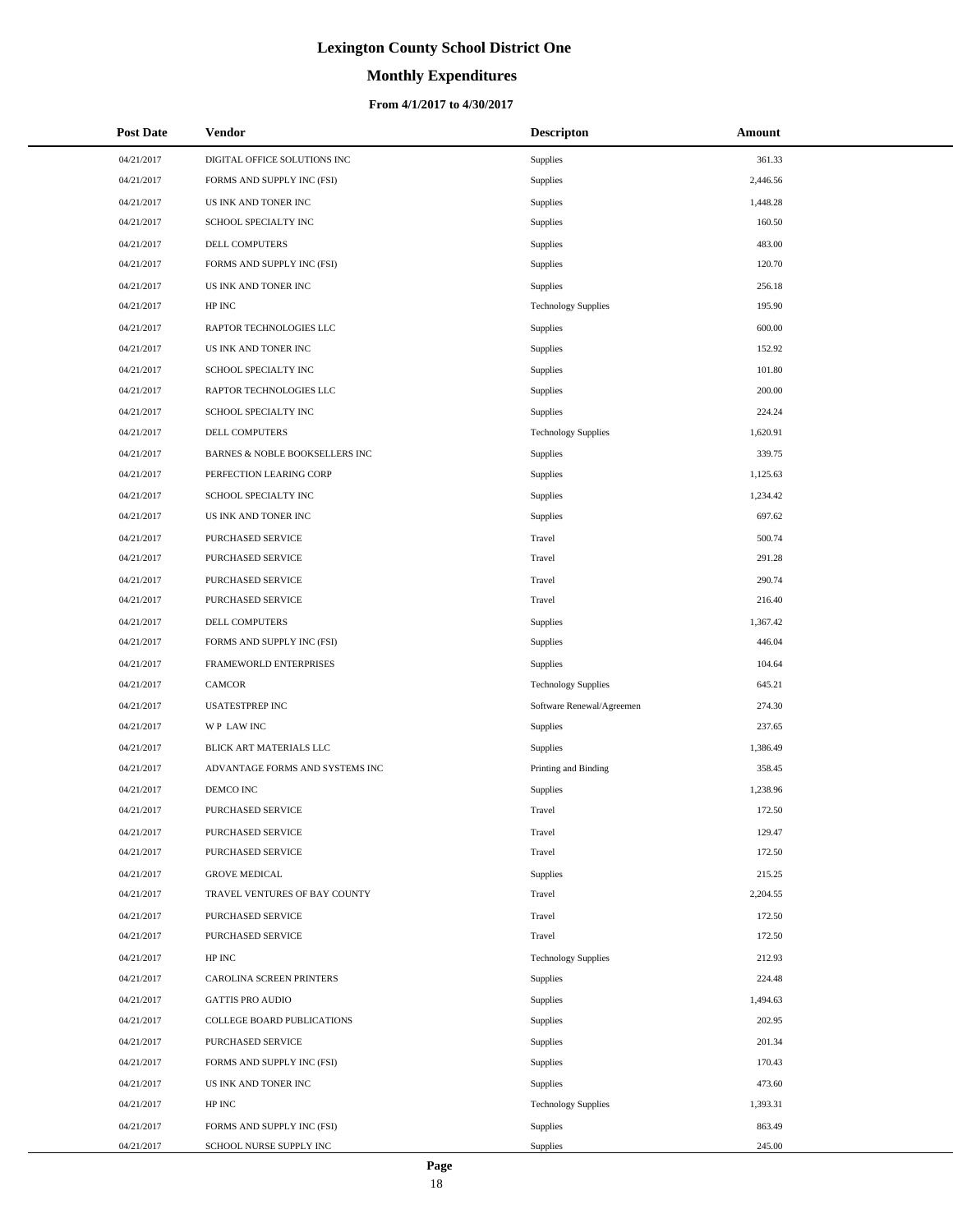# **Monthly Expenditures**

## **From 4/1/2017 to 4/30/2017**

| <b>Post Date</b> | Vendor                                            | <b>Descripton</b>          | Amount   |
|------------------|---------------------------------------------------|----------------------------|----------|
| 04/21/2017       | FOLLETT SCHOOL SOLUTIONS INC                      | <b>Library Books</b>       | 363.62   |
| 04/21/2017       | FOLLETT SCHOOL SOLUTIONS INC                      | Supplies                   | 181.90   |
| 04/21/2017       | FOLLETT SCHOOL SOLUTIONS INC                      | <b>Library Books</b>       | 569.78   |
| 04/21/2017       | COLLEGE OF CHARLESTON                             | Inst Prog Improvement      | 6,000.00 |
| 04/21/2017       | PURCHASED SERVICE                                 | Travel                     | 401.05   |
| 04/21/2017       | PURCHASED SERVICE                                 | Travel                     | 222.03   |
| 04/21/2017       | PURCHASED SERVICE                                 | Travel                     | 178.32   |
| 04/21/2017       | PURCHASED SERVICE                                 | Travel                     | 217.10   |
| 04/21/2017       | PURCHASED SERVICE                                 | Travel                     | 198.49   |
| 04/21/2017       | CERTIFIED TRANSLATION SERVICES                    | Other Prof & Tech Service  | 950.04   |
| 04/21/2017       | APPLE INC                                         | <b>Technology Supplies</b> | 2,299.43 |
| 04/21/2017       | <b>LENOVO US</b>                                  | <b>Technology Supplies</b> | 2,937.15 |
| 04/21/2017       | PURCHASED SERVICE                                 | Travel                     | 113.96   |
| 04/21/2017       | PURCHASED SERVICE                                 | Travel                     | 289.78   |
| 04/21/2017       | PURCHASED SERVICE                                 | Travel                     | 131.51   |
| 04/21/2017       | FORMS AND SUPPLY INC (FSI)                        | Supplies                   | 272.04   |
| 04/21/2017       | PURCHASED SERVICE                                 | Travel                     | 190.46   |
| 04/21/2017       | FORMS AND SUPPLY INC (FSI)                        | <b>Supplies</b>            | 463.05   |
| 04/21/2017       | NAEOP (NATIONAL ASSOC OF EDUC'L OFFICE PROFESSIO  | Travel                     | 275.00   |
| 04/21/2017       | DELL COMPUTERS                                    | <b>Supplies</b>            | 1,074.04 |
| 04/21/2017       | FORMS AND SUPPLY INC (FSI)                        | Supplies                   | 223.80   |
| 04/21/2017       | PURCHASED SERVICE                                 | <b>Supplies</b>            | 112.28   |
| 04/21/2017       | THE WALL STREET JOURNAL                           | Supplies                   | 455.00   |
| 04/21/2017       | CULLUM SERVICES INC                               | Repairs and Maintenance    | 1,343.75 |
| 04/21/2017       | L S ELECTRONICS INC                               | Repairs and Maintenance    | 912.24   |
| 04/21/2017       | MANSFIELD OIL CO                                  | Supplies-Maintenace        | 5,633.93 |
| 04/21/2017       | NAPA AUTO PARTS                                   | Supplies-Maintenace        | 250.62   |
| 04/21/2017       | CULLUM SERVICES INC                               | Repairs and Maintenance    | 4,792.50 |
| 04/21/2017       | <b>CK SUPPLY</b>                                  | Supplies-Maintenace        | 554.68   |
| 04/21/2017       | FERGUSON ENTERPRISES INC FEI 27                   | Supplies-Maintenace        | 918.06   |
| 04/21/2017       | H L SHEALY CO                                     | Supplies-Maintenace        | 169.60   |
| 04/21/2017       | CULLUM SERVICES INC                               | Repairs and Maintenance    | 1,108.08 |
| 04/21/2017       | CULLUM SERVICES INC                               | Repairs and Maintenance    | 3,937.50 |
| 04/21/2017       | H L SHEALY CO                                     | Supplies-Maintenace        | 152.64   |
| 04/21/2017       | <b>WW GRAINGER</b>                                | Supplies-Maintenace        | 138.57   |
| 04/21/2017       | <b>CULLUM SERVICES INC</b>                        | Repairs and Maintenance    | 1,023.75 |
| 04/21/2017       | SMITH AND JONES JANITORIAL SUPPLIES AND EQUIP INC | Supplies-Maintenace        | 332.04   |
| 04/21/2017       | SOUTHEASTERN PAPER                                | Supplies-Maintenace        | 654.33   |
| 04/21/2017       | <b>WW GRAINGER</b>                                | Supplies-Maintenace        | 763.98   |
| 04/21/2017       | CULLUM SERVICES INC                               | Repairs and Maintenance    | 360.00   |
| 04/21/2017       | H L SHEALY CO                                     | Supplies-Maintenace        | 152.64   |
| 04/21/2017       | CULLUM SERVICES INC                               | Repairs and Maintenance    | 1,379.17 |
| 04/21/2017       | ALPINE SALES INC                                  | Supplies-Maintenace        | 112.35   |
| 04/21/2017       | <b>SUPPLY WORKS</b>                               | Supplies-Maintenace        | 114.92   |
| 04/21/2017       | <b>WW GRAINGER</b>                                | Supplies-Maintenace        | 457.73   |
| 04/21/2017       | CULLUM SERVICES INC                               | Repairs and Maintenance    | 440.63   |
| 04/21/2017       | CULLUM SERVICES INC                               | Repairs and Maintenance    | 2,730.00 |
| 04/21/2017       | <b>WW GRAINGER</b>                                | Supplies-Maintenace        | 1,078.56 |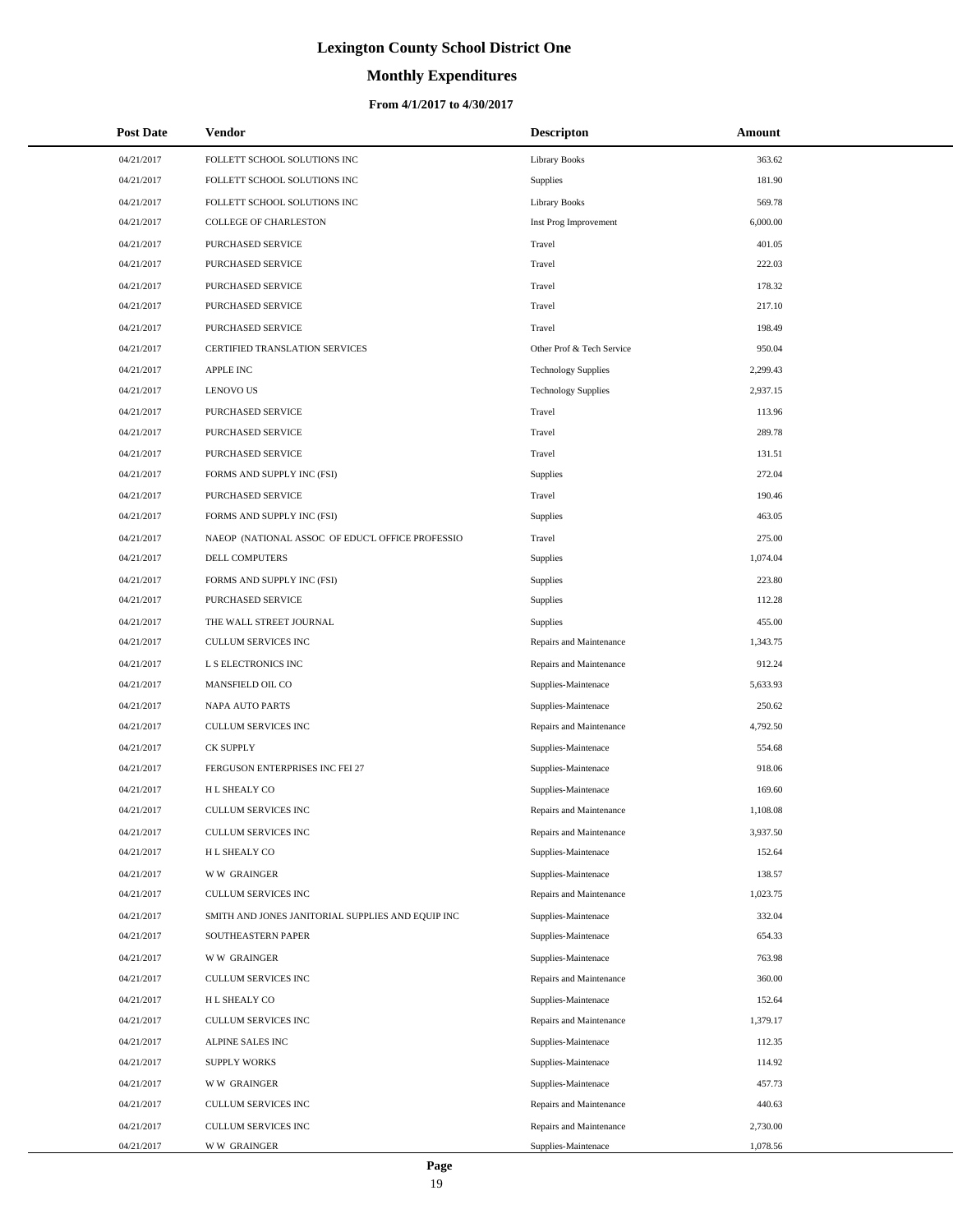# **Monthly Expenditures**

## **From 4/1/2017 to 4/30/2017**

| <b>Post Date</b> | Vendor                                            | <b>Descripton</b>         | Amount   |  |
|------------------|---------------------------------------------------|---------------------------|----------|--|
| 04/21/2017       | CULLUM SERVICES INC                               | Repairs and Maintenance   | 757.50   |  |
| 04/21/2017       | SIMPLEXGRINNELL                                   | Repairs and Maintenance   | 250.00   |  |
| 04/21/2017       | <b>CULLUM SERVICES INC</b>                        | Repairs and Maintenance   | 1,372.50 |  |
| 04/21/2017       | F AND ME CONSULTANTS                              | Other Prof & Tech Service | 1,950.00 |  |
| 04/21/2017       | <b>SUPPLY WORKS</b>                               | Supplies-Maintenace       | 222.88   |  |
| 04/21/2017       | CULLUM SERVICES INC                               | Repairs and Maintenance   | 1,355.63 |  |
| 04/21/2017       | <b>SUPPLY WORKS</b>                               | Supplies-Maintenace       | 465.72   |  |
| 04/21/2017       | <b>WW GRAINGER</b>                                | Supplies-Maintenace       | 726.53   |  |
| 04/21/2017       | <b>BANK AND BUSINESS SYSTEMS</b>                  | Repairs and Maintenance   | 1,678.92 |  |
| 04/21/2017       | <b>CULLUM SERVICES INC</b>                        | Repairs and Maintenance   | 1,059.38 |  |
| 04/21/2017       | SMITH AND JONES JANITORIAL SUPPLIES AND EQUIP INC | Supplies-Maintenace       | 181.63   |  |
| 04/21/2017       | CULLUM SERVICES INC                               | Repairs and Maintenance   | 1,331.25 |  |
| 04/21/2017       | SMITH AND JONES JANITORIAL SUPPLIES AND EQUIP INC | Supplies-Maintenace       | 218.12   |  |
| 04/21/2017       | CULLUM SERVICES INC                               | Repairs and Maintenance   | 1,792.50 |  |
| 04/21/2017       | SMITH AND JONES JANITORIAL SUPPLIES AND EQUIP INC | Supplies-Maintenace       | 459.67   |  |
| 04/21/2017       | CULLUM SERVICES INC                               | Repairs and Maintenance   | 3,788.54 |  |
| 04/21/2017       | H L SHEALY CO                                     | Supplies-Maintenace       | 152.64   |  |
| 04/21/2017       | <b>SUPPLY WORKS</b>                               | Supplies-Maintenace       | 166.75   |  |
| 04/21/2017       | CULLUM SERVICES INC                               | Repairs and Maintenance   | 1,691.25 |  |
| 04/21/2017       | <b>SUPPLY WORKS</b>                               | Supplies-Maintenace       | 333.50   |  |
| 04/21/2017       | <b>CULLUM SERVICES INC</b>                        | Repairs and Maintenance   | 1,537.50 |  |
| 04/21/2017       | SMITH AND JONES JANITORIAL SUPPLIES AND EQUIP INC | Supplies-Maintenace       | 192.60   |  |
| 04/21/2017       | <b>WW GRAINGER</b>                                | Supplies-Maintenace       | 208.65   |  |
| 04/21/2017       | ACE GLASS CO INC                                  | Repairs and Maintenance   | 125.00   |  |
| 04/21/2017       | CULLUM SERVICES INC                               | Repairs and Maintenance   | 1,149.38 |  |
| 04/21/2017       | <b>SUPPLY WORKS</b>                               | Supplies-Maintenace       | 231.78   |  |
| 04/21/2017       | CULLUM SERVICES INC                               | Repairs and Maintenance   | 2,651.25 |  |
| 04/21/2017       | DADE PAPER AND BAG CO                             | Supplies-Maintenace       | 275.42   |  |
| 04/21/2017       | <b>WW GRAINGER</b>                                | Supplies-Maintenace       | 166.28   |  |
| 04/21/2017       | <b>CULLUM SERVICES INC</b>                        | Repairs and Maintenance   | 1,125.00 |  |
| 04/21/2017       | H L SHEALY CO                                     | Supplies-Maintenace       | 152.64   |  |
| 04/21/2017       | <b>SUPPLY WORKS</b>                               | Supplies-Maintenace       | 523.37   |  |
| 04/21/2017       | CULLUM SERVICES INC                               | Repairs and Maintenance   | 1,515.00 |  |
| 04/21/2017       | PALMETTO SPORTS FLOORS LLC                        | Repairs and Maintenance   | 8,556.00 |  |
| 04/21/2017       | <b>INTERSTATE SOLUTIONS</b>                       | Supplies-Maintenace       | 310.30   |  |
| 04/21/2017       | CULLUM SERVICES INC                               | Repairs and Maintenance   | 1,376.25 |  |
| 04/21/2017       | DECKER EQUIPMENT SCHOOL FIX                       | <b>Supplies</b>           | 113.60   |  |
| 04/21/2017       | <b>WW GRAINGER</b>                                | Supplies-Maintenace       | 1,667.49 |  |
| 04/21/2017       | <b>CULLUM SERVICES INC</b>                        | Repairs and Maintenance   | 1,530.00 |  |
| 04/21/2017       | H L SHEALY CO                                     | Supplies-Maintenace       | 152.64   |  |
| 04/21/2017       | CULLUM SERVICES INC                               | Repairs and Maintenance   | 1,205.60 |  |
| 04/21/2017       | SOUTHEASTERN PAPER                                | Supplies-Maintenace       | 400.61   |  |
| 04/21/2017       | <b>WW GRAINGER</b>                                | Supplies-Maintenace       | 1,187.64 |  |
| 04/21/2017       | CULLUM SERVICES INC                               | Repairs and Maintenance   | 1,276.88 |  |
| 04/21/2017       | SOUTHEASTERN PAPER                                | Supplies-Maintenace       | 400.61   |  |
| 04/21/2017       | CULLUM SERVICES INC                               | Repairs and Maintenance   | 620.62   |  |
| 04/21/2017       | CULLUM SERVICES INC                               | Repairs and Maintenance   | 2,371.88 |  |
| 04/21/2017       | ANIXTER INC                                       | Supplies-Maintenace       | 583.15   |  |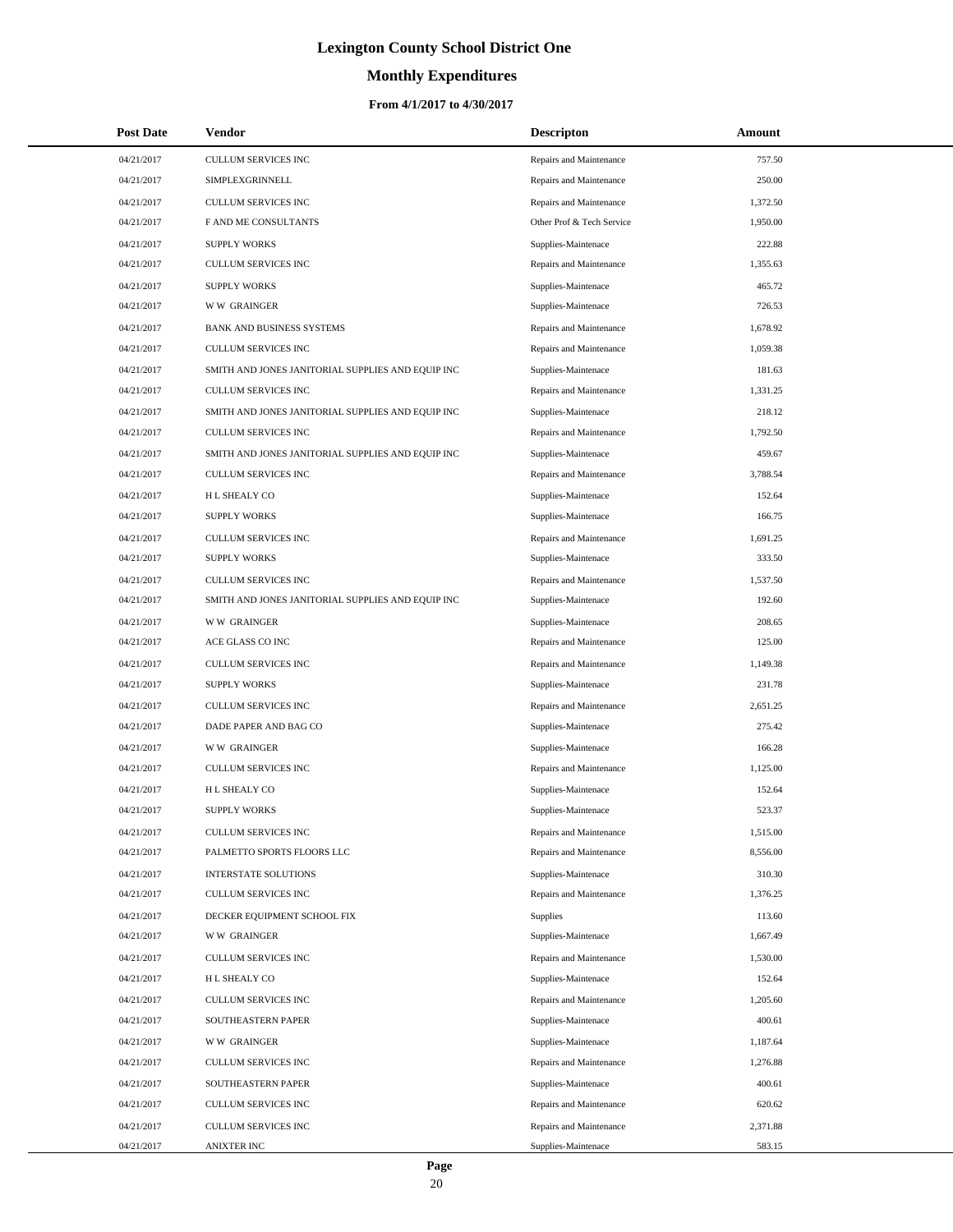# **Monthly Expenditures**

## **From 4/1/2017 to 4/30/2017**

| <b>Post Date</b> | Vendor                                            | <b>Descripton</b>          | Amount    |
|------------------|---------------------------------------------------|----------------------------|-----------|
| 04/21/2017       | CULLUM SERVICES INC                               | Repairs and Maintenance    | 1,453.12  |
| 04/21/2017       | SMITH AND JONES JANITORIAL SUPPLIES AND EQUIP INC | Supplies-Maintenace        | 231.12    |
| 04/21/2017       | <b>WW GRAINGER</b>                                | Supplies-Maintenace        | 802.93    |
| 04/21/2017       | <b>CULLUM SERVICES INC</b>                        | Repairs and Maintenance    | 2,437.50  |
| 04/21/2017       | <b>CULLUM SERVICES INC</b>                        | Repairs and Maintenance    | 5,887.50  |
| 04/21/2017       | H L SHEALY CO                                     | Supplies-Maintenace        | 152.64    |
| 04/21/2017       | NEW SOUTH SPECIALITIES LLC                        | Supplies-Maintenace        | 1,078.56  |
| 04/21/2017       | <b>CULLUM SERVICES INC</b>                        | Repairs and Maintenance    | 1,453.13  |
| 04/21/2017       | SMITH AND JONES JANITORIAL SUPPLIES AND EQUIP INC | Supplies-Maintenace        | 778.70    |
| 04/21/2017       | INTERSTATE TRANSPORTATION EQUIPMENT INC           | Supplies                   | 1,776.21  |
| 04/21/2017       | FINLEY, STEPHEN CRAIG                             | Other Prof & Tech Service  | 180.00    |
| 04/21/2017       | CANNON, WALLACE C                                 | Other Prof & Tech Service  | 180.00    |
| 04/21/2017       | CARVAJAL, PABLO ARMANDO                           | Other Prof & Tech Service  | 120.00    |
| 04/21/2017       | HALL, ROY LEE                                     | Other Prof & Tech Service  | 120.00    |
| 04/21/2017       | SHARPE, STEFAN ALEXANDER                          | Other Prof & Tech Service  | 120.00    |
| 04/21/2017       | BLACK, CALEB JAMES                                | Other Prof & Tech Service  | 180.00    |
| 04/21/2017       | LINT, CHARLES ROBERT                              | Other Prof & Tech Service  | 180.00    |
| 04/21/2017       | HAIGLER III, THOMAS I                             | Other Prof & Tech Service  | 180.00    |
| 04/21/2017       | CARVAJAL, PABLO ARMANDO                           | Other Prof & Tech Service  | 165.00    |
| 04/21/2017       | WISE, ROSS NICHOLAS                               | Other Prof & Tech Service  | 180.00    |
| 04/21/2017       | HOLIDAY, LARRY JAMES                              | Other Prof & Tech Service  | 120.00    |
| 04/21/2017       | PAYTON, BRIAN THOMAS                              | Other Prof & Tech Service  | 120.00    |
| 04/21/2017       | PROFESSIONAL PRINTERS LTD                         | Printing and Binding       | 4,666.27  |
| 04/21/2017       | <b>READABLE INK</b>                               | Other Prof & Tech Service  | 2,000.00  |
| 04/21/2017       | CREATING MEMORIES PHOTOGRAPHY                     | Other Objects              | 175.00    |
| 04/21/2017       | PARTY REFLECTIONS INC                             | Other Objects              | 515.48    |
| 04/21/2017       | PURCHASED SERVICE                                 | Travel                     | 652.38    |
| 04/21/2017       | LEXINGTON PRINTING LLC                            | Printing and Binding       | 2,069.38  |
| 04/21/2017       | <b>DELL COMPUTERS</b>                             | Supplies                   | 1,996.07  |
| 04/21/2017       | US INK AND TONER INC                              | Supplies                   | 382.08    |
| 04/21/2017       | <b>CAMCOR</b>                                     | <b>Technology Supplies</b> | 2,123.76  |
| 04/21/2017       | DIGITAL OFFICE SOLUTIONS INC                      | Repairs and Maintenance    | 444.11    |
| 04/21/2017       | <b>HEINEMANN</b>                                  | Supplies                   | 1,577.40  |
| 04/21/2017       | <b>FRANKLIN COVEY</b>                             | Supplies                   | 899.43    |
| 04/21/2017       | ACE EDUCATIONAL SUPPLIES INC                      | Supplies                   | 661.15    |
| 04/21/2017       | <b>LORICK OFFICE PRODUCTS</b>                     | Supplies                   | 6,591.20  |
| 04/21/2017       | SCHOOL SPECIALTY INC                              | Supplies                   | 5,082.67  |
| 04/21/2017       | SCHOOL SPECIALTY INC                              | Supplies                   | 192.39    |
| 04/21/2017       | <b>FRANKLIN COVEY</b>                             | Inst Prog Improvement      | 11,226.08 |
| 04/21/2017       | MCNEAL, VERONICA                                  | <b>Pupil Services</b>      | 750.00    |
| 04/21/2017       | KEIFFER, CYNTHIA MICHELLE                         | <b>Pupil Services</b>      | 720.00    |
| 04/21/2017       | CROSS COUNTRY TOURS INC                           | Pupil Transportation       | 6,230.00  |
| 04/21/2017       | <b>SC DECA</b>                                    | Pupil Transportation       | 1,250.00  |
| 04/21/2017       | <b>DECA</b>                                       | Travel                     | 350.00    |
| 04/21/2017       | PURCHASED SERVICE                                 | Travel                     | 192.00    |
| 04/21/2017       | CAROLINA BIOLOGICAL SUPPLY CO                     | Supplies                   | 861.88    |
| 04/21/2017       | <b>INSECT LORE</b>                                | Supplies                   | 1,236.90  |
| 04/21/2017       | LAKESHORE LEARNING MATERIALS                      | Supplies                   | 795.86    |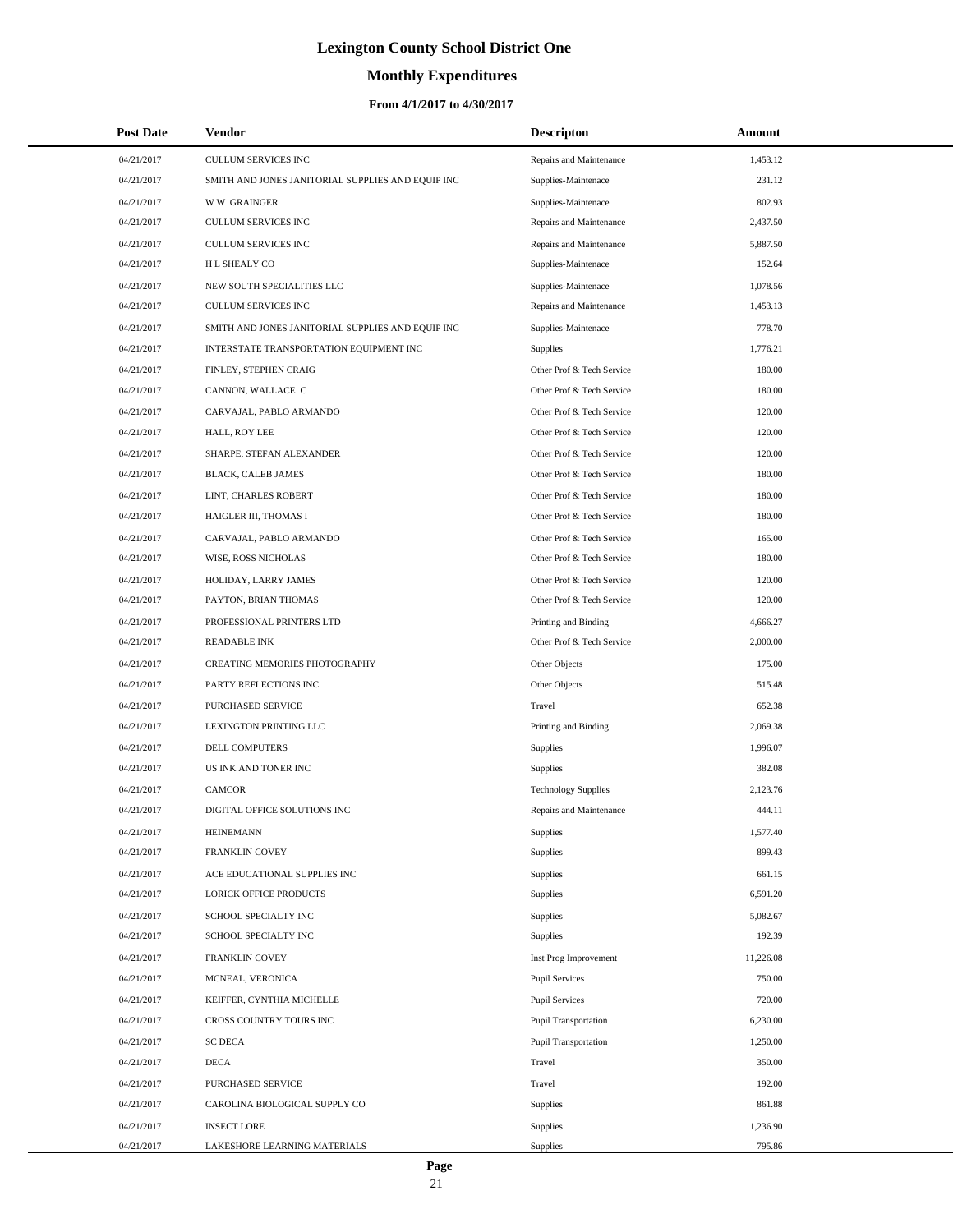# **Monthly Expenditures**

| <b>Post Date</b> | Vendor                                            | <b>Descripton</b>          | Amount    |  |
|------------------|---------------------------------------------------|----------------------------|-----------|--|
| 04/21/2017       | SCHOOL SPECIALTY INC                              | Supplies                   | 342.55    |  |
| 04/21/2017       | HANDWRITING WITHOUT TEARS BY JAN Z OLSEN OTR      | <b>Supplies</b>            | 1,007.40  |  |
| 04/21/2017       | LAKESHORE LEARNING MATERIALS                      | Supplies                   | 507.27    |  |
| 04/21/2017       | SCHOOL SPECIALTY INC                              | <b>Supplies</b>            | 1,247.00  |  |
| 04/21/2017       | LAKESHORE LEARNING MATERIALS                      | Supplies                   | 716.49    |  |
| 04/21/2017       | HANDWRITING WITHOUT TEARS BY JAN Z OLSEN OTR      | <b>Supplies</b>            | 302.51    |  |
| 04/21/2017       | <b>HEINEMANN</b>                                  | Supplies                   | 168.23    |  |
| 04/21/2017       | <b>KAEDEN BOOKS</b>                               | <b>Supplies</b>            | 325.50    |  |
| 04/21/2017       | <b>HEINEMANN</b>                                  | Supplies                   | 181.77    |  |
| 04/21/2017       | PURCHASED SERVICE                                 | Travel                     | 160.00    |  |
| 04/21/2017       | NUIDEA SCHOOL SUPPLY CO                           | <b>Supplies</b>            | 12,894.42 |  |
| 04/21/2017       | NUIDEA SCHOOL SUPPLY CO                           | Supplies                   | 7,717.20  |  |
| 04/21/2017       | DICK SMITH FORD                                   | Vehicles                   | 89,842.00 |  |
| 04/21/2017       | SMARTPHONE MEDIC LLC                              | Pupil Activity             | 198.00    |  |
| 04/21/2017       | SMARTPHONE MEDIC LLC                              | Pupil Activity             | 198.00    |  |
| 04/21/2017       | SMARTPHONE MEDIC LLC                              | Pupil Activity             | 149.00    |  |
| 04/21/2017       | SMARTPHONE MEDIC LLC                              | Pupil Activity             | 149.00    |  |
| 04/21/2017       | SMARTPHONE MEDIC LLC                              | Pupil Activity             | 594.00    |  |
| 04/21/2017       | BLICK ART MATERIALS LLC                           | Pupil Activity             | 857.16    |  |
| 04/21/2017       | RIVARS CUSTOM SHOW APPAREL                        | Pupil Activity             | 404.00    |  |
| 04/21/2017       | BIG TIME ENTERTAINMENT LLC                        | Pupil Activity             | 300.00    |  |
| 04/21/2017       | <b>APPLE INC</b>                                  | Pupil Activity             | 105.93    |  |
| 04/21/2017       | FORMS AND SUPPLY INC (FSI)                        | Pupil Activity             | 148.30    |  |
| 04/21/2017       | CAROLINA BIOLOGICAL SUPPLY CO                     | Pupil Activity             | 240.75    |  |
| 04/21/2017       | FREY SCIENTIFIC                                   | Pupil Activity             | 171.80    |  |
| 04/21/2017       | FREY SCIENTIFIC                                   | Pupil Activity             | 117.02    |  |
| 04/21/2017       | DELL COMPUTERS                                    | Pupil Activity             | 310.82    |  |
| 04/21/2017       | SCHOOL SPECIALTY INC                              | Pupil Activity             | 280.88    |  |
| 04/21/2017       | SCHOOL SPECIALTY INC                              | Pupil Activity             | 360.40    |  |
| 04/21/2017       | UNMANNED VEHICLE SYSTEMS INTN'L(AUVSI) FOUNDATION | Pupil Activity             | 293.00    |  |
| 04/21/2017       | SCHOOL SPECIALTY INC                              | Pupil Activity             | 250.59    |  |
| 04/21/2017       | T AND T SPORTS                                    | Pupil Activity             | 1,311.51  |  |
| 04/21/2017       | T AND T SPORTS                                    | Pupil Activity             | 146.20    |  |
| 04/21/2017       | <b>BSN SPORTS</b>                                 | Pupil Activity             | 2,471.70  |  |
| 04/21/2017       | PIONEER MANUFACTURING CO                          | Pupil Activity             | 253.59    |  |
| 04/21/2017       | KJS MARKET 44                                     | Pupil Activity             | 525.00    |  |
| 04/21/2017       | T AND T SPORTS                                    | Pupil Activity             | 600.56    |  |
| 04/21/2017       | <b>CAROLINA IDEAS</b>                             | Pupil Activity             | 214.00    |  |
| 04/21/2017       | T AND T SPORTS                                    | Pupil Activity             | 707.74    |  |
| 04/21/2017       | T AND T SPORTS                                    | Pupil Activity             | 545.70    |  |
| 04/21/2017       | SIMS MUSIC INC                                    | Supplies                   | 525.00    |  |
| 04/21/2017       | KAPLAN EARLY LEARNING COMPANY                     | Supplies                   | 1,447.08  |  |
| 04/24/2017       | <b>LENOVO US</b>                                  | <b>Technology Supplies</b> | 7,532.80  |  |
| 04/24/2017       | <b>JROTC EXCHANGE</b>                             | Supplies                   | 163.80    |  |
| 04/24/2017       | METALS AND ALLOYS CO LLC                          | Supplies                   | 902.44    |  |
| 04/24/2017       | PURCHASED SERVICE                                 | Travel                     | 172.50    |  |
| 04/24/2017       | PURCHASED SERVICE                                 | Travel                     | 172.50    |  |
| 04/24/2017       | <b>LENOVO US</b>                                  | <b>Technology Supplies</b> | 1,374.95  |  |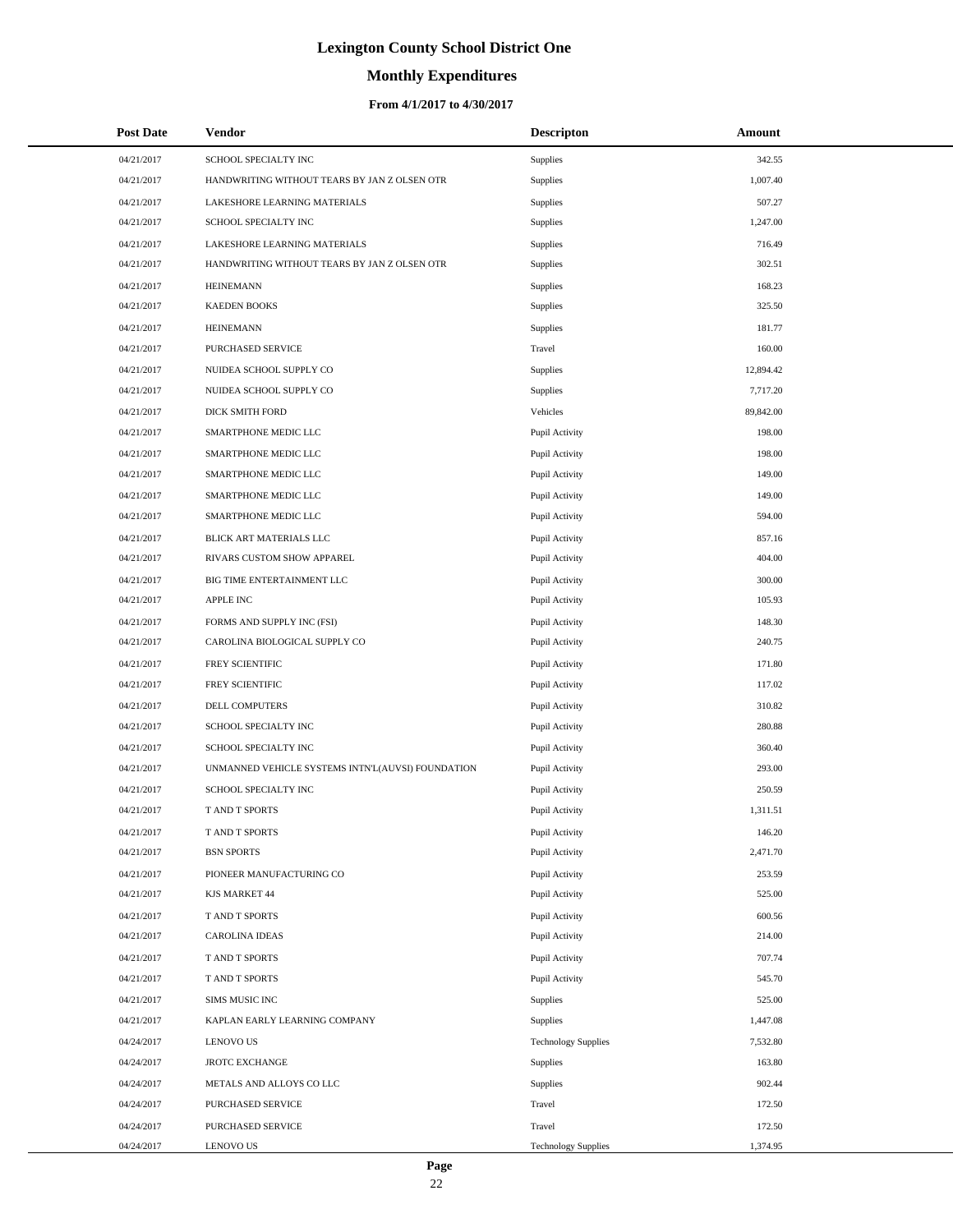# **Monthly Expenditures**

| <b>Post Date</b> | Vendor                                            | <b>Descripton</b>             | Amount    |
|------------------|---------------------------------------------------|-------------------------------|-----------|
| 04/24/2017       | SCHOOL NURSE SUPPLY INC                           | Supplies                      | 109.00    |
| 04/24/2017       | FOLLETT SCHOOL SOLUTIONS INC                      | <b>Library Books</b>          | 407.76    |
| 04/24/2017       | <b>EBSCO</b>                                      | Periodicals                   | 411.99    |
| 04/24/2017       | FOLLETT SCHOOL SOLUTIONS INC                      | <b>Library Books</b>          | 2,463.01  |
| 04/24/2017       | FOLLETT SCHOOL SOLUTIONS INC                      | <b>Library Books</b>          | 1,119.65  |
| 04/24/2017       | SC DEPARTMENT OF EDUCATION                        | Inst Prog Improvement         | 1,440.00  |
| 04/24/2017       | AMERICAN SCHOOL COUNSELOR ASSOCIATION             | Travel                        | 389.00    |
| 04/24/2017       | PURCHASED SERVICE                                 | Travel                        | 425.59    |
| 04/24/2017       | PURCHASED SERVICE                                 | Travel                        | 185.00    |
| 04/24/2017       | PURCHASED SERVICE                                 | Travel                        | 128.40    |
| 04/24/2017       | SIMPLEXGRINNELL                                   | Repairs and Maintenance       | 171.20    |
| 04/24/2017       | <b>WW GRAINGER</b>                                | Supplies-Maintenace           | 201.00    |
| 04/24/2017       | SMITH AND JONES JANITORIAL SUPPLIES AND EQUIP INC | Supplies-Maintenace           | 595.27    |
| 04/24/2017       | SMITH AND JONES JANITORIAL SUPPLIES AND EQUIP INC | Supplies-Maintenace           | 667.08    |
| 04/24/2017       | SUBURBAN PROPANE                                  | Energy                        | 348.68    |
| 04/24/2017       | SMITH AND JONES JANITORIAL SUPPLIES AND EQUIP INC | Supplies-Maintenace           | 2,349.72  |
| 04/24/2017       | <b>BARNES PROPANE</b>                             | Energy                        | 834.66    |
| 04/24/2017       | SMITH AND JONES JANITORIAL SUPPLIES AND EQUIP INC | Supplies-Maintenace           | 1,967.20  |
| 04/24/2017       | SMITH AND JONES JANITORIAL SUPPLIES AND EQUIP INC | Supplies-Maintenace           | 525.41    |
| 04/24/2017       | PALMETTO PROPANE                                  | Energy                        | 621.13    |
| 04/24/2017       | SMITH AND JONES JANITORIAL SUPPLIES AND EQUIP INC | Supplies-Maintenace           | 248.07    |
| 04/24/2017       | SMITH AND JONES JANITORIAL SUPPLIES AND EQUIP INC | Supplies-Maintenace           | 4,285.34  |
| 04/24/2017       | SMITH AND JONES JANITORIAL SUPPLIES AND EQUIP INC | Supplies-Maintenace           | 5,506.87  |
| 04/24/2017       | SMITH AND JONES JANITORIAL SUPPLIES AND EQUIP INC | Supplies-Maintenace           | 897.10    |
| 04/24/2017       | CHECKER YELLOW CAB CO INC                         | <b>Pupil Transportation</b>   | 20,893.25 |
| 04/24/2017       | THOMPSON, NICHOLAS REED                           | Other Prof & Tech Service     | 120.00    |
| 04/24/2017       | TOWN OF LEXINGTON                                 | Other Prof & Tech Service     | 16,486.25 |
| 04/24/2017       | TOWN OF LEXINGTON                                 | Other Prof & Tech Service     | 16,529.15 |
| 04/24/2017       | WILFONG, MICHAEL BRIAN                            | Other Prof & Tech Service     | 180.00    |
| 04/24/2017       | WISEMAN, DARREN MARK                              | Other Prof & Tech Service     | 180.00    |
| 04/24/2017       | COLLINS, STEPHEN M                                | Other Prof & Tech Service     | 180.00    |
| 04/24/2017       | <b>GOVAN, TERRY</b>                               | Other Prof & Tech Service     | 180.00    |
| 04/24/2017       | BLACK, CALEB JAMES                                | Other Prof & Tech Service     | 180.00    |
| 04/24/2017       | HAIGLER III, THOMAS I                             | Other Prof & Tech Service     | 180.00    |
| 04/24/2017       | FRANKLIN, TIMOTHY WILLIAM                         | Other Prof & Tech Service     | 180.00    |
| 04/24/2017       | TOWN OF LEXINGTON                                 | Other Prof & Tech Service     | 14,340.63 |
| 04/24/2017       | PURCHASED SERVICE                                 | Travel                        | 135.00    |
| 04/24/2017       | LEXINGTON PRINTING LLC                            | Printing and Binding          | 829.25    |
| 04/24/2017       | CDWG ACCT 305089                                  | <b>Technology Supplies</b>    | 651.74    |
| 04/24/2017       | RAPTOR TECHNOLOGIES LLC                           | <b>Technology Supplies</b>    | 990.00    |
| 04/24/2017       | SOUTHMED INC                                      | <b>Technology Supplies</b>    | 4,480.40  |
| 04/24/2017       | SOUTHMED INC                                      | <b>Technology Supplies</b>    | 2,240.20  |
| 04/24/2017       | SCHOOL SPECIALTY INC                              | Supplies                      | 113.38    |
| 04/24/2017       | SCHOOL HEALTH CORP                                | Supplies                      | 255.58    |
| 04/24/2017       | PURCHASED SERVICE                                 | Travel                        | 124.12    |
| 04/24/2017       | NANCY K PERRY CHILDREN'S SHELTER                  | <b>Instructional Services</b> | 285.00    |
| 04/24/2017       | SHAMPY, MADELAINE DAISY                           | Other Prof & Tech Service     | 600.00    |
| 04/24/2017       | SCHOOL SPECIALTY INC                              | Supplies                      | 104.42    |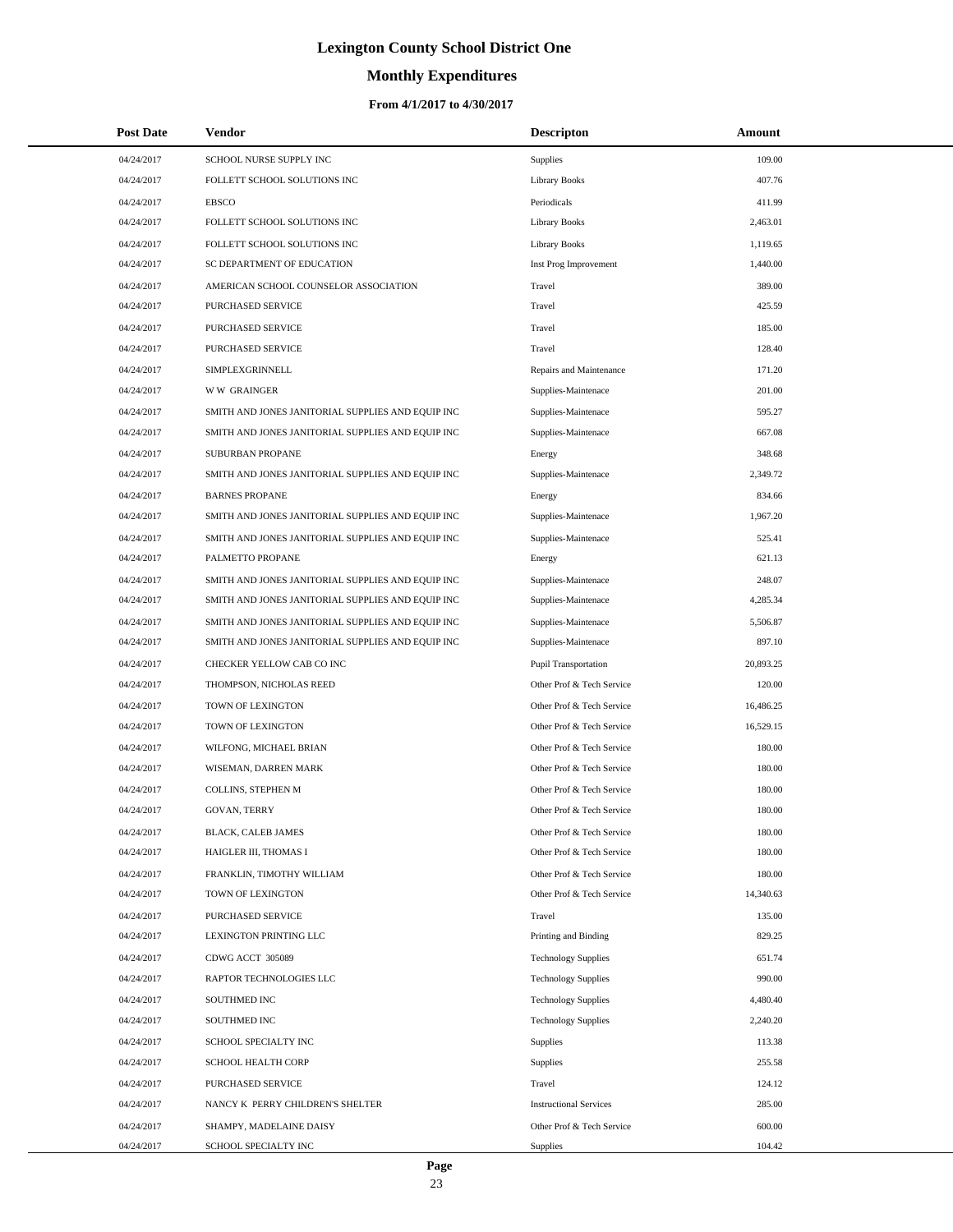# **Monthly Expenditures**

## **From 4/1/2017 to 4/30/2017**

| <b>Post Date</b> | Vendor                       | <b>Descripton</b>      | <b>Amount</b> |
|------------------|------------------------------|------------------------|---------------|
| 04/24/2017       | LS3P ASSOCIATED LTD          | Building               | 1,963.47      |
| 04/24/2017       | JENKINS HANCOCK AND SIDES    | Building               | 47,419.25     |
| 04/24/2017       | JENKINS HANCOCK AND SIDES    | Improv Other Than Bldg | 13,512.60     |
| 04/24/2017       | PURCHASED SERVICE            | Travel                 | 111.82        |
| 04/24/2017       | SMARTPHONE MEDIC LLC         | Pupil Activity         | 149.00        |
| 04/24/2017       | SMARTPHONE MEDIC LLC         | Pupil Activity         | 198.00        |
| 04/24/2017       | HP INC                       | Pupil Activity         | 150.78        |
| 04/24/2017       | FOLLETT SCHOOL SOLUTIONS INC | Pupil Activity         | 1,026.00      |
| 04/24/2017       | GWYN, JAIME L                | Pupil Activity         | 120.00        |
| 04/24/2017       | LINT, CHARLES ROBERT         | Pupil Activity         | 255.00        |
| 04/24/2017       | MURNANE, MATTHEW JOSEPH      | Pupil Activity         | 135.00        |
| 04/24/2017       | COACH, CALVIN                | Pupil Activity         | 130.00        |
| 04/24/2017       | COMBS, OBIE                  | Pupil Activity         | 234.20        |
| 04/24/2017       | CORREA, ALAN                 | Pupil Activity         | 122.80        |
| 04/24/2017       | CREECH, DWAYNE               | Pupil Activity         | 110.80        |
| 04/24/2017       | NEWTON, ROBERT               | Pupil Activity         | 109.00        |
| 04/24/2017       | RAYSOR, RANDY                | Pupil Activity         | 102.70        |
| 04/24/2017       | TEUTON, KENNETH              | Pupil Activity         | 130.00        |
| 04/24/2017       | WARD, RANDY B                | Pupil Activity         | 109.00        |
| 04/24/2017       | MURNANE, MATTHEW JOSEPH      | Pupil Activity         | 120.00        |
| 04/24/2017       | CASSADY, ALEX                | Pupil Activity         | 130.00        |
| 04/24/2017       | ROBERTS, TIMOTHY M           | Pupil Activity         | 210.00        |
| 04/24/2017       | CASSADY, ALEX                | Pupil Activity         | 140.00        |
| 04/24/2017       | CROMER, ANTHONY              | Pupil Activity         | 140.00        |
| 04/24/2017       | <b>GREEN, COREY</b>          | Pupil Activity         | 130.00        |
| 04/24/2017       | HOOVER, MARK STEVEN          | Pupil Activity         | 195.00        |
| 04/24/2017       | PEEL, RUSSELL                | Pupil Activity         | 130.00        |
| 04/24/2017       | WOODRING, JIM                | Pupil Activity         | 325.00        |
| 04/24/2017       | WOODRING, STEVE              | Pupil Activity         | 520.00        |
| 04/24/2017       | COWAN, JAMES BRIAN           | Pupil Activity         | 130.00        |
| 04/24/2017       | <b>SCREEN, ARNOLD</b>        | Pupil Activity         | 130.00        |
| 04/24/2017       | <b>GREEN, COREY</b>          | Pupil Activity         | 130.00        |
| 04/24/2017       | HIGGINS, TOME A              | Pupil Activity         | 260.00        |
| 04/24/2017       | HOLLINGSWORTH, JIM F         | Pupil Activity         | 390.00        |
| 04/24/2017       | HOOVER, MARK STEVEN          | Pupil Activity         | 390.00        |
| 04/24/2017       | OBERHOLTZER, BRIAN           | Pupil Activity         | 195.00        |
| 04/24/2017       | RAMIREZ, JESSE J             | Pupil Activity         | 195.00        |
| 04/24/2017       | RAYSOR, RANDY                | Pupil Activity         | 130.00        |
| 04/24/2017       | SHANKS, TYRONE               | Pupil Activity         | 130.00        |
| 04/24/2017       | WOODRING, JIM                | Pupil Activity         | 260.00        |
| 04/24/2017       | PERRY, DONALD                | Pupil Activity         | 104.50        |
| 04/24/2017       | ATKINSON, BERNIE             | Pupil Activity         | 105.40        |
| 04/24/2017       | <b>BALAZS, JOE</b>           | Pupil Activity         | 119.20        |
| 04/24/2017       | FLICKER, SCOTT               | Pupil Activity         | 112.00        |
| 04/24/2017       | NEWTON, ROBERT               | Pupil Activity         | 120.00        |
| 04/24/2017       | SHANKS, TYRONE               | Pupil Activity         | 130.00        |
| 04/24/2017       | TANVERDI, JOHN               | Pupil Activity         | 114.70        |
| 04/24/2017       | AZAD, KAMRAN                 | Pupil Activity         | 123.70        |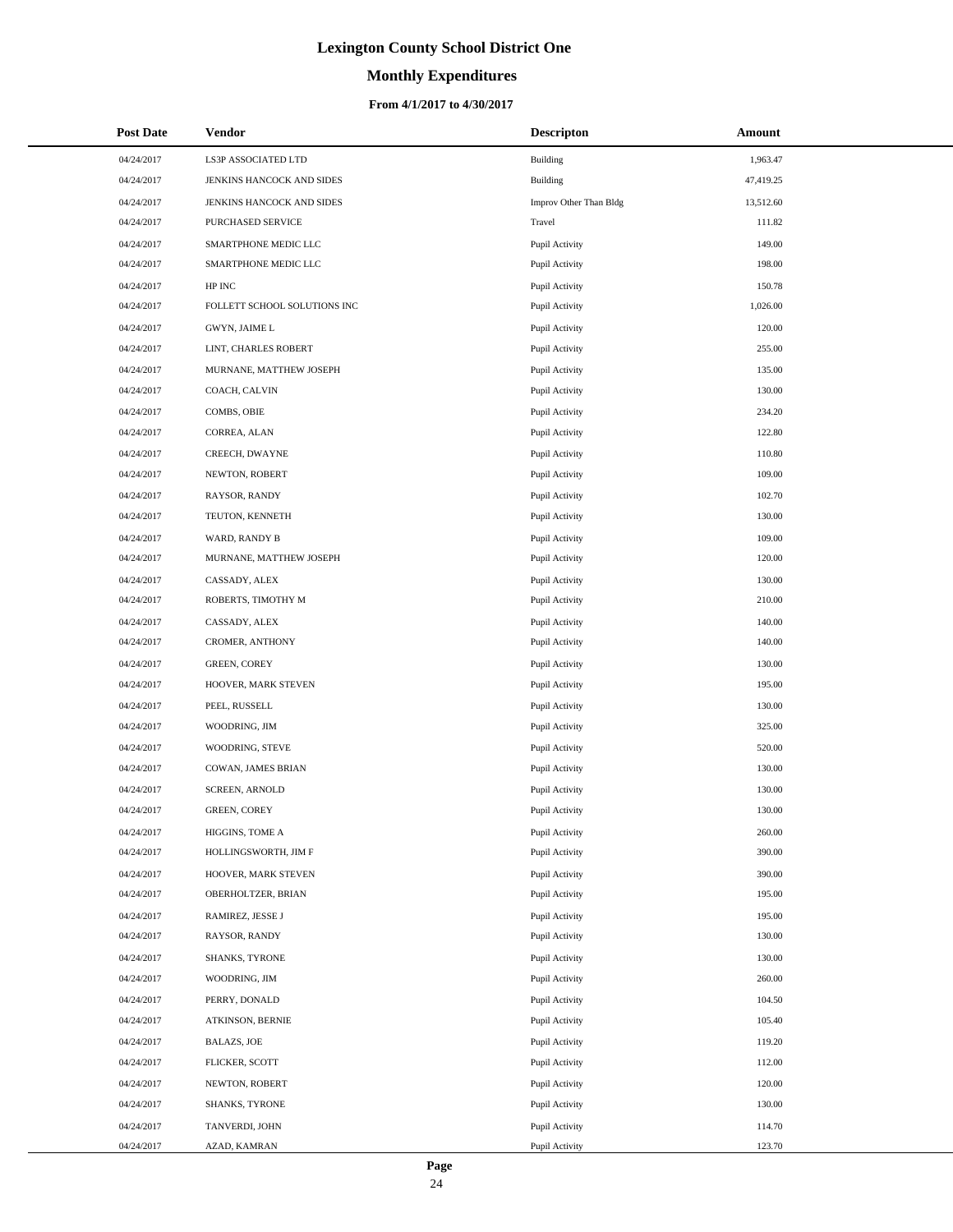# **Monthly Expenditures**

## **From 4/1/2017 to 4/30/2017**

| <b>Post Date</b> | <b>Vendor</b>                                      | <b>Descripton</b>             | Amount    |  |
|------------------|----------------------------------------------------|-------------------------------|-----------|--|
| 04/24/2017       | AACCA SAFETY CERTI (AMER ASSN OF CHEERLEADING)     | Pupil Activity                | 300.00    |  |
| 04/24/2017       | GREAT AMERICAN OPPORTUNITIES SAVINGS               | Pupil Activity                | 2,679.22  |  |
| 04/24/2017       | PALMETTO GRAPHIX                                   | Pupil Activity                | 2,964.97  |  |
| 04/24/2017       | GOLDEN HILLS GOLF AND COUNTRY CLUB                 | Pupil Activity                | 1,050.00  |  |
| 04/24/2017       | RHODES GRADUATION SERVICES INC                     | Pupil Activity                | 14,830.20 |  |
| 04/24/2017       | PURCHASED SERVICE                                  | Pupil Activity                | 438.20    |  |
| 04/24/2017       | PURCHASED SERVICE                                  | Pupil Activity                | 102.08    |  |
| 04/24/2017       | SCENARIO LEARNING LLC                              | Software Renewal/Agreemen     | 2,645.04  |  |
| 04/24/2017       | MONOPRICE.COM                                      | <b>Technology Supplies</b>    | 270.34    |  |
| 04/25/2017       | INSPIRE AND ENGAGE CONSULTING SERVICES             | Supplies                      | 1,634.43  |  |
| 04/25/2017       | GENERAL SALES COMPANY                              | Supplies-Maintenace           | 3,327.14  |  |
| 04/25/2017       | PURCHASED SERVICE                                  | Travel                        | 529.12    |  |
| 04/25/2017       | GENERAL SALES COMPANY                              | Supplies                      | 2,544.85  |  |
| 04/25/2017       | CAROLINA BIOLOGICAL SUPPLY CO                      | Pupil Activity                | 3,129.75  |  |
| 04/26/2017       | SCHOOL SPECIALTY INC                               | Supplies                      | 273.91    |  |
| 04/26/2017       | FORMS AND SUPPLY INC (FSI)                         | Supplies                      | 105.34    |  |
| 04/26/2017       | <b>APPLE INC</b>                                   | <b>Technology Supplies</b>    | 1,211.24  |  |
| 04/26/2017       | LORICK OFFICE PRODUCTS                             | Supplies                      | 442.98    |  |
| 04/26/2017       | STATE DEPARTMENT OF EDUCATION LEX DIST ONEBUS SHOP | Pupil Transportation          | 243.04    |  |
| 04/26/2017       | MUSICAL INNOVATIONS                                | Supplies                      | 1,423.07  |  |
| 04/26/2017       | TROXELL COMMUNICATIONS INC                         | Supplies                      | 805.92    |  |
| 04/26/2017       | ONTARIO INVESTMENTS INC.                           | Rentals                       | 138.18    |  |
| 04/26/2017       | PINE GROVE INC                                     | Tuition                       | 1,564.05  |  |
| 04/26/2017       | LEXINGTON COUNTY SCHOOL DIST 1                     | Pupil Transportation          | 223.20    |  |
| 04/26/2017       | LEXINGTON COUNTY SCHOOL DIST 1                     | Pupil Transportation          | 219.48    |  |
| 04/26/2017       | HARVARD UNIVERSITY                                 | Travel                        | 220.01    |  |
| 04/26/2017       | PALMETTO HEALTH ALLIANCE                           | <b>Instructional Services</b> | 325.00    |  |
| 04/26/2017       | FORMS AND SUPPLY INC (FSI)                         | Supplies                      | 530.29    |  |
| 04/26/2017       | LORICK OFFICE PRODUCTS                             | Supplies                      | 802.50    |  |
| 04/26/2017       | FOLLETT SCHOOL SOLUTIONS INC                       | <b>Library Books</b>          | 1,699.49  |  |
| 04/26/2017       | FOLLETT SCHOOL SOLUTIONS INC                       | <b>Library Books</b>          | 1,990.82  |  |
| 04/26/2017       | <b>CERTIFIED TRANSLATION SERVICES</b>              | Other Prof & Tech Service     | 527.60    |  |
| 04/26/2017       | ON TRACK PRESS                                     | Other Prof & Tech Service     | 10,000.00 |  |
| 04/26/2017       | HARVARD UNIVERSITY                                 | Travel                        | 2,119.99  |  |
| 04/26/2017       | HARVARD UNIVERSITY                                 | Travel                        | 18,145.01 |  |
| 04/26/2017       | MIDCAROLINA ELEC COOP INC                          | <b>Public Utilities</b>       | 135.00    |  |
| 04/26/2017       | C E TAYLOR AND SON                                 | Repairs and Maintenance       | 285.00    |  |
| 04/26/2017       | <b>ADM SIGNS</b>                                   | Supplies-Maintenace           | 256.80    |  |
| 04/26/2017       | PECKNEL MUSIC CO INC                               | Equipment - Nonexpendable     | 46,442.28 |  |
| 04/26/2017       | DADE PAPER AND BAG CO                              | Supplies-Maintenace           | 1,284.00  |  |
| 04/26/2017       | SMITH AND JONES JANITORIAL SUPPLIES AND EQUIP INC  | Supplies-Maintenace           | 681.38    |  |
| 04/26/2017       | WP LAW INC                                         | Supplies-Maintenace           | 266.37    |  |
| 04/26/2017       | <b>WW GRAINGER</b>                                 | Supplies-Maintenace           | 3,499.36  |  |
| 04/26/2017       | DADE PAPER AND BAG CO                              | Supplies-Maintenace           | 385.20    |  |
| 04/26/2017       | LORICK OFFICE PRODUCTS                             | Supplies-Maintenace           | 1,900.32  |  |
| 04/26/2017       | MIDCAROLINA ELEC COOP INC                          | <b>Public Utilities</b>       | 27,126.00 |  |
| 04/26/2017       | A Z LAWN MOWER PARTS                               | Supplies-Maintenace           | 145.30    |  |
| 04/26/2017       | DADE PAPER AND BAG CO                              | Supplies-Maintenace           | 513.60    |  |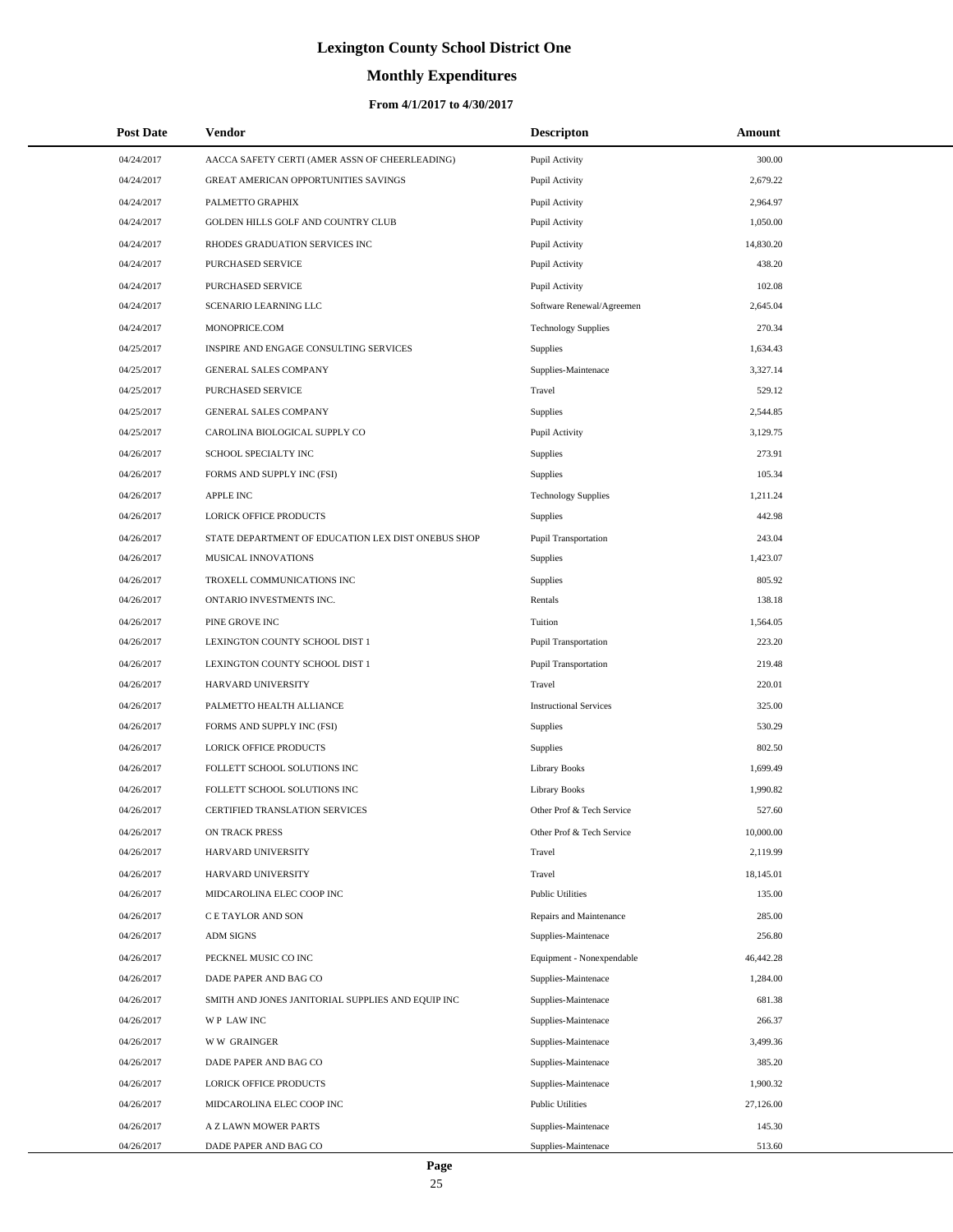# **Monthly Expenditures**

| <b>Post Date</b> | Vendor                                            | <b>Descripton</b>         | Amount    |
|------------------|---------------------------------------------------|---------------------------|-----------|
| 04/26/2017       | <b>GRAYBAR ELECTRIC CO INC</b>                    | Supplies-Maintenace       | 385.21    |
| 04/26/2017       | SMITH AND JONES JANITORIAL SUPPLIES AND EQUIP INC | Supplies-Maintenace       | 681.38    |
| 04/26/2017       | SMITH AND JONES JANITORIAL SUPPLIES AND EQUIP INC | Supplies-Maintenace       | 678.81    |
| 04/26/2017       | SMITH AND JONES JANITORIAL SUPPLIES AND EQUIP INC | Supplies-Maintenace       | 1,241.20  |
| 04/26/2017       | DEERE AND COMPANY                                 | Equipment - Nonexpendable | 8,155.78  |
| 04/26/2017       | <b>CULLUM SERVICES INC</b>                        | Repairs and Maintenance   | 687.83    |
| 04/26/2017       | SMITH AND JONES JANITORIAL SUPPLIES AND EQUIP INC | Supplies-Maintenace       | 674.56    |
| 04/26/2017       | A Z LAWN MOWER PARTS                              | Supplies-Maintenace       | 126.60    |
| 04/26/2017       | SMITH AND JONES JANITORIAL SUPPLIES AND EQUIP INC | Supplies-Maintenace       | 1,091.40  |
| 04/26/2017       | DADE PAPER AND BAG CO                             | Supplies-Maintenace       | 550.84    |
| 04/26/2017       | <b>WW GRAINGER</b>                                | Supplies-Maintenace       | 449.40    |
| 04/26/2017       | A Z LAWN MOWER PARTS                              | Supplies-Maintenace       | 145.31    |
| 04/26/2017       | <b>GRAYBAR ELECTRIC CO INC</b>                    | Supplies-Maintenace       | 385.20    |
| 04/26/2017       | <b>WP LAWINC</b>                                  | Supplies-Maintenace       | 266.35    |
| 04/26/2017       | <b>CULLUM SERVICES INC</b>                        | Repairs and Maintenance   | 1,004.31  |
| 04/26/2017       | A Z LAWN MOWER PARTS                              | Supplies-Maintenace       | 126.60    |
| 04/26/2017       | <b>GATEWAY SUPPLY CO INC</b>                      | Supplies-Maintenace       | 243.97    |
| 04/26/2017       | <b>GRAYBAR ELECTRIC CO INC</b>                    | Supplies-Maintenace       | 1,042.86  |
| 04/26/2017       | SMITH AND JONES JANITORIAL SUPPLIES AND EQUIP INC | Supplies-Maintenace       | 681.36    |
| 04/26/2017       | SMITH AND JONES JANITORIAL SUPPLIES AND EQUIP INC | Supplies-Maintenace       | 263.99    |
| 04/26/2017       | A Z LAWN MOWER PARTS                              | Supplies-Maintenace       | 677.70    |
| 04/26/2017       | MIDCAROLINA ELEC COOP INC                         | <b>Public Utilities</b>   | 14,621.00 |
| 04/26/2017       | DADE PAPER AND BAG CO                             | Supplies-Maintenace       | 459.03    |
| 04/26/2017       | <b>GRAYBAR ELECTRIC CO INC</b>                    | Supplies-Maintenace       | 639.43    |
| 04/26/2017       | <b>SUPPLY WORKS</b>                               | Supplies-Maintenace       | 693.68    |
| 04/26/2017       | MIDCAROLINA ELEC COOP INC                         | <b>Public Utilities</b>   | 10,231.00 |
| 04/26/2017       | ZINGERS FENCING LLC                               | Repairs and Maintenance   | 6,590.00  |
| 04/26/2017       | SMITH AND JONES JANITORIAL SUPPLIES AND EQUIP INC | Supplies-Maintenace       | 1,079.21  |
| 04/26/2017       | DADE PAPER AND BAG CO                             | Supplies-Maintenace       | 367.22    |
| 04/26/2017       | SMITH AND JONES JANITORIAL SUPPLIES AND EQUIP INC | Supplies-Maintenace       | 695.01    |
| 04/26/2017       | GATEWAY SUPPLY CO INC                             | Supplies-Maintenace       | 1,492.69  |
| 04/26/2017       | MIDCAROLINA ELEC COOP INC                         | <b>Public Utilities</b>   | 8,660.00  |
| 04/26/2017       | DADE PAPER AND BAG CO                             | Supplies-Maintenace       | 256.80    |
| 04/26/2017       | SMITH AND JONES JANITORIAL SUPPLIES AND EQUIP INC | Supplies-Maintenace       | 674.56    |
| 04/26/2017       | DADE PAPER AND BAG CO                             | Supplies-Maintenace       | 918.06    |
| 04/26/2017       | GATEWAY SUPPLY CO INC                             | Supplies-Maintenace       | 4,696.98  |
| 04/26/2017       | DADE PAPER AND BAG CO                             | Supplies-Maintenace       | 459.03    |
| 04/26/2017       | SMITH AND JONES JANITORIAL SUPPLIES AND EQUIP INC | Supplies-Maintenace       | 650.99    |
| 04/26/2017       | DADE PAPER AND BAG CO                             | Supplies-Maintenace       | 1,101.67  |
| 04/26/2017       | AED SUPERSTORE ALLIED MEDICAL PRODUCTS            | Supplies                  | 147.00    |
| 04/26/2017       | <b>EAPS INC</b>                                   | Supplies                  | 1,642.45  |
| 04/26/2017       | RIVERA, JONATHAN GARCIA                           | Other Prof & Tech Service | 120.00    |
| 04/26/2017       | THOMPSON, NICHOLAS REED                           | Other Prof & Tech Service | 360.00    |
| 04/26/2017       | FINLEY, STEPHEN CRAIG                             | Other Prof & Tech Service | 120.00    |
| 04/26/2017       | SNUFFER, ROBERT                                   | Other Prof & Tech Service | 120.00    |
| 04/26/2017       | LINT, CHARLES ROBERT                              | Other Prof & Tech Service | 120.00    |
| 04/26/2017       | YOUNG, MATTHEW                                    | Other Prof & Tech Service | 120.00    |
| 04/26/2017       | <b>BARRETT, S LEE</b>                             | Other Prof & Tech Service | 180.00    |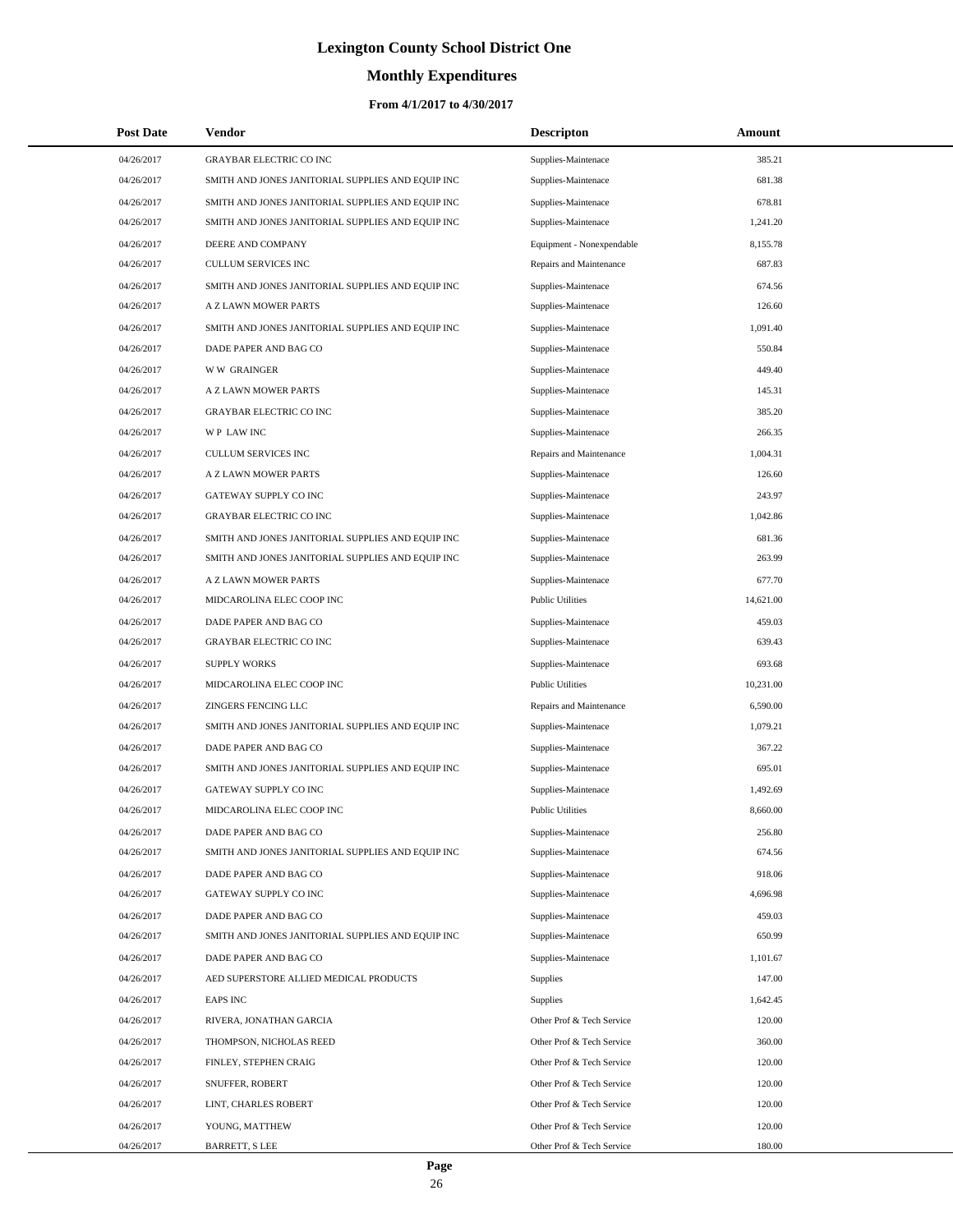# **Monthly Expenditures**

## **From 4/1/2017 to 4/30/2017**

| <b>Post Date</b> | Vendor                                             | <b>Descripton</b>              | Amount    |
|------------------|----------------------------------------------------|--------------------------------|-----------|
| 04/26/2017       | SPIVEY, STEPHEN J                                  | Other Prof & Tech Service      | 180.00    |
| 04/26/2017       | TOWN OF LEXINGTON                                  | Other Prof & Tech Service      | 3,570.00  |
| 04/26/2017       | TOWN OF LEXINGTON                                  | Other Prof & Tech Service      | 3,570.00  |
| 04/26/2017       | WISE, ROSS NICHOLAS                                | Other Prof & Tech Service      | 180.00    |
| 04/26/2017       | TAYLOR, JONATHAN LAWRENCE                          | Other Prof & Tech Service      | 150.00    |
| 04/26/2017       | DIGITAL OFFICE SOLUTIONS INC                       | Repairs and Maintenance        | 1,156.03  |
| 04/26/2017       | PRESENTATION SYSTEMS SOUTH INC                     | Supplies                       | 2,326.77  |
| 04/26/2017       | <b>SCHOLASTIC INC</b>                              | Supplies                       | 19,332.24 |
| 04/26/2017       | SCHOOL SPECIALTY INC                               | Supplies                       | 135.75    |
| 04/26/2017       | SOCIAL STUDIES SCHOOL SERVICE                      | Supplies                       | 756.58    |
| 04/26/2017       | <b>GROVE MEDICAL</b>                               | Supplies                       | 105.74    |
| 04/26/2017       | R E HATLEY AND ASSOCIATES INC                      | Equipment - Nonexpendable      | 19,265.00 |
| 04/26/2017       | SC DEPARTMENT OF REVENUE (SALES TAX RETURN)        | Equipment - Nonexpendable      | 1,189.65  |
| 04/26/2017       | <b>APPLIED VIDEO</b>                               | <b>Supplies</b>                | 1,711.96  |
| 04/26/2017       | <b>APPLE INC</b>                                   | <b>Technology Supplies</b>     | 383.06    |
| 04/26/2017       | REALLY GOOD STUFF                                  | <b>Supplies</b>                | 105.12    |
| 04/26/2017       | <b>HEINEMANN</b>                                   | Supplies                       | 718.11    |
| 04/26/2017       | <b>BOOKSOURCE</b>                                  | Supplies                       | 906.36    |
| 04/26/2017       | HARVARD UNIVERSITY                                 | Travel                         | 147.00    |
| 04/26/2017       | HARVARD UNIVERSITY                                 | Travel                         | 367.99    |
| 04/26/2017       | PURCHASED SERVICE                                  | Supplies                       | 231.47    |
| 04/26/2017       | THE BANK OF NEW YORK FINANCIAL CONTROL BILLING DEP | Dues and Fees                  | 2,200.00  |
| 04/26/2017       | TASTY BRANDS LLC                                   | Food                           | 244.80    |
| 04/26/2017       | TASTY BRANDS LLC                                   | Food                           | 306.00    |
| 04/26/2017       | TASTY BRANDS LLC                                   | Food                           | 306.00    |
| 04/26/2017       | TASTY BRANDS LLC                                   | Food                           | 244.80    |
| 04/26/2017       | TASTY BRANDS LLC                                   | Food                           | 306.00    |
| 04/26/2017       | TASTY BRANDS LLC                                   | Food                           | 306.00    |
| 04/26/2017       | TASTY BRANDS LLC                                   | Food                           | 306.00    |
| 04/26/2017       | TASTY BRANDS LLC                                   | Food                           | 244.80    |
| 04/26/2017       | <b>WW GRAINGER</b>                                 | Supplies                       | 3,030.88  |
| 04/26/2017       | TASTY BRANDS LLC                                   | Food                           | 244.80    |
| 04/26/2017       | TASTY BRANDS LLC                                   | Food                           | 244.80    |
| 04/26/2017       | TASTY BRANDS LLC                                   | Food                           | 244.80    |
| 04/26/2017       | <b>BUSINESS SERVICES</b>                           | Supplies                       | 385.18    |
| 04/26/2017       | TASTY BRANDS LLC                                   | Food                           | 244.80    |
| 04/26/2017       | TASTY BRANDS LLC                                   | Food                           | 244.80    |
| 04/26/2017       | TASTY BRANDS LLC                                   | Food                           | 244.80    |
| 04/26/2017       | TASTY BRANDS LLC                                   | Food                           | 244.80    |
| 04/26/2017       | TASTY BRANDS LLC                                   | Food                           | 306.00    |
| 04/26/2017       | TASTY BRANDS LLC                                   | Food                           | 244.80    |
| 04/26/2017       | CAROLINA SPRINGS MIDDLE SCHOOL                     | Pupil Act-Fee/Collection Refnd | 125.00    |
| 04/26/2017       | <b>B &amp; H PHOTO</b>                             | Pupil Activity                 | 109.95    |
| 04/26/2017       | MODERN TURF INC                                    | Pupil Activity                 | 375.00    |
| 04/26/2017       | CAROLINA BIOMEDICAL SERVICES INC                   | Pupil Activity                 | 215.00    |
| 04/26/2017       | PARKER'S OF LEXINGTON                              | Pupil Activity                 | 231.12    |
| 04/26/2017       | MODERN TURF INC                                    | Pupil Activity                 | 275.00    |
| 04/26/2017       | MODERN TURF INC                                    | Pupil Activity                 | 350.00    |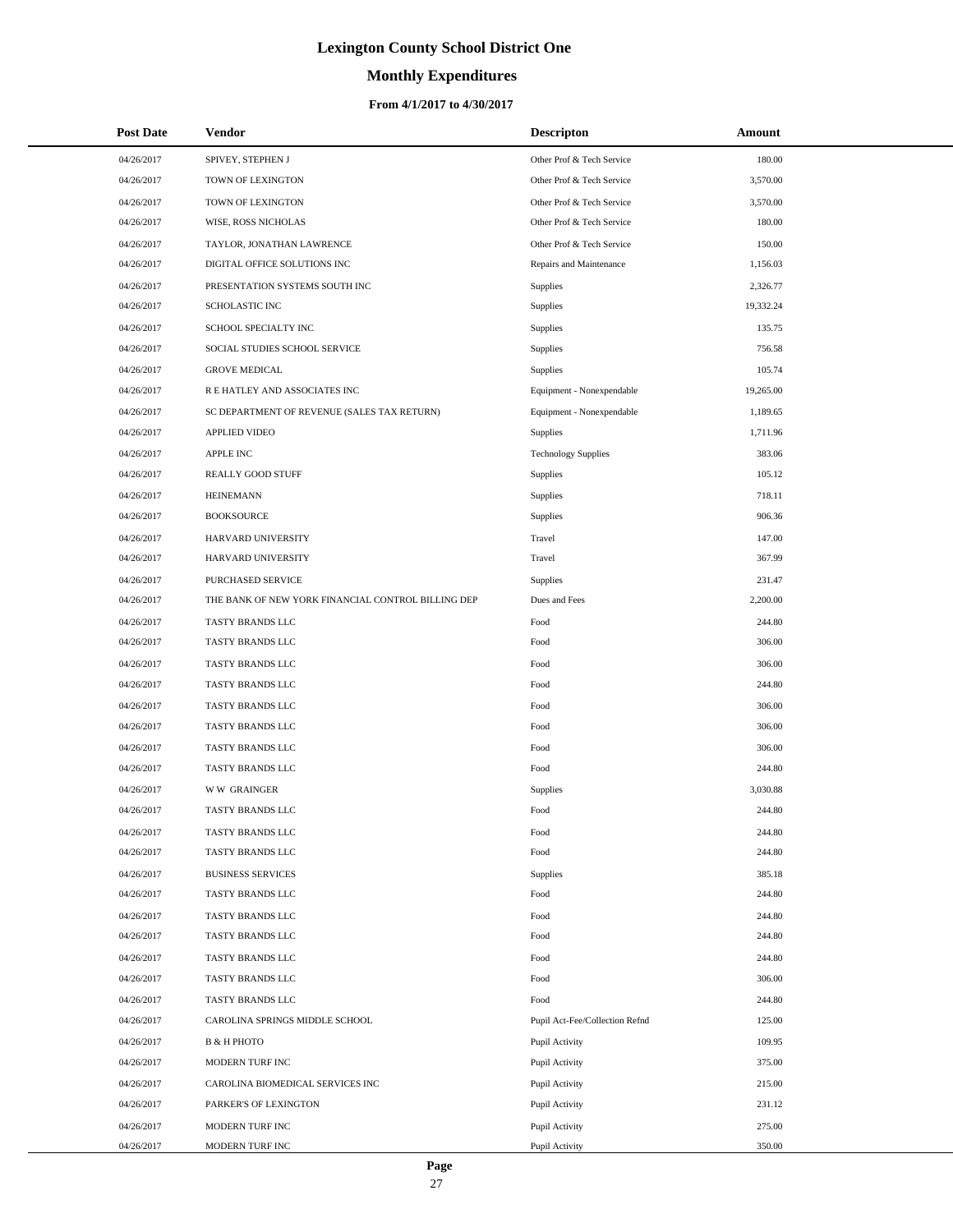# **Monthly Expenditures**

## **From 4/1/2017 to 4/30/2017**

| <b>Post Date</b> | <b>Vendor</b>                                     | <b>Descripton</b>           | Amount    |  |
|------------------|---------------------------------------------------|-----------------------------|-----------|--|
| 04/26/2017       | NEWTON, ROBERT                                    | Pupil Activity              | 127.70    |  |
| 04/26/2017       | WATERS, JAMES CONLEY                              | Pupil Activity              | 107.00    |  |
| 04/26/2017       | MODERN TURF INC                                   | Pupil Activity              | 375.00    |  |
| 04/26/2017       | TIMBERLAKE COUNTRY CLUB INC                       | Pupil Activity              | 1,050.00  |  |
| 04/26/2017       | FOLLETT SCHOOL SOLUTIONS INC                      | Supplies                    | 370.96    |  |
| 04/26/2017       | CROSSOVER ATHLETICS                               | Other Prof & Tech Service   | 2,520.00  |  |
| 04/26/2017       | <b>HEINEMANN</b>                                  | Supplies                    | 990.74    |  |
| 04/26/2017       | PORKCHOP PRODUCTIONS                              | Other Prof & Tech Service   | 550.00    |  |
| 04/26/2017       | SCHOOL SPECIALTY INC                              | Supplies                    | 386.76    |  |
| 04/27/2017       | PURCHASED SERVICE                                 | Travel                      | 294.25    |  |
| 04/27/2017       | PURCHASED SERVICE                                 | Travel                      | 569.24    |  |
| 04/27/2017       | PURCHASED SERVICE                                 | Travel                      | 148.30    |  |
| 04/27/2017       | PURCHASED SERVICE                                 | Travel                      | 149.64    |  |
| 04/27/2017       | PURCHASED SERVICE                                 | Travel                      | 215.12    |  |
| 04/27/2017       | PURCHASED SERVICE                                 | Travel                      | 183.40    |  |
| 04/27/2017       | <b>EDUCATION WEEK</b>                             | Supplies                    | 158.00    |  |
| 04/27/2017       | <b>GLASSCOCK COMPANY INC</b>                      | Supplies-Maintenace         | 2,534.45  |  |
| 04/27/2017       | THERMAL RESOURCES SALES                           | Equipment - Nonexpendable   | 20,597.50 |  |
| 04/27/2017       | SMITH AND JONES JANITORIAL SUPPLIES AND EQUIP INC | Supplies-Maintenace         | 130.39    |  |
| 04/27/2017       | <b>WW GRAINGER</b>                                | Supplies-Maintenace         | 1,828.76  |  |
| 04/27/2017       | PURCHASED SERVICE                                 | Travel                      | 104.86    |  |
| 04/27/2017       | PURCHASED SERVICE                                 | Travel                      | 454.22    |  |
| 04/27/2017       | PURCHASED SERVICE                                 | Travel                      | 361.13    |  |
| 04/27/2017       | FINLEY, STEPHEN CRAIG                             | Other Prof & Tech Service   | 180.00    |  |
| 04/27/2017       | SMITH, THOMAS ALVIN                               | Other Prof & Tech Service   | 120.00    |  |
| 04/27/2017       | WISEMAN, DARREN MARK                              | Other Prof & Tech Service   | 180.00    |  |
| 04/27/2017       | PURCHASED SERVICE                                 | Travel                      | 146.86    |  |
| 04/27/2017       | <b>PURCHASED SERVICE</b>                          | Travel                      | 166.12    |  |
| 04/27/2017       | PURCHASED SERVICE                                 | Travel                      | 258.14    |  |
| 04/27/2017       | PURCHASED SERVICE                                 | Travel                      | 302.01    |  |
| 04/27/2017       | PURCHASED SERVICE                                 | Travel                      | 161.30    |  |
| 04/27/2017       | PURCHASED SERVICE                                 | Travel                      | 441.11    |  |
| 04/27/2017       | PURCHASED SERVICE                                 | Travel                      | 424.90    |  |
| 04/27/2017       | PURCHASED SERVICE                                 | Travel                      | 115.03    |  |
| 04/27/2017       | PURCHASED SERVICE                                 | Travel                      | 446.46    |  |
| 04/27/2017       | PURCHASED SERVICE                                 | Travel                      | 109.14    |  |
| 04/27/2017       | PURCHASED SERVICE                                 | Travel                      | 157.83    |  |
| 04/27/2017       | LAKESHORE LEARNING MATERIALS                      | Supplies                    | 232.78    |  |
| 04/27/2017       | WHITE KNOLL HIGH SCHOOL                           | Pupil Act-Equip over \$5000 | 200.00    |  |
| 04/27/2017       | WHITE KNOLL HIGH SCHOOL                           | Pupil Activity              | 107.00    |  |
| 04/27/2017       | JL MANN HIGH SCHOOL                               | Pupil Activity              | 422.30    |  |
| 04/27/2017       | BATTLE OF THE BORDER BASKETBALL CAMP              | Pupil Activity              | 300.00    |  |
| 04/27/2017       | CAMP OF CHAMPIONS PRESBYTERIAN COLLEGE            | Pupil Activity              | 450.00    |  |
| 04/28/2017       | GILBERTSUMMIT RURAL WATER DISTRICT                | <b>Public Utilities</b>     | 1,067.76  |  |
| 04/28/2017       | GILBERTSUMMIT RURAL WATER DISTRICT                | <b>Public Utilities</b>     | 604.64    |  |
| 04/28/2017       | GILBERTSUMMIT RURAL WATER DISTRICT                | <b>Public Utilities</b>     | 522.37    |  |
| 04/28/2017       | GILBERTSUMMIT RURAL WATER DISTRICT                | <b>Public Utilities</b>     | 745.39    |  |
| 04/28/2017       | GILBERTSUMMIT RURAL WATER DISTRICT                | <b>Public Utilities</b>     | 149.95    |  |